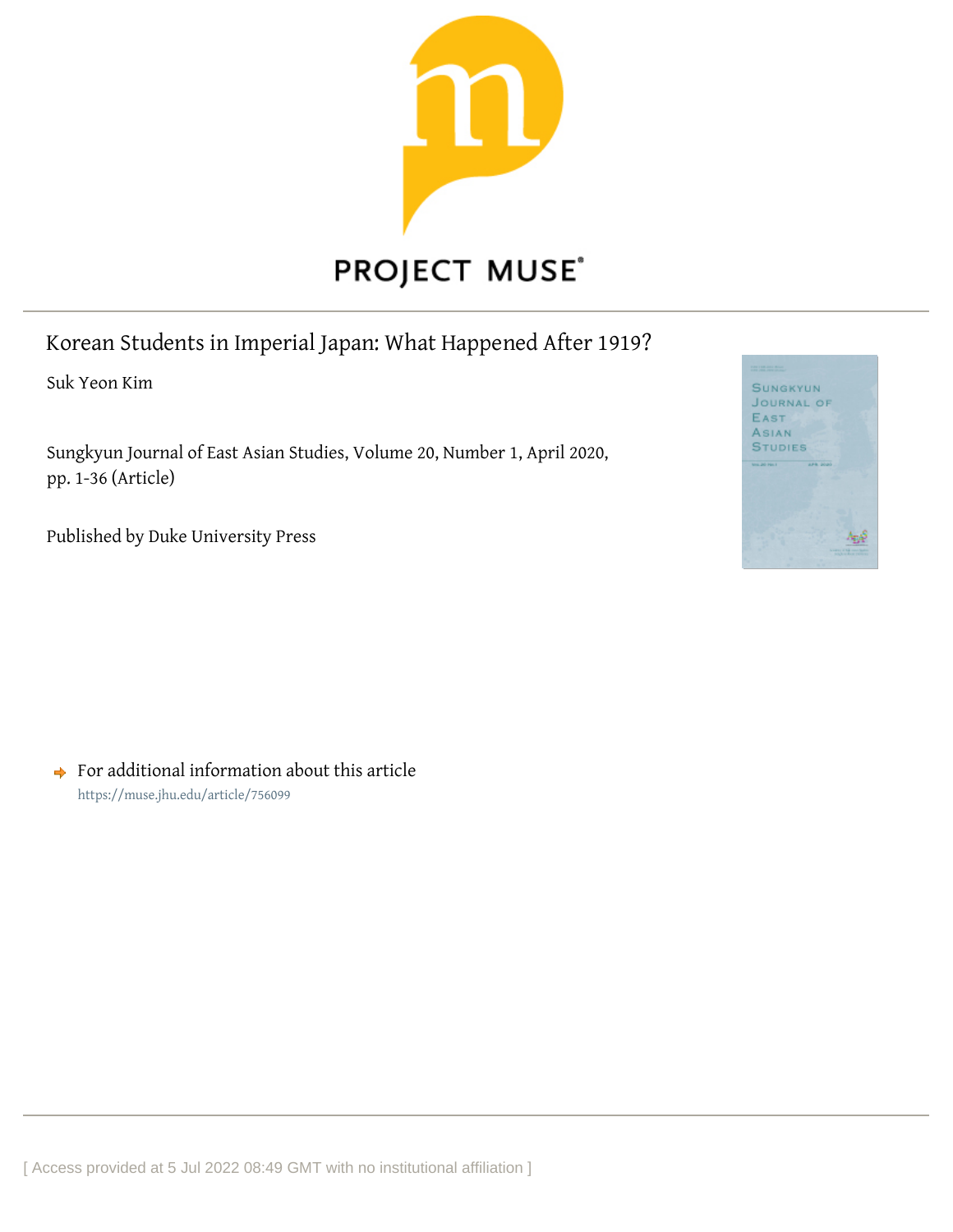## **Korean Students in Imperial Japan: What Happened After 1919?**

Suk Yeon KIM\* *Argus Nondestructive Testing, Korea*

#### ABSTRACT

During Japanese colonial rule, a growing number of Koreans went to Japan for education. The authorities always saw them as potentially subversive. Today, too, they are largely remembered for their resistance to Japan, especially the heroic call for independence in 1919 that came to be celebrated as the "February Eighth Declaration." In subsequent years, however, overt resistance receded and would be ultimately reduced to fragments. Even the police, their chronic alarmism over Koreans' latent seditiousness notwithstanding, were noting downturns in activism. While pursuit of learning remained resilient, students' acquiescence to the colonial status quo appears to have become increasingly routine. Underlying that trend may have been the cogency of the longstanding gradualist cause for working within the system; its proponents, who remain stigmatized as "pro-Japanese collaborators," may well have been most in tune with what most Korean subjects of the empire could realistically have hoped for under the inexorable reality of assimilative colonialism.

Keywords: colonial Korea, 1919, students in Japan, resistance, gradualism, collaboration

#### Korea's "Second" Independence Movement

As familiar as it is, the sight of students pouring out their demands in unison imparts a sense of energy, urgency, and righteousness—a scene which, in narratives of South Korean politics, remains palpably relevant. From the hallowed 1960 April uprising through the anti-authoritarian protests in later years, students formed a dogged and effective part of dissidence. Taking a stand on Japan, of course, has been no exception. Student rallies in 1964 against the "ignominious" normalization talks were so vehement that they had to be put down with martial law. In recent years, too, students have been a vocal presence at the scenes of "comfort women" protests and the like, demanding unequivocal settlement of thorny issues carried over from the normalization treaty and, inextricably, from Japan's colonial rule.

In the lore of the colonial-era independence movement itself, students again loom large as a distinctly activist segment of the Korean population. The first and foremost event in collective resistance was executed in 1919 by those studying in Japan. On February 8, three weeks before the beginning of the celebrated mass rallies of the March First Movement, hundreds of students gathered at the Korean YMCA in Tokyo and demanded national self-determination. Their declaration of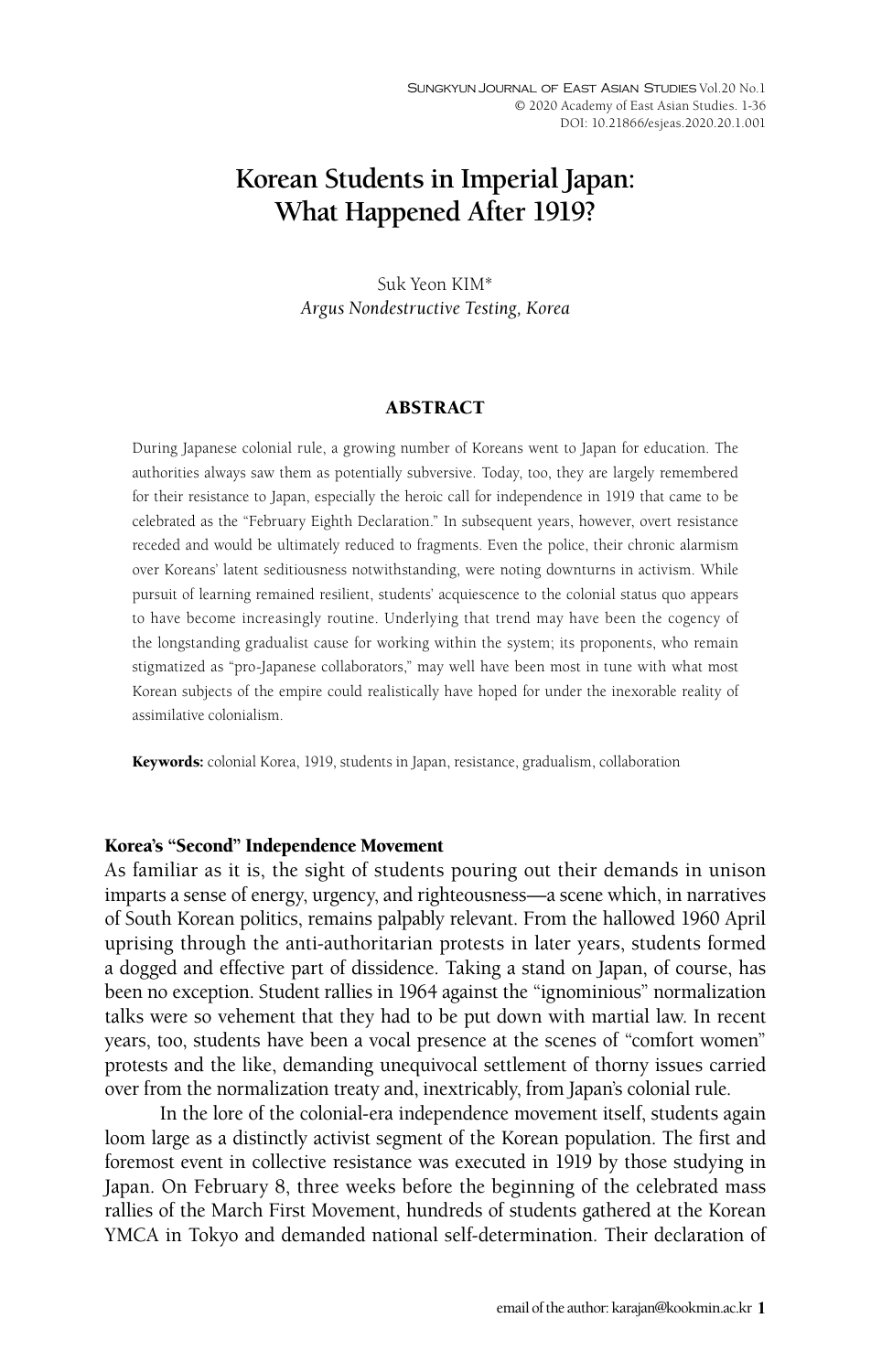independence brimmed with the fresh confidence of young activists prepared to "fight Japan to the bloody end" and "build a new state on the bedrock of democracy sustained by justice and liberty."<sup>1</sup>

We know that Yi Kwangsu 李光洙 (1895–1950), the main author of this much-touted "February Eighth Declaration," never lived up to his words. Already in the early 1920s, instead of fighting a bloody war, he would urge Koreans to look inward. Korea's decline, in his view, was directly attributable to the maladministration that foreign critics had diagnosed but, as he delved further, was fundamentally due to the "degenerate national character" of both the ruler and the ruled. He then enjoined Koreans to reconstruct themselves into a vigorous nation of "integrity and deeds" in a complete departure from their proclivity for "trickery" and "empty talk." Reconstruction, spiritual and material, was to take place in the realm of daily life, through expanding circles of apolitical membership (Yi 1922). As Michael Robinson (1988, 64) put it, "Yi presented the case for gradualists, both at home and abroad, who believed continued national development had to precede political independence."

Much has been and is being written about Yi's intentions and rationale. Suffice it here to say that he did not come to his gradualist solution all of a sudden. What was sudden, according to Kenneth Wells's seldom-cited essay (1989, 9–15), was the heroics of 1919 which were "prompted by extrinsic international factors at the close of the Great War." Before that "self-contained incident," he observed, Yi and his fellow students had been pursuing gradualist aims, just as they would resume upon their return home. Curiously, little has been written about those remaining and newly arriving in Japan. Very little, in fact, has been written about how student activism unfolded after 1919, save for sporadic incidents of agitation which are then upstaged by harrowing stories of wartime mobilization.

The gap in the overall narrative created by highlighting 1919 and fastforwarding to the final years of Japanese rule in effect obfuscates the scale of activism during the intervening years, during which students would face the pressures of police scrutiny and their own discord, not to mention the demands of schooling. After 1919, with independence denied, Koreans embraced education like never before, demanding far more than was available on the peninsula. By the early 1940s, the number of Koreans enrolled at middle schools and above in Japan would verge on 30,000. In 1919, there were only a few hundred. Investigating their schooling experience and subsequent whereabouts will help us see what they expected of education and what came of it. Less imaginative and more prefatory, this paper is mostly limited to charting trends in overt activism: how far, as the years passed, did Korean students in Japan act upon their rejection of Japanese rule; for that matter, did they reject it at all?

<sup>\*</sup> In revisiting his old dissertation, on which this paper is based, the author is reminded of the patient guidance of Conrad D. Totman and the late James B. Crowley. Readers for SJEAS and elsewhere have provided valuable comments. Thanks also to Ross King, Franklin Rausch, and Jieun Han for their thoughtful edits.

 $1$  For a full text of the declaration (plus supplementary resolution and petition) as recorded by the police, see Naimushō 1920, 101-104.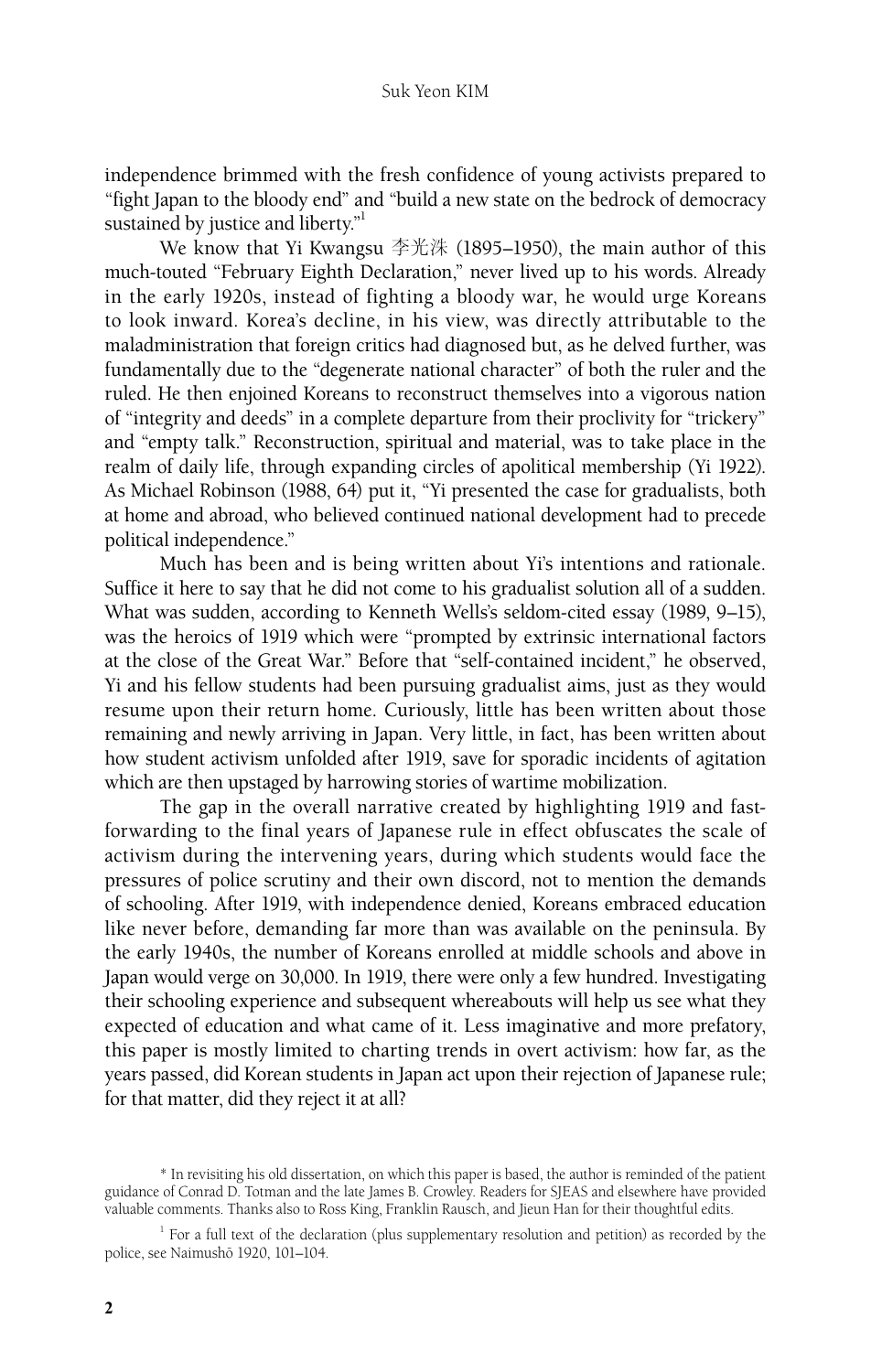The historiography of colonial Korea has come a long way. Beyond the rigid mold of oppression versus resistance, more and more inquiries point to Koreans' active engagement with their society at hand and the socioeconomic changes that came with it. Yet, with unabated fierceness, the collective memory of victimhood informs and often dictates Koreans' understanding of the past and of the present. Such single-mindedness, ironically, has been reinforced by democratization. In the past two decades or so, its advocates have dominated political discourses on transitional justice. Often eliciting sympathetic responses from the judiciary, their initiatives have garnered much popular support in tackling the excesses of the past regimes and, backtracking further, the sufferings under Japanese rule, all under the dignified slogan of "settling (*ch*'ongsan 清算, a term with a strong connotation of expurgation) the past." In keeping with its peremptory overtones, those who indict Japan for wartime inhumanities in particular have tolerated little dissent.

In tandem, demands for stern judgment of "collaborators" have soared. In November 2009, those demands were taken to new heights at both state and societal levels. Pursuant to a special law passed in 2004, a presidential commission finalized on its list of 1,000-odd Koreans who had been engaged in "pro-Japanese, anti-national activities." The list was longer among non-state initiatives. Bringing together tens of thousands of donors and riding out a series of petitions for court injunctions, the tenacious Minjok Munje Yŏn'guso (民族問題硏究所, whose official English name is "Institute for Research in Collaborationist Activities") carried through on publication of its *Ch'inil inmyong sajon* (親日人名事典 Biographical dictionary of pro-Japanese figures) in the same month. In stating its purpose of profiling 4,389 individuals, the chief compiler self-assuredly called for "justice" via squarely facing the "shameful history" of colonial subjection—all the more shameful in his view because the contemptible "pro-Japanese" elements continued to thrive with impunity after 1945. As the Institute's chairman of the board put it, supporters of the project had been waging the nation's "second" independence movement (1: 4–9).

Amidst the centenary of 1919, rife with pungent punditry, the nation at the moment is bristling more than ever with exaltation of independence fighters and condemnation of "collaborators." Objectors call for a more sedate examination of the colonial past, but to little avail. Their calls remain impaired, in my view, partly because they have tended to dismiss the old chestnut of resistance as an insular affair of nationalist scholarship (which in actuality continues to fare much better with the general public) and, in disengaging from the old battle, have prematurely dispensed with the task of substantiating the extent of resistance. When that extent becomes clearer, and when trajectories of resistance have been placed in a perspective of measured appraisal in relation to the many contemporary concerns of those who have supposedly been an important part of it, we may be able to move on more securely to approach the issue of national betrayal and other aspects of Koreans' colonial experience with dispassion.

No doubt, Koreans of 1919 were very passionate about resistance. And students in Japan were at the forefront. From the standpoint of their overlords, they also constituted Korea's "future mainstay class," whose "state of thought (*shisoˉ* 思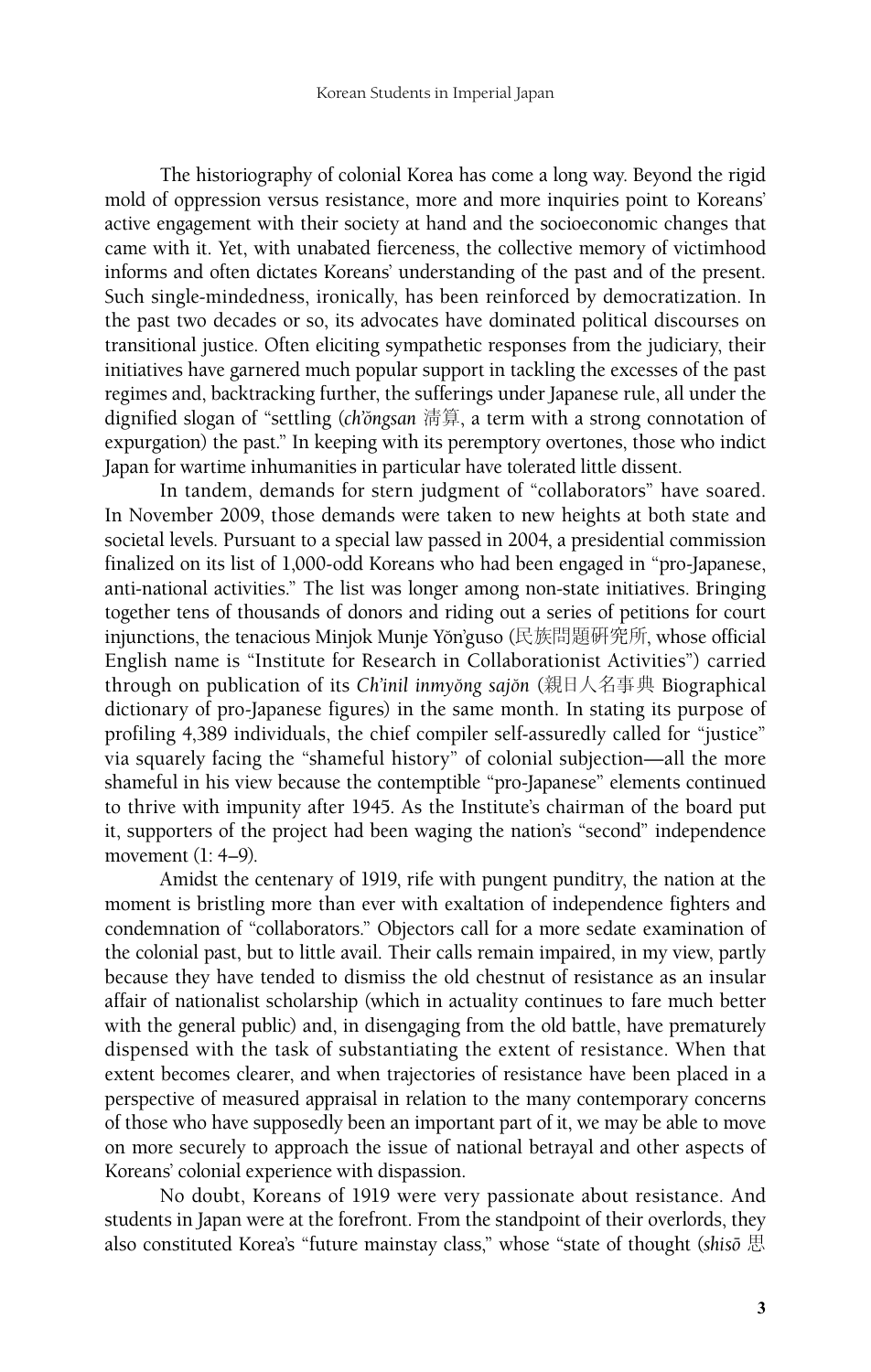想) bore great relevance to the future of our rule of Korea." As of 1920, potential for activism still seemed very much immanent in their thought: as many as 151 (141 in Tokyo) of 212 Koreans under police surveillance in Japan were students. They were "firmly united," "well informed about international relations," "disgruntled about being treated as inferior to Japanese," and "hopeful for Korean independence" (Naimushō 1920, 85). No more collective action was imminent, however. More often than might be expected, for all their warnings about latent menace, even the police would soon find reasons to be assured of the limits to resistance.

## "Desk-Bound Outcries"

Under the highhanded "military rule" of the Government-General of Korea (hereafter GGK), education was set out to be "in accordance with the conditions of life and the level of culture." Since Korea remained "backward," the school system was built around the rudimentary rung of "common" (*futsuˉ* 普通) schools, with vocational training allotted to "industrial" (*jitsugyoˉ* 実業) schools. Given no provision for universities, "special" (*senmon* 専門) schools covered the postsecondary level. As the former education advisor for the Korean court Shidehara Taira 幣原坦 (1870–1953)—the older brother of the famed diplomat and politician Shidehara Kijūrō 幣原喜重郎 (1872–1951) and the first president of Taipei Imperial University—prescribed, education of Koreans was to proceed from the "cultivation of moral character" and "diffusion of the national language [Japanese]" Like other observers, he held that the country had been benighted because its people only wanted to become officials and looked down on practical trades (Shidehara 1919, 86–87, 204).

It was indeed common to impute Koreans' industrial failings to their mentality of "putting officials above commoners" and an attendant penchant for effete literary pursuits. In the view of Korean critics (whose self-criticism often echoed the Japanese view), the GGK in its own way was also trying to keep Koreans benighted. As one commentator observed in 1925, "public schools are designed to Japanize us . . . and make us subservient to GGK rule," with "skills only sufficient to make us serve as their underlings" (So 1925, 52).

Those seeking to learn more, despite official discouragement, would increasingly flock to Japan. Countenanced by the GGK were such "practical" disciplines as agriculture, forestry, fishery, and engineering which, in its view, could be studied only in Japan. The fields of specialization of the Koreans who were awarded GGK scholarships to study in Japan (Abe 1976, 35–37) starkly reflect the official priorities. A much larger number of Koreans who were on their own, however, were not complying with those priorities: law, social science, and other literary fields were most popular among them. Even more distasteful to the GGK had been the multitudes of students "aimlessly" leaving for Japan only to languish at remedial prep programs (Sōtokufu 1915, 78-80).

The GGK was wary of Koreans' study in Japan, as the eminent liberal critic Yoshino Sakuzō 吉野作造 (1878–1933) reported in 1916, also because of their propensity, once in Japan, to "adopt ardent patriotism" (Yoshino 1916, 85). Their presence was always a homeland security concern, as the police noted the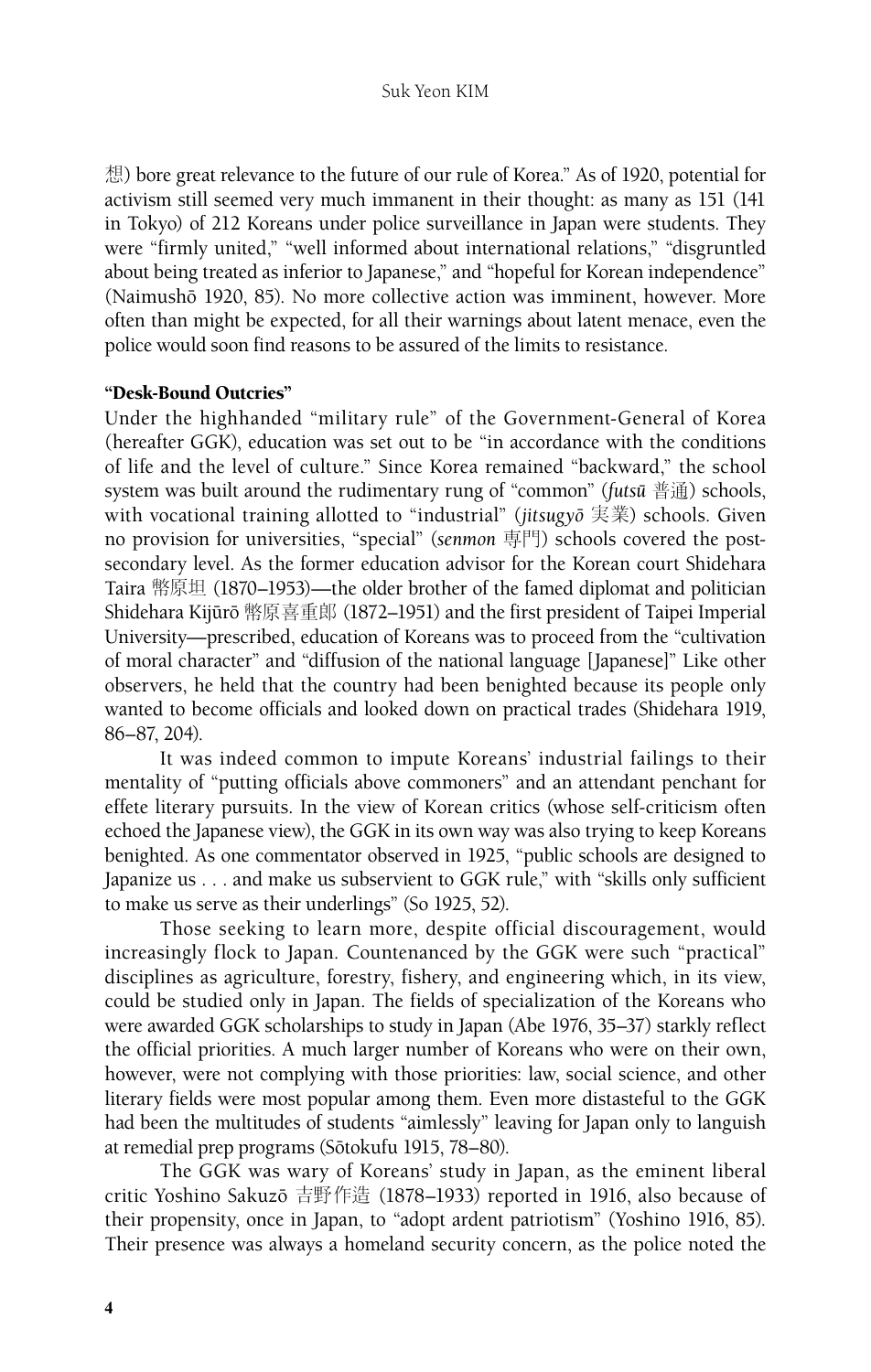same year: "Koreans under surveillance, most of whom are students, harbor anti-Japanese sentiments and propagate dangerous thought . . . in the hope of recovering national sovereignty" (Naimushō 1916a, 48).

A stock phrase of the day, "recovering national sovereignty" (*kokken kaifuku*  国権回復; K. *kukkwo˘n hoebok*) would likewise be taken for granted today as a generic expression of yearning for independence. Interestingly, historian Kim Sŏngsik (1974, 25–26, 32) has been struck by its exiguousness: discharged with the traditional histrionics of "grief and indignation" (hifun kōgai 悲憤慷慨; K. *pibun kanggae*), the expression evinces a distinct strain of "pre-modern patriotism ... without ideological structure." Even more interestingly, the police had been under the same impression. Their 1920 report, in retrospect, characterized Korean students' activism before World War I as "desk-bound outcries devoid of concrete plans," stagnating at utterances of nothing more than "grief and indignation" (Naimushō 1920, 85).

Indeed, there had been little in the way of concrete plans. Earlier, when Itō Hirobumi 伊藤博文 (1841–1909) was gunned down in Harbin, according to one memoir, students in Tokyo could not even breathe loudly around their angry hosts. Faced with Korea's total loss of sovereignty the following year, most students felt helpless and decided to "continue with their studies in preparation for the future" (Paek 1968, 98–106). Among cadets at the Army Military Academy in Tokyo, there was angry talk of withdrawing from school or immolating themselves in protest, but, in the end, calls for forbearance prevailed (Yi Kidong 1982, 24). No one today (or, for that matter, among the prudent students themselves) should be chagrined that they did not take bold actions under such forbidding circumstances; I merely note that they did not.

The police remained heedful, nevertheless, particularly of the Korean YMCA: "No matter where they live, anti-Japanese Koreans are followers of religion, mostly Christianity" (Naimushō 1916, 54). Missionaries in Korea had tried to instill in Koreans a strong sense of their cultural and historical distinctiveness since the closing years of the Choson dynasty. The result was apparent among young Koreans in Tokyo, who would gather at the YMCA and celebrate their Korean heritage by, for example, posing as Korea's historical heroes in costume parades and on field days (Naimushō 1918, 65–67). From its humble beginning in August 1906 in a rented room of the Japanese YMCA, the Korean YMCA was able to build its own hall nearby in 1914 with donations from the YMCA in New York. In the words of its former manager, the place was newcomers' "home away from home" and "a microcosm of Korea's thirteen provinces" (Paek 1968, 121–125). The hall was lost during the Great Kantō Earthquake and was rebuilt in the vicinity in the late 1920s again mostly with donations from the American YMCA (Ch'oe 1985, 181).

Also based in the YMCA was the umbrella student association of Tokyo, the Chae Tonggyŏng Chosŏn Yuhaksaeng Haguhoe (在東京朝鮮留學生學友會 "Korean Student Fraternity of Tokyo," hereafter Haguhoe), which the police accused of propagating anti-Japanese thought through a variety of activities. Membership was mandatory for all Korean students in Tokyo, which meant most of Japan especially in early years: as of June 1920, for example, 682 of 828 Korean students in Japan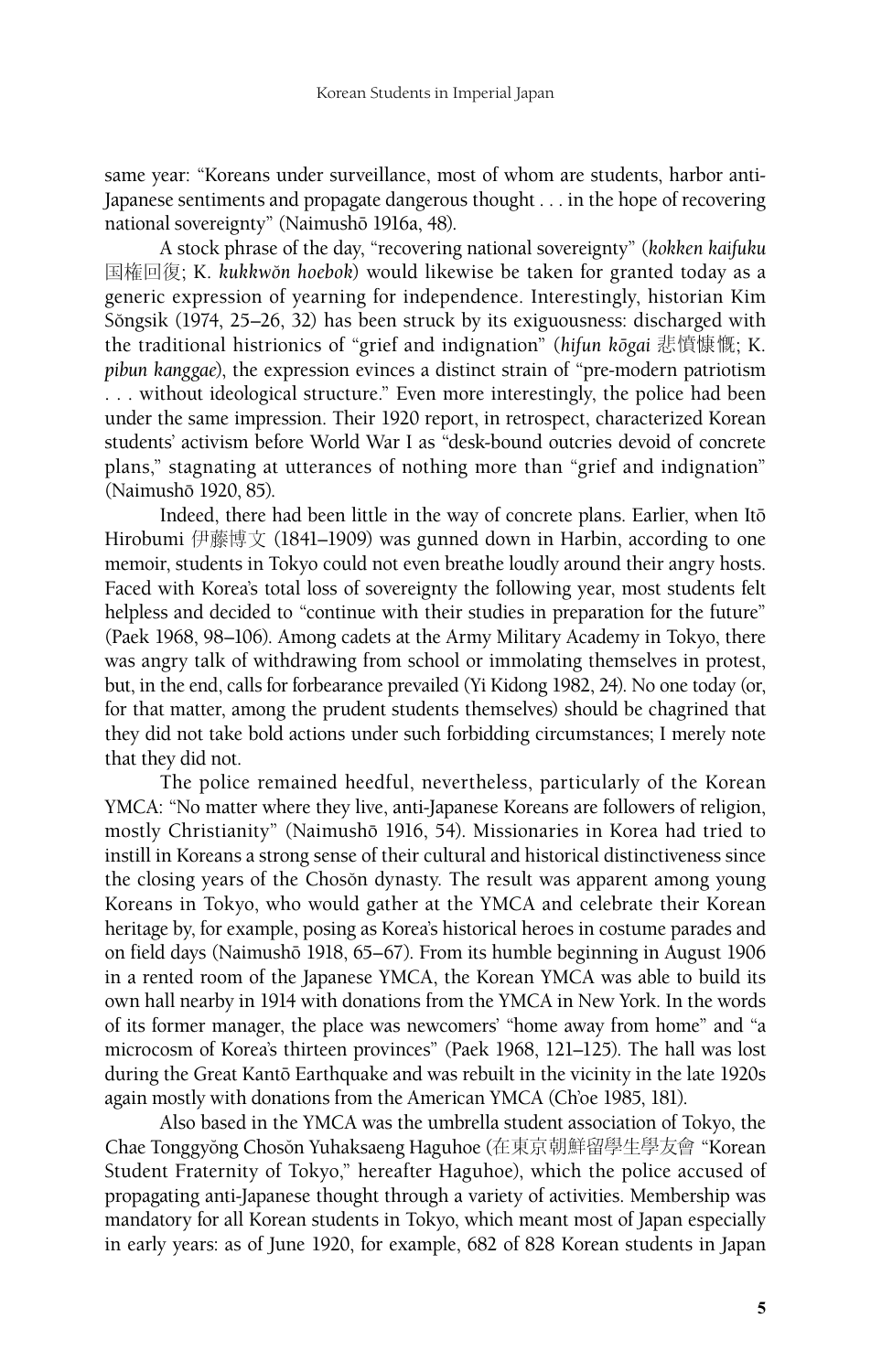were in Tokyo. Those who remained aloof were blackballed as "national enemies" (Naimushō 1920, 85, 88).

The Haguhoe's bulletin *Hakchigwang* 學之光 usually printed 600 to 1,000 copies per issue at irregular intervals and had readers even in Korea. It was in this bulletin, as Wells (1989, 9–11) points out, that students like Yi Kwangsu set forth their rejections of the past and the corollary of self-strengthening that would emerge as all-out gradualism in the 1920s. In his 1916 essay on Koreans' "deficiencies," to add another example, Hyŏn Sangyun  $\overline{\mathcal{Z}}$  #1 $\hat{\mathcal{L}}$  (1893–1950: another well-known gradualist bound for the stigma of "collaborator") reflected that, because Koreans had ignored modern advances in technology, held little sense of purpose in life, and failed to pursue self-betterment in earnest, they had inertly veered from the course of civilization. Students, he urged, should be the nation's pathfinders (Hyŏn 1916, 11–15).

Hyŏn, like Yi Kwangsu, was under police surveillance, "Class A" (kōgō 甲号), along with others whose anti-Japanese thought and ability to sway other likeminded individuals were deemed particularly threatening. Under "Class B" (*otsugoˉ* 乙号) were those who harbored or might be harboring anti-Japanese thought, or those whose disposition, personal history, acquaintances, or reading habits suggested receptiveness to anti-Japanese thought. The lists, and any changes therein, were to be shared with the GGK. "Indirect" surveillance through monitoring of writings, correspondence, and meetings was supposed to be the norm. Those suspected of disquieting schemes were to be tailed (Naimushō 1916b,  $23-24$ ).<sup>2</sup>

Yet no disquieting schemes were in the offing. Turnouts at student gatherings, according to another *Hakchigwang* writer in 1916, had been declining (Kim Ch'ŏlsu 1916, 16–17). Though occasionally confiscated, the bulletin's contents as late as 1917 were judged by the police to be "generally moderate." Although, as the police documented, students could sound less moderate in more private and colloquial settings, hard-headed plans for direct action hardly emerged. On their course of action, one student observed at a Haguhoe gathering in November 1917 that there were three options for them: self-strengthening, obtaining self-rule with the aid of sympathetic Japanese, and recovering national sovereignty. The latter two being "not easily attainable," he concluded that they should strive for selfstrengthening in preparation for the future (Naimushō 1918, 69, 73).

## 1919

The same police report also noted an unsettling sign of change, however. At another gathering in December 1917, the same Hyŏn Sangyun who had fulminated against Koreans' "deficiencies" was now drawing attention to the ongoing upheavals in Europe, which in his view were essentially a "clash between democracy and tyranny." The peoples of the world were so eager for liberty and equality that, even if immediate repercussions were limited, he foresaw, oppressive imperialism in

 $2^{2}$  In practice, especially in early years when there was a relatively small number of students, surveillance seems to have been up close and personal with little pretense of stealth (Paek 1968, 102; Ch'oe 1985, 76–77).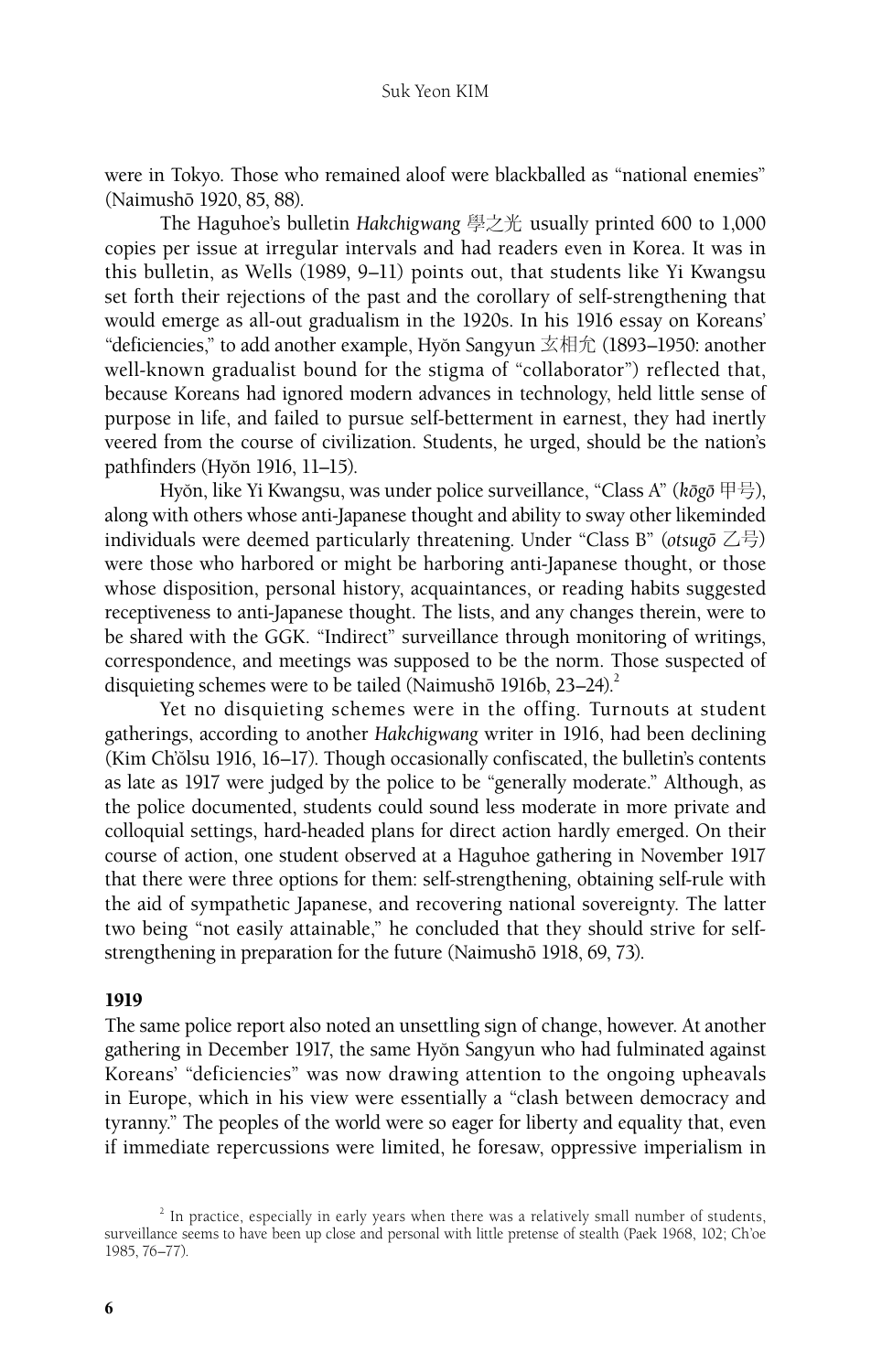the Orient would give rise to a great conflict for which the Korean nation should be prepared. When surveillance lists were brought up to date in May 1918, they showed a total of 179 Koreans. Though 58 fewer than the previous year, the drop was hardly reassuring to the police because only 14 had been delisted while 79 had returned to Korea (Naimushō 1918, 62, 73-74).

In a matter of months, the apprehension proved warranted. According to the recollections of February Eighth participants (Kim Toyon 1967, 68; Ch'oe 1985, 80), students in Tokyo were galvanized by a *Japan Advertiser* report of December 1918 that Syngman Rhee 李承晩 (1875–1965) and two others were headed to the Paris Peace Conference to demand independence. As the police later confirmed, "Korean students' anti-Japanese sentiments intensified with the news of the armistice in Europe in November 1918 and became even more bullish alongside the growing calls for liberty, equality, and national self-determination." In January 1919, something was definitely afoot. An "action committee" was formed in Tokyo. A declaration of independence was drawn up and was wildly received by students at the YMCA. After breaking them up two days in a row, the police were in pursuit of committee members who continued to press their cause. On the morning of February 8, from several districts of Tokyo, they mailed out their declaration of independence and resolution (both written in Korean, Japanese, and English) and petition (in Japanese) to foreign embassies, Imperial Diet members, the GGK, newspaper and magazine publishers, and several scholars. At around 2 p.m., they regrouped at the YMCA on the pretext of holding a Haguhoe election and read out their statements to a boisterous response from some 300 students. Charged with violation of the Press Law, nine committee members were sentenced on February 15, and upon appeal, again on March 21, mostly to nine months in prison. Their final appeal was dismissed in June.<sup>3</sup>

With the even greater shock of the March First Movement (led in no small part by Korean clergymen), the Christian influence on nationalism was not to be given free rein. In early 1920, Yoshino Sakuzō reported a "rumor" that the authorities were trying to place a Japanese pastor from the Japan Congregational Church (of which Yoshino himself was a member) at the helm of the Korean YMCA and have students move into a new dorm under GGK management. Yoshino, who had become Korean students' best friend in Tokyo, rejected the idea as "bureaucrats' facile thinking" and urged his readers to show sincerity to the Koreans by paying respect to their national cause and by supporting the "justice" they upheld (Yoshino 1920a, 256–262).

Maruyama Tsurukichi 丸山鶴吉 (1883–1956) of the GGK's police bureau (to become its chief in 1922), immediately denied Yoshino's allegation but not categorically: the GGK was not scheming to reduce the YMCA to submission but, since seditious intrigues tended to revolve around the YMCA, there had been some

<sup>&</sup>lt;sup>3</sup> The account here is summarized from Naimushō 1920, 98-100. One former defendant reminisces that he had braced himself for at least seven years in prison for insurrection. He proudly speculates that, in the face of the students' undaunted attitudes, the judges were trying not to draw attention to the trial (Kim Toyon 1967, 81-82).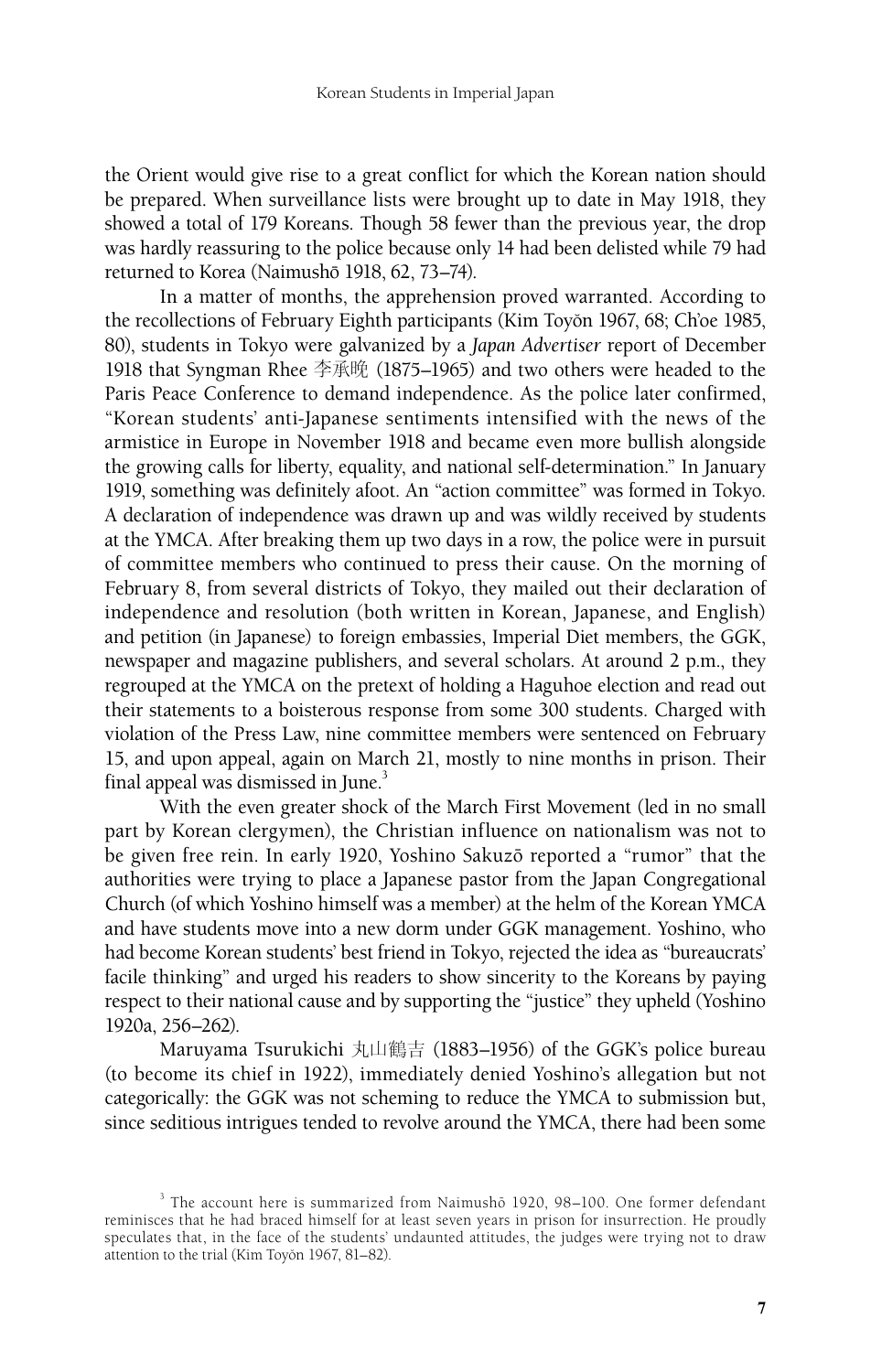#### Suk Yeon KIM

discussion among the authorities and other concerned individuals over possible measures to facilitate "understanding" between the students and the authorities. Under contemplation, far from the old-fashioned supervision, was promotion of open intercourse based on "kind care and consultation" (Maruyama 1920, 2–5). Yoshino again rejoined that, if truly seeking rapport with Koreans, Japanese could start by showing some respect (Yoshino 1920b, 280–281).<sup>4</sup>

While Yoshino and Maruyama wrangled, students in Tokyo were becoming restless. On February 22, Haguhoe president Kim Chunyŏn 金俊淵 (1895–1971) met with three other students at a church and drafted a commemorative statement to be sent to Korea and Shanghai. Another student blocked it, citing intense surveillance. A week later, on the first anniversary of the March First Movement, the students were less inhibited. Fifty students who had assembled at the YMCA were dispersed by the police, but as they moved to Hibiya Park the crowd grew to hundreds, shouting "Long Live Independence." Fifty-three participants were detained (Naimushō 1920, 104-105).

The second anniversary, however, saw a turnout of only about 100 students at the Park. Although there followed some attempts in November to make appeals to the Washington Conference, the police would conclude in early 1922 that almost no one now believed in the possibility of Korean independence (Naimushō 1922, 122–123).

Then in 1923 the slaughter of Koreans in the aftermath of the great quake put the authorities on edge. As the GGK police bureau's Tokyo office reported in May 1924, "gradualists have the potential to surpass radicals but, faced with the oppressive treatment following the earthquake, their thought has been stirred to the point of rousing antipathy." Emotions then appeared to stabilize, and "almost no one speaks or acts openly on the issue." The majority of the student population was found to be centrist "gray" elements, and among them moderates, whose "innermost feelings, in the light of world trends, favored leaning on Japan," were increasing in number. Outdoor commemorations of 1919 had also dwindled to a negligible scale and seemed sure to cease sooner or later (Sōtokufu 1924, 137, 149).<sup>5</sup>

The metropolitan police were relieved, too. In fact, they were already looking back on the February Eighth Declaration as an episode of bygone days: it was an "epoch-making" event, but that epoch ended abruptly in 1921 after the Korean issue was dismissed at the Washington Conference as an internal affair of Japan. With the illusion of American aid dispelled, the police added, students were opting for prudence and were regrouping around the gradualist cause of selfstrengthening (Naimushō 1925, 324–326). Of course, unlike the way the police

<sup>4</sup> The rumored plan failed to materialize (Matsuo 1973, 467). Although Yoshino fell short of enunciating "independence," his moral approval of the students' cause was strong enough to convince contemporary observers like Maruyama that he was prepared to "relinquish" (hōki 放棄) Korea (Maruyama 1920, 11–12). For a sympathetic reading of Yoshino's position on Korea, see Matsuo 1968; for a more exacting interpretation from a Korean standpoint, see Han 2004.

<sup>&</sup>lt;sup>5</sup> Though with emotions held down, those in Tokyo would publicly remember the tragedy. During his trip to Korea in 1934, a former student was surprised to find that the press remained reticent whereas students in Tokyo were annually holding memorial services for victims on September 1 (Ch'oe 1985, 163).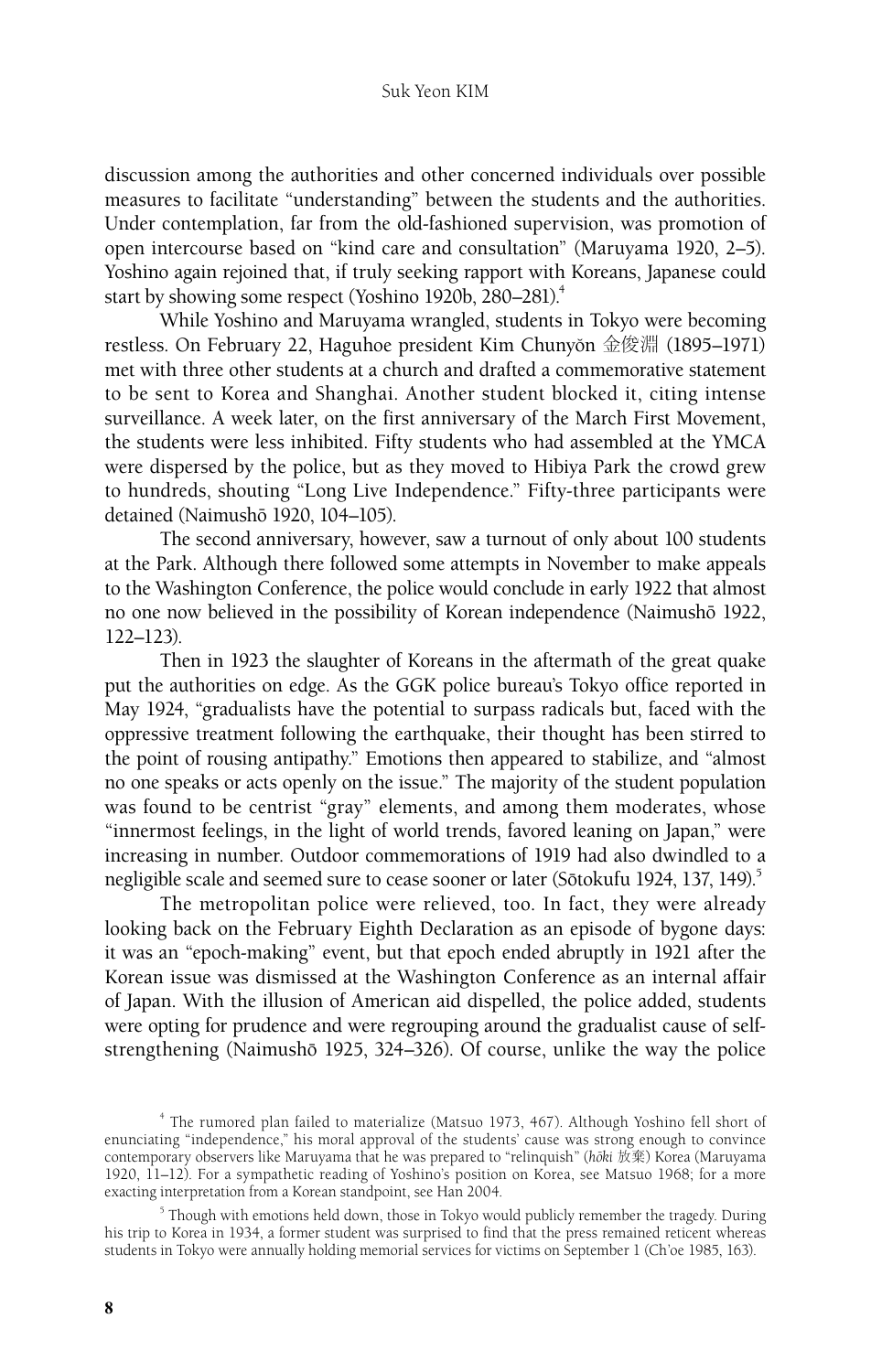categorized the students, one could be committed to the cause of gradualism and at the same time, given a propitious set of circumstances, militantly rise to the occasion. Nevertheless, collective action comparable to that of February 1919 seemed unlikely.

## "Cultivation of Virtue"

Although Wilson did not come to the rescue of Korea, the high-minded promise of world renovation that he stood for made headway in the worldview of Koreans. And the students in Tokyo continued to seize on the language of the times as they reaffirmed their longstanding call for self-strengthening. In January 1920, on the first page of the first *Hakchigwang* issue since the February Eighth Declaration, the foreword ("Sinsidae" 1920, 89) saluted the inauguration of an "Age of Renewal" which called upon humankind to obliterate "all defects" of "the depraved past" as "its most urgent task." In the subsequent July issue which was dedicated to recent graduates, the outgoing Haguhoe president Kim Chunyŏn directed the same grand vision for change onto Korea. Kim, who only five months earlier had dared to plot a commemorative statement of 1919, was reaffirming the gradualist cause of reformation. Wielding an acrimonious pen, he rejected the last few centuries of Korean history as "closed, depraved, and devoid of lofty ideals," and urged participation in "world reconstruction," beginning with the "fundamental reconstruction of Koreans' own selves" through the "cultivation of virtue" (Kim Chunyŏn 1920, 270-279).

That summer, Kim and his fellow Haguhoe members went on a lecture tour around southern Korea. Reporting back at the Haguhoe in September, he reflected that most of their audiences might actually have been disappointed with what they heard. Instead of offering "a solution to the more pressing problem" that had been raised since March 1919, the students stressed the urgency of "learning and understanding the spirit of the times." He was nevertheless confident that those prepared to plod on toward a self-sustaining way of life must have agreed with the students and that their efforts were "contributing to the development of the peninsula's culture" ("Kangyŏndan sosik" 1921, 393-394).

Apparently, many back home agreed. Demand for education surged, far outstripping official supply. In 1923, enrollments at "common" schools overtook those at *so˘dang* (traditional village schools run by locals). Only 83,503 of 127,958 would-be students who applied could be admitted that year (Furukawa 1993, 43– 48). Higher education remained even thinner on the ground. While Koreans' own campaign to build a university floundered, Keijō Imperial University opened in 1926 but only with faculties in legal, literary, and medical studies, where Japanese students would remain the majority.<sup>6</sup> Spillover to Japan would grow. Already in 1926, in just three years, the number of Korean students in Japan had rebounded to the pre-Great Kantō Earthquake level (GGK records in Abe 1976, 50).

<sup>&</sup>lt;sup>6</sup> Although many have suspected a cap on the share of Koreans, it may be pertinent to note that the majority of the Japanese entrants, except for the first two years, were from Korea and not Japan (Tsudō 2009, 61–64).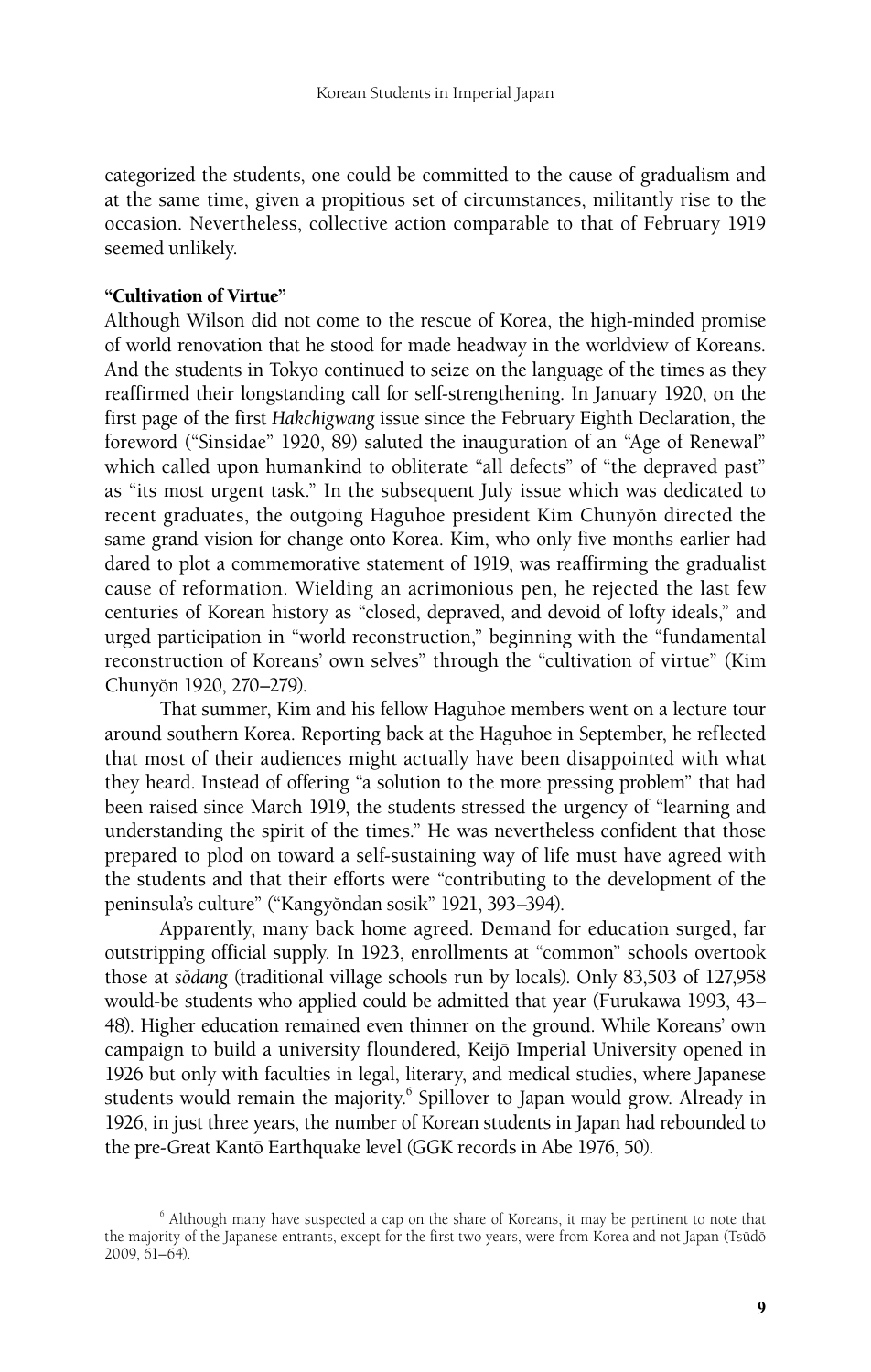With gradualism in motion again, Koreans were still unprepared to tolerate public statements that seemed to accept the reality of Japanese rule in a straightforward fashion. Yi Kwangsu learned this the hard way in 1924. Serialized in *Tonga ilbo* 東亞日報 editorials in January, his essays on "National Statecraft" proposed to build a trilateral "great association" of politics, industry, and education in order to develop Koreans' capacity for a viable nationhood through legitimate means. In doing so, much to his readers' indignation, Yi relegated the nonconformist agenda of raising the masses' national consciousness to a more universal purpose of cultivating their proficiency in government (Robinson 1988, 137–141).

Students in Tokyo were particularly critical. The Haguhoe resolved on a boycott of the newspaper, and, in league with other Korean organizations in Japan, sent several thousand copies of a denunciatory statement to Korean organizations in Korea and Japan. (Copies sent to Korea were confiscated.) Some even traveled to Korea and joined demonstrations, which forced the newspaper's management to resign en masse. In light of this backlash, the police cautioned, it was not yet certain that students were willing to confine themselves within legal limits (Sōtokufu 1924, 148–149; Naimushō 1925, 331–332).

Little action followed, however. Even when the last crowned head of the Choson dynasty died in April 1926, while disturbances (for instance, the "June Tenth Movement") took place in Korea, students in Japan remained generally calm. (Several students plotted, in anticipation of the police muscling in, to escalate their memorial service into a clamor for independence but were arrested beforehand.) Though mournful in appearance, the police observed, students were reproaching the old monarchy for its despotic rule and loss of sovereignty. If they had something to grieve over, they seemed to hold, it was the concomitant feeling of coda to Korea's hoary past. And, the police continued, moderates of the learned class were in favor of pursuing "cultural development" toward elevation of nationhood (Naimushō 1926, 223).

In the eyes of Japanese who were bound to interpret Koreans' thought and behavior in the derisive terms of *jidai* (事大; K. *sadae*), or "serving the great," even their nationalism could only be spineless and wavering: since America had proved unreliable, they were now deferring to the superior power of the empire. Another great power, however, was emerging into view: the Communist movement.

#### Dissolution of the Haguhoe

Speaking to a national congress of reporters at Chosŏn Hotel in May 1923, the GGK police chief Maruyama Tsurukichi remarked that, with no hope of independence in sight, some Koreans were turning to radicalism. Imported mostly via Japanese magazines, he sneered, it rarely translated into genuine conviction (Maruyama 1923, 278–279). His patronizing view was apparently shared by Japanese radicals who, according to the GGK police in Tokyo, scorned Koreans' activism as a mere child's play and tried to manipulate them to their advantage. The scorn, the police added, was mutual. The Koreans saw their Japanese counterparts' engagement as perfunctory and were displeased at not being taken seriously enough to be in touch with their top brass leaders (Sōtokufu 1924, 145).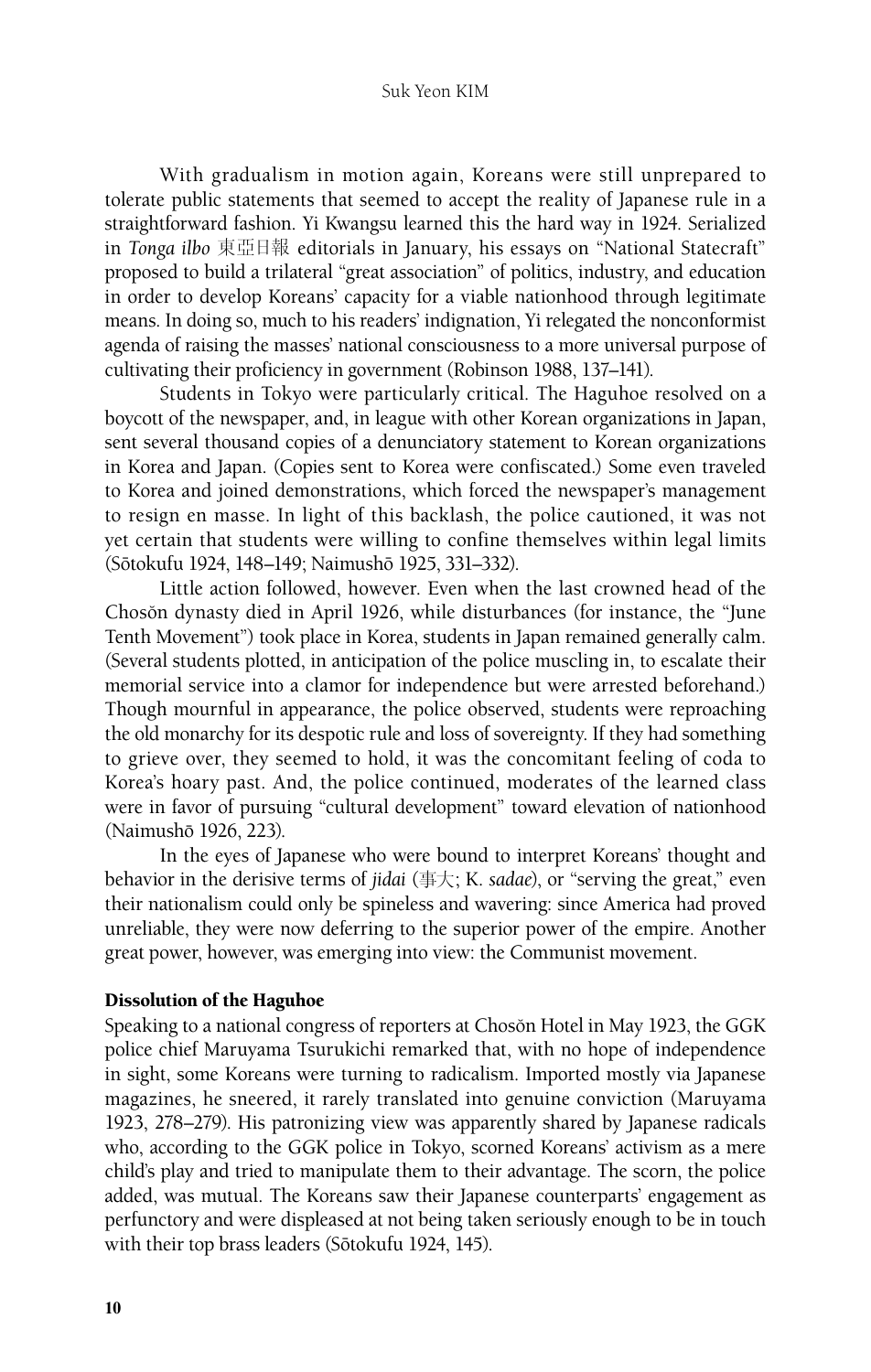As for students, the police assessed that, directed by only a small handful of leaders and mostly impulsive, their involvement did not yet pose a serious threat (Sōtokufu 1924, 137). It was, however, serious enough to cause schism among students themselves. According to Ch'oe Sǔngman 崔承萬 (1897–1984), a February Eighth participant who served as the YMCA's manager for a good part of the mid-1920s and again in the early 1930s, radical tendencies did appear in the wake of the 1923 quake, with a number of students identifying with laborers' interests and expressing antipathy toward Christian influence (Ch'oe 1985, 187–189, 261).

Still, as of 1925, the police found that students in general preferred bipartisan unity. In a *Hakchigwang* article cited as an illustration, the author stated that, while nationalists could be bent on parochial self-glorification, their socialist critics were also to be faulted for being divorced from reality. Far from a borderless utopia, a conquered people are subject to merciless economic exploitation by foreign capitalists. Political freedom is thus crucial, all the more so because their "cultural development" suffers greatly: their language is not taught, their religion and customs ignored, and their history rewritten from the perspective of the conqueror. Thus, the cause of national self-determination should be supported by the socialist camp in order for the nation to stand as a viable cultural unit (Naimushō 1925, 327–330).

The balance was tipping in a direction away from unity, however. As the police continued its report, Haguhoe members had a noisy fight over a gift of money from the *Tonga ilbo*. When some of it was set to be diverted to a Korean labor organization, poor students who had been anxious to have a new dorm built protested. Laborers then crowded the Haguhoe's extraordinary general meeting, and there ensued accusations of undue outside influence, resulting in a revision of Haguhoe bylaws to fortify it as a strictly student organization (Naimushō 1925, 334). According to another account (Chŏng 1970, 138), infiltration by Communists only grew, and tension mounted as they also tried to gain control of the Haguhoe from its flank by luring several members to join their study group.<sup>7</sup>

By 1928, according to the Justice Ministry's count, Korean Communists in Japan came to boast seventeen organizations with 8,200 members. Since those individuals usually had triple or even quadruple overlapping memberships, their actual number was estimated to be below half that figure. Again, their new ideological engagement was belittled as merely the latest in their succession of attempts to "rely on the great" (Shihōshō 1928, 247–251). The trend was alarming, nevertheless. In 1929, the number of Koreans in Japan who were under Class A surveillance (Naimushō 1929, 68–69) as "Communists" (203) overtook and almost doubled that of "Nationalists" (117). Now, the police warned, Koreans' puerile intellect and susceptible character had to be factored in as the very basis for alarm: "Given their extremely low level of ideological grasp, Koreans can be easily

 $^7$  Its author Chŏng Ch'ŏl 鄭哲 (dates unknown) had been an anarchist whose own involvement with the student community is unclear. He was a leader of the pro-South Korean Mindan 民團 so he might have been motivated to blame the Communists and the pro-North Ch'ongryön 總聯 for the history of division. Granted, as Dae-Sook Suh confirms, the study group was a front organization for the Korean Communist Party (Suh 1967, 167).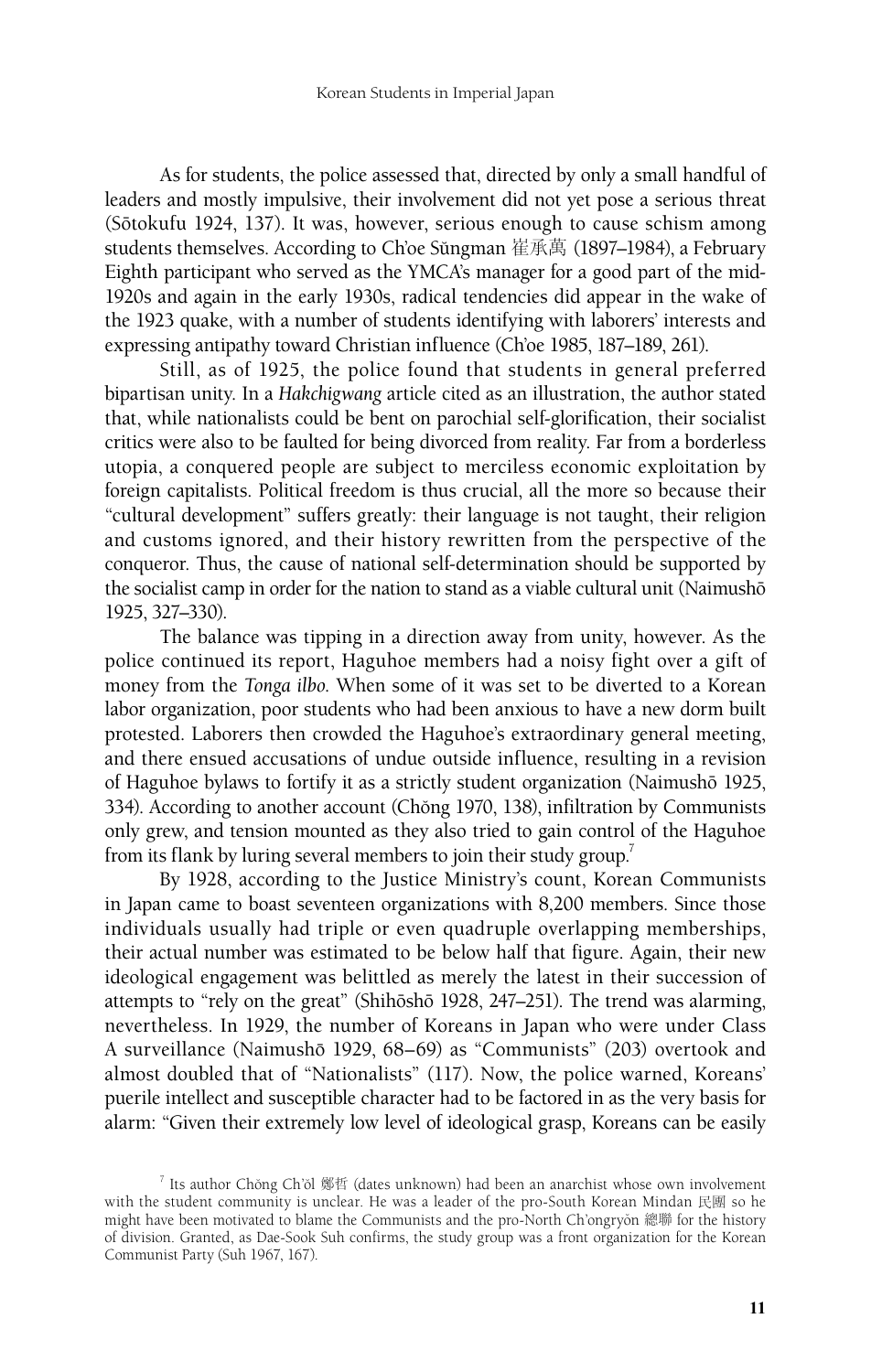inflamed by a small leadership cadre" (Naimushō 1930, 175).

By then, with several members incriminated in Communist incidents in both Japan and Korea, the Haguhoe also partook of radicalism (Naimushō 1930, 117). So had its former president Kim Chunyŏn, who in 1920 had urged "cultivation of virtue in the new age of reconstruction." After graduating from Tokyo Imperial University, he went on to study at the University of Berlin (through the good offices of his mentor Yoshino Sakuzō) and worked for the *Chosŏn ilbo* 朝鮮日報 as its Moscow correspondent between 1925 and 1926, during which time he apparently saw the potential for an even newer age. Apprehended in 1928 during a crackdown in Keijoˉ (Seoul), he was sentenced to seven years in prison. In 1966, about to run for the South Korean presidency near the end of his venerable career (a key architect of the 1948 constitution, Minister of Justice, and five-term lawmaker), Kim recounted that his published travelogue of his trip to the Soviet Union had led the Communists to approach him. His real motive, he insisted (and as the Japanese police would have had it), did not stem from ideological conviction but from the perceived expediency of using Soviet power for effecting Korean independence (Kim Chunyŏn 1966, 9, 17–18).<sup>8</sup>

As it happened, following the Comintern's disapproval of united front experiments, pan-Korean organizations in both Korea and Japan disbanded. Harried by Communist inroads, the Haguhoe's non-Communist members were fighting a losing battle. As late as 1929, the police had classified it as a "Nationalist" group. It was, at least outwardly, still professing "to elevate Korea's culture in preparation for independence" (Naimushō 1929, 32). Internally, however, it was incapacitated. When members managed to put together a "revival issue" of *Hakchigwang* (which had lapsed in 1927) in April 1930, it opened with the editor's regretful commentary on the "chaotic" state of the student community: "I am fully aware that even greater hardships await us on our path ahead" ("Kaengsaeng ŭi sa" 1930, 687).

The revival issue turned out to be the penultimate one. At the end of 1930, Communist members of the Haguhoe succeeded in passing a resolution, by a vote of twelve to nine, to dissolve the organization. Their statement, issued in February 1931, made the ideological orientation of the administration's new majority clear: proclaiming a transition to "the true class liberation movement," they resolved to "pulverize reformist and opportunist elements, and bring students and the masses together into the realm of our daily struggle" (Naimushō 1931, 302–304).

## "Wait and See"

In 1932, the police concluded, the movement for independence now had its "mainstream" subsumed under the Communist movement (Naimushō 1932, 512– 513). Be that as it may, the same year, their reports under the rubric of the enfeebled

<sup>&</sup>lt;sup>8</sup> When interviewed earlier by Robert Scalapino in 1957, in reminiscing about his recruitment, Kim had cited his translation of Stalin's work on Leninism—written even before Stalin's rise to dominance (Scalapino and Lee 1972, 85 n34). If he had been downplaying his past Communist connection, Dae-Sook Suh (1967, 208, 295) was not pleased: "Kim Chun-yŏn, blinded by his political ambition in the South, not only renounced communism but also emphatically pledged his loyalty to the cause of capitalism."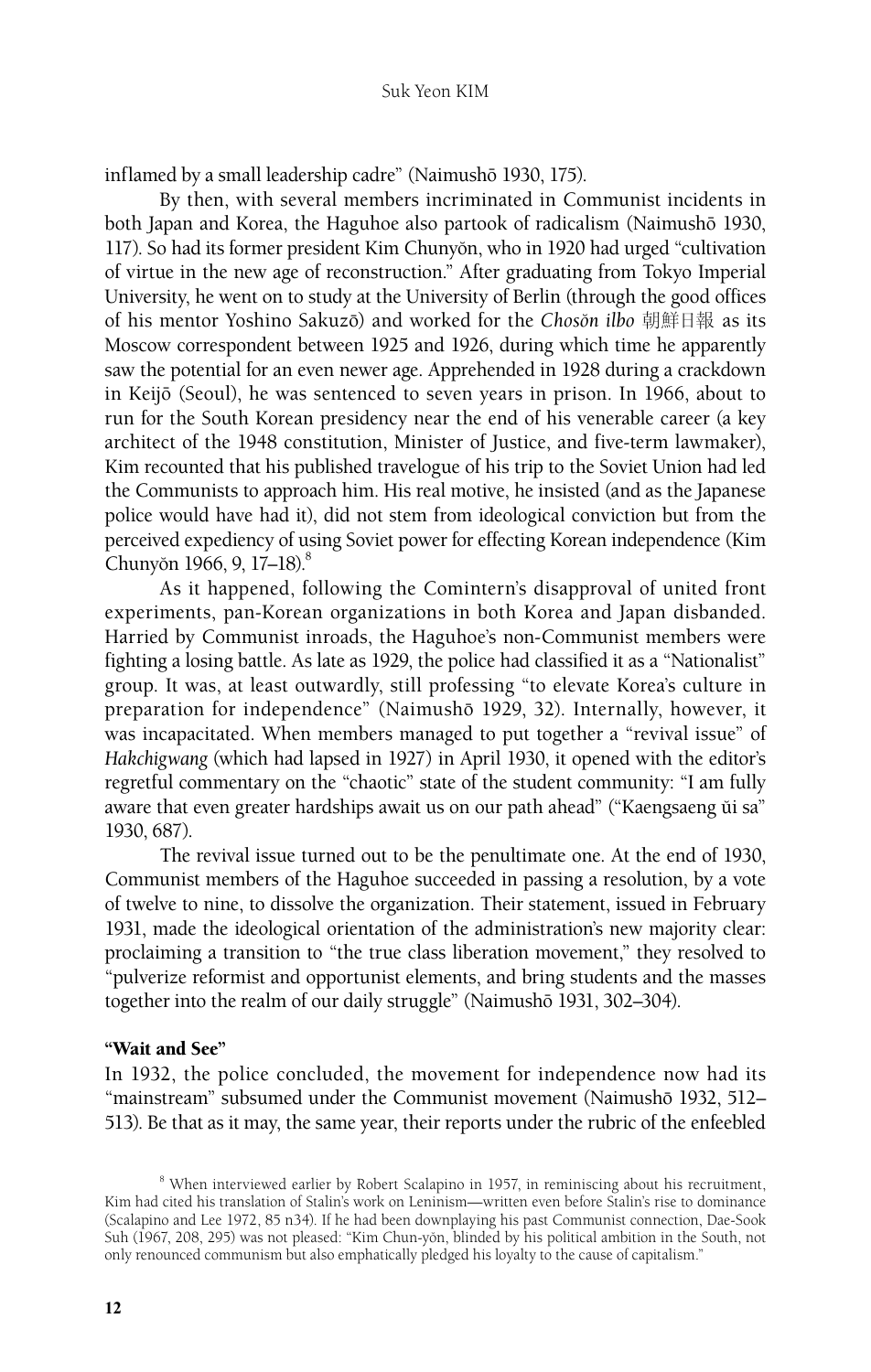"Nationalist movement" also had to cover the sensational attack in January by Yi Pongch'ang 李奉昌 (1900–1932), who threw a hand grenade at the Emperor's procession near the palace. It is uncertain how other Koreans in Japan felt about his action or hardline militancy in general at that point (in the wake of the Japanese takeover of Manchuria), but they—"Communist" or "Nationalist"—certainly had nothing to do with the incident: as the police found, Yi had been directly incited by Korean nationalists in Shanghai and had no accomplice inside Japan (Naimushō 1932, 514).

Soon, the Communist movement itself would be brought to heel. By 1937, there were no more major activities (Suh 1967, 205). In 1938, the number of Korean organizations listed under the police nomenclature of "Radical Leftist of the Communist Line" dropped to "zero," having steadily declined from 86 in 1932 (Naimushō 1932, 390-393; 1940, 487). $^9$  Moreover, the annual total of Koreans arrested in violation of the Peace Preservation Law (PPL) had fallen off from the exceptional peak of 1,820 in 1933 to 117 in 1938 and would fluctuate in the range of several dozen to a couple of hundred.<sup>10</sup>

As PPL enforcers preferred to avail themselves of administrative pressure to keep lawbreakers under their watch, they were seldom given a definite judicial judgment (Mitchell 1976, 114–119). Of 884 Koreans arrested in 1934, for example, only 54 were indicted. While 81 received "suspended indictment" and 30 "charges withheld," 686 were released (Naimushō 1934, 105-111). By the year's end, 96 of 120 Koreans in custody gave in to pressures for *tenkoˉ* (転向 "conversion"), the preferred outcome of an interrogation technique through which the police tried to argue the accused into recanting their professed views. As the police self-servingly exclaimed, Koreans may have finally recognized "the lofty ideal of securing everlasting peace in the Orient." Or the police themselves may have just tightened the fetters an extra notch. While suspecting that some "converts" were angling for parole and other favors, the police were nonetheless pleased with the results (Naimushoˉ 1934, 103–104).

Between 1932 and 1937, the number of Koreans arrested totaled  $3,611$ .<sup>11</sup> Only 313 were students. And only about a dozen of them were indicted (Naimushō 1932, 430–434; 1933, 640–647; 1934, 105–111; 1935, 324–329; 1936, 517–519; 1937, 700–702). Then, after the outbreak of the China War in 1937, the police detected an apocalyptically seditious hopefulness among students who, ever infected with "parochial national prejudices," looked on the war as "Japan's imperialistic

<sup>10</sup> For an early work noting these numbers on the basis of the same police records (before they became available as published reprints), see Mitchell 1967, 68–71.

<sup>9</sup> There still remained three non-radical Korean Communist organizations in 1938. Upon the "progressive dissolution" of 1929, Korean Communists in Japan would join the Japan Communist Party. Although they no longer had organizations of their own, the police still counted those organizations where Korean members' strength was deemed significant (Naimushō 1932, 388).

 $11$  The educational backgrounds of these Koreans are not entirely clear. Concerning 211 Koreans indicted between 1930 and 1934, who were mostly laborers, the Justice Ministry (Shihōshō 1934, 862–879) reported as follows: *senmon* school level and above (8 percent), middle school (34 percent), primary school (45 percent), and no schooling (10 percent). The China War years, with a relatively large share of students among those arrested, may show a higher profile of educated individuals.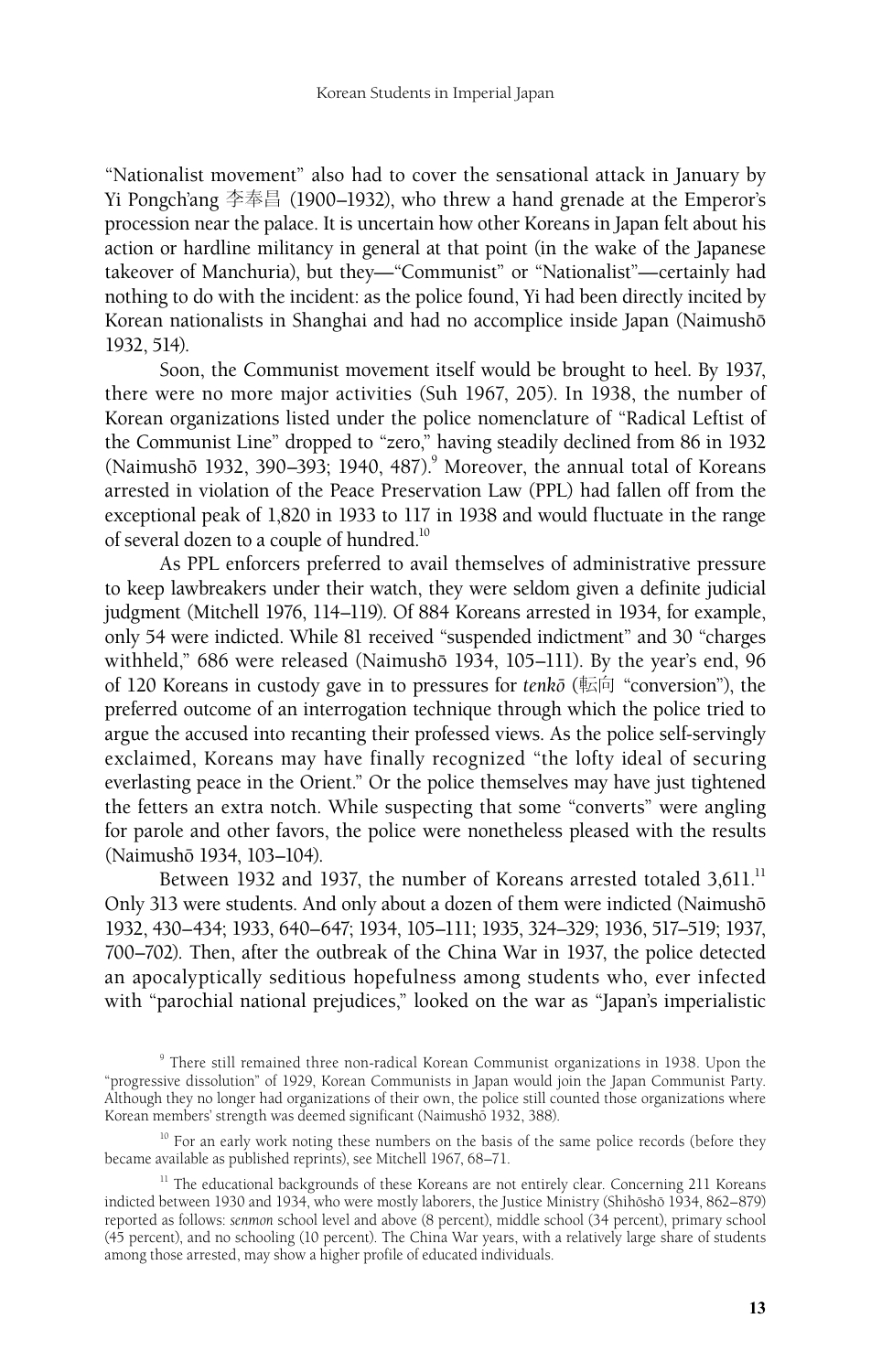aggression destined to fail under international isolation and economic hardship" (Naimushō 1937, 714). Indeed, reports for subsequent years (Naimushō 1938, 103– 108; 1940, 399–400 and 444–445; 1941, 612–613 and 663; 1942, 808, 864–869) showed an upturn in students' share of PPL arrestees: 1938 (57 of 117), 1940 (72 of 165), 1941 (154 of 257), and in 1942 (86 of 168). In 1943, too, students accounted for 44 percent of thought-related Korean criminals (Naimushō 1945, 512).

The frequency of arrests alone may convey a misleading impression of agitation, however. The police were quick to react, especially in wartime, and sometimes made arrests on trumped-up charges. Researchers who emphasize Koreans' resistance also note this aspect (for example, Cho 2008, 249–250). The seriousness of the offenses, too, is open to question. What emerges from a perusal of allegations is a picture of grandiloquence in a conclave, usually of some halfdozen participants iterating their commitment to national liberation. In fact, since Koreans' activities often fell short of "associations," which the PPL had targeted, there were voices among the authorities to revise the law to be more inclusive and, further, to expressly cover the "independence movement" (Tōkyō Keiji 1939, 1100– 1101).

That is, in the late 1930s, Korean activism had become fragmentary in form and, as the police would repeatedly add, was again turning "pure and simple nationalist" in orientation (Naimushō 1940, 399; 1941, 612). In their count, "Communist" organizations became defunct in 1942, but "Nationalists" were still afloat with some 160 organizations, which were mostly student unions (Naimushō 1942, 941–942). While, as the police saw, Korean movements of all inclinations were in any case nationalist at heart, general sentiments of being Korean had apparently shown their promise anew as the main rallying axis. For instance, as cited annually in police records throughout the later 1930s, students had been at loggerheads with the authorities over their injunctions against the use of Korean in public functions. Those in the Kyoto area appear to have been particularly unyielding. The triumph of two Korean marathoners at the Berlin Olympics in 1936 had also fired up national pride and heightened the mood for unity. Police references to students' speech around this time indicate that they, like those before them, were posing as the elite custodians of their nation, again toward cultivation of "culture." There was even talk of resurrecting the Haguhoe in Tokyo (Naimushō 1936, 544–551).

There was no resurrection, however. The police deemed that the timing was too inauspicious with the advent of the China War fervor taking over (Naimushō 1937, 714–715). As organized activities came to a standstill, Korean publications also became marginal. Their language must have tamed as well: between 1939 and 1942, no cases of suspension were reported. Illegal publications had virtually disappeared following the "progressive dissolution." What remained was essentially reduced to leaflet propaganda (Naimushō 1936, 601; 1937, 775–776; 1938, 136; 1939, 317; 1940, 519; 1941, 741; 1942, 961).

Wartime pressure against organized activities only intensified as the authorities dragged Koreans in Japan under their official umbrella. Concerning Koreans' capacity for collective action, the police jeeringly and formulaically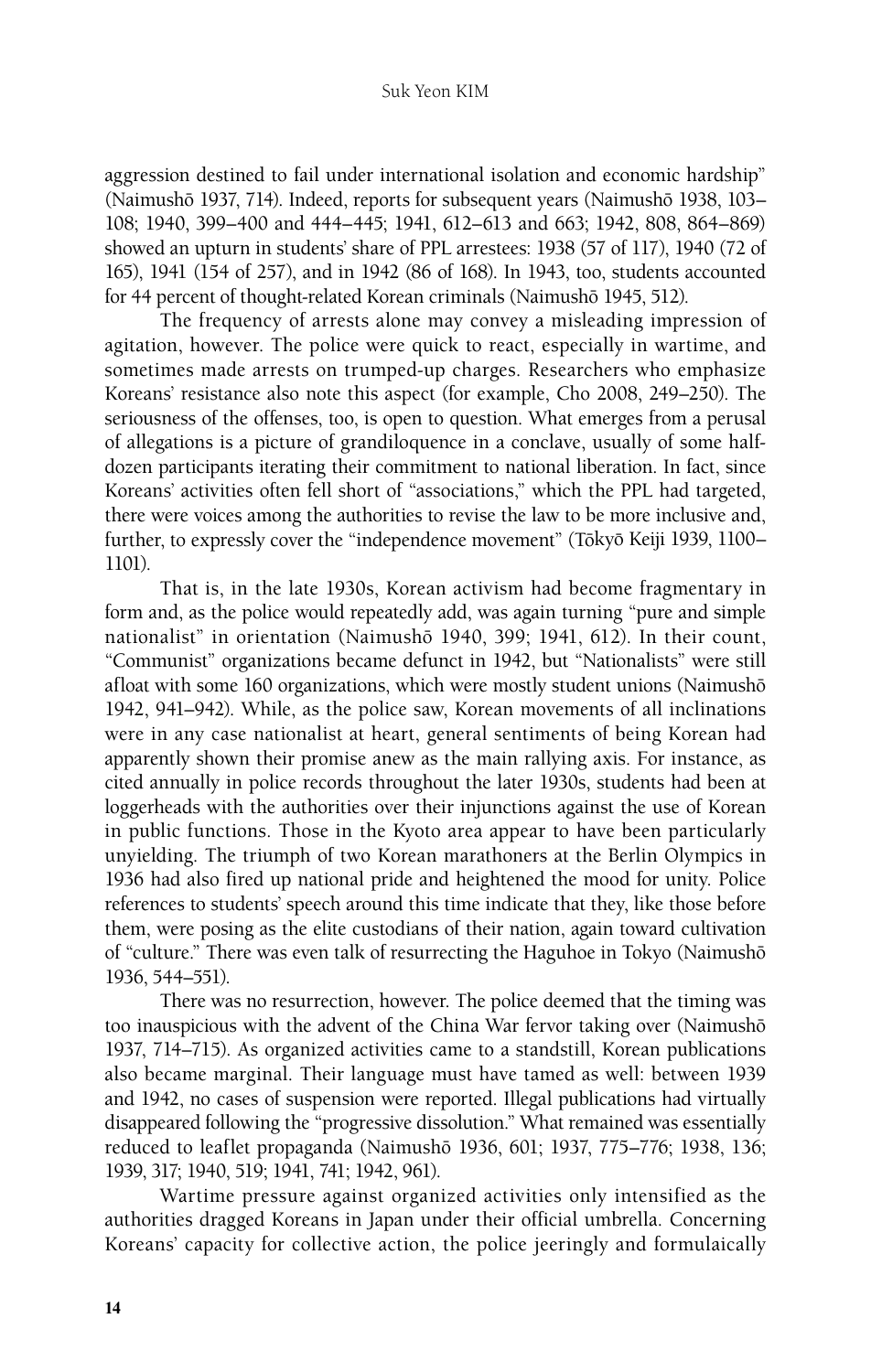cited "Koreans' characteristic enviousness, factiousness, and craftiness," which "graphically show up in their group life" as they "band and disband harum-scarum in constant discord." While underwhelmed, the police could nevertheless be unnerved by the protracted war. Then, they regurgitated another line of platitudes on Koreans' insidiousness: always prone to *jidai*, students in general were taking a "wait-and-see attitude," quietly hoping that the China quagmire would lead to Japan's defeat and then to a sweeping opportunity to fan insurrection (Naimushō 1941, 572; 1942, 833).

There was no insurrection, however. Most students were apparently busy finishing school, finding jobs, or just staying alive. Toward the war's end, few could have afforded to think about more than themselves.

#### Coping with War

To recapitulate, after their vociferous demands for national self-determination in 1919, students at large became more discreet, with a number of them, it appears, in basic agreement with the gradualist proposition of self-strengthening. Moving into the 1930s, those who envisioned a more radical solution along the line of class struggle won out in politically active circles, but their prominence as well as organized activities in general would ultimately subside, confined mostly to small and obscure gatherings, all of which, under circumstances of wartime mobilization, had become even less tolerable to the authorities. Collective self-identification as Koreans could again occasionally bring students together but would fall short of an organized movement.

In distilling source materials on those long-term trends, this paper has relied heavily—perhaps too heavily—on police records. They may tell us more about the bigoted authors and their likeminded readers than about the subjects under their watch. In their renditions, Koreans in any event could only be toadyish: if emboldened by new developments in world affairs, Koreans were being slavishly opportunistic; if inanimate, Koreans were being deferent, again slavishly so, in acquiescence to the empire's superior power. Some may object, then, that police records may overemphasize Koreans' submissiveness. By the same token, however, as Koreans were also looked upon as being deceitful, those reports are just as liable, if not more, to convey a lopsided impression of seditiousness. Such interpretive biases notwithstanding, given their compendiousness over a sustained time span, the substance of the reports does point to attenuation of activism. Although the police may have distorted the reason for this attenuation, their documentation of it is less open to doubt.

In the first half of 1945, Koreans apprehended for PPL violations numbered merely fifty-seven in twenty cases. Only in three cases were students the main conspirators, the rest being mostly laborers with elementary- or middle schoollevel education (Naimushō 1945, 503). The paltry share of activism near the end of the war may be unsurprising since, by then, the physical presence of students had dwindled. Still, the police continued, Koreans' national consciousness was so pervasive that even school children (though usually older than their Japanese classmates) were infusing one another with seditious thoughts and expressing ill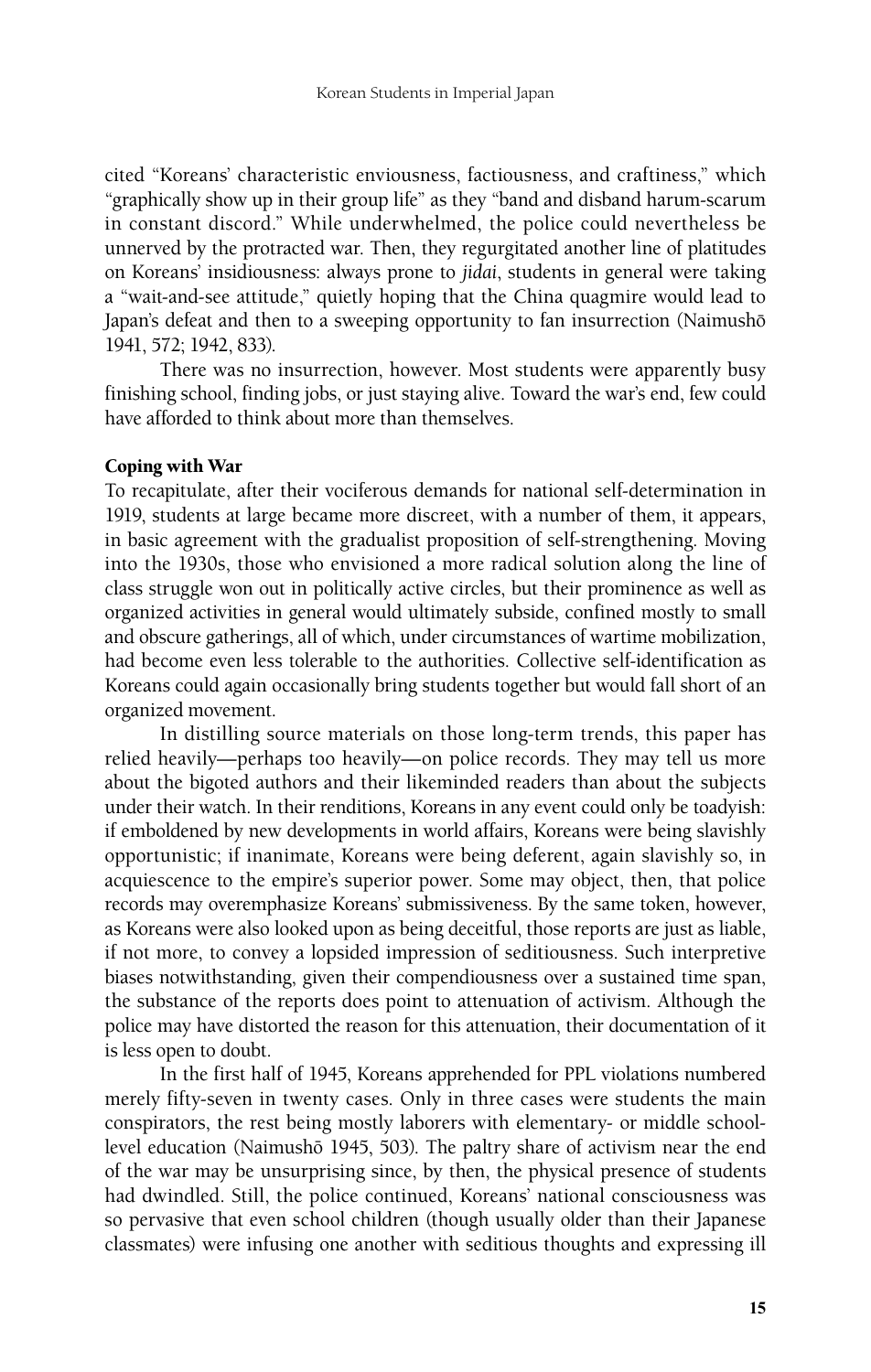will toward Japan's war efforts (Naimushō 1945, 512–513). It may be tempting to cite this sort of admonition as evidence of resistance, and another historian may even be able to construct, however qualifiedly, a tale of insubordination using the same source materials (as does, in fact, Cho Kyŏngdal 2008, 254). Given the limited and fragmented cases of transgressions, however, the distrustful police may have been just looking further and deeper for traces of activism to confirm their suspicions.

Intended for internal audiences, the police reports could be candid, too. From the introduction of a lead-in "volunteer" program for Koreans in 1938 to the initiation of conscription in 1944 (announced in 1942), the specter of being herded off to the battlefront was becoming real. While the spiraling number of Korean "volunteers" was heartening, the police wrote, most of them had been "coercively induced" and only rarely did they act out of their own conviction. While, according to naysayers, parents of the learned class were sending their sons to schools in Japan to evade such coercion, letters monitored by the police showed that some simply spurned being lumped together with "those who had barely graduated from primary school" (Naimushō 1941, 668–669).

Although those of the learned class have been most visibly implicated in "pro-Japanese" speeches and activities because of their eminence and leadership, they were also the ones whose allegiance to Japan, as habitually noted by the police, was most in doubt. They were found to be particularly unwilling to engage in military service. In fact, only two of the 11,364 Koreans enlisted under "volunteer" schemes between 1938 and 1942 had a *senmon* school diploma. Most had little more than primary education (still a relatively privileged demographic for their generation) and were from rural Korea (Higuchi 2001, 160–164). Even if the "pro-Japanese" elite had been hypocritically urging the less privileged to enlist themselves, many of those enlistees in their own right were working to make the most of their few opportunities under Japanese rule. Apart from all the pressure, they were seeking economic and social advancement through soldiering (Palmer 2013, 74–83). Suspicious police may have been right about the lack of conviction but, given their ingrained distrust of Koreans, may also have overly discounted their own volition.

By all accounts, still, students were not amenable to enlisting. In October 1943, another "volunteer" program set in, now specifically targeted at them. Given a short application period (from October 25 to November 20), as of November 10, only 200 of 2,830 eligible in Japan had applied (Palmer 2013, 51–52). In the end, however, the police were able to report that, as a result of concerted efforts at "the utmost encouragement," 774 students in Japan had applied and another 1,388 did so upon returning to Korea. The rest were forced to withdraw from schools, to be either assigned to factories or sent back to Korea (Naimushō 1944, 326-327; for more, see Kang 1997, 326–338). As the year of 1944 drew near, especially for those who were about to turn twenty, the certain prospect of being conscripted must have added a material disincentive to evasion. (Conscription of Koreans was limited to only twenty-year-olds, as noted in Palmer 2013, 113.)

Those who evaded conscription continued to find themselves hemmed in on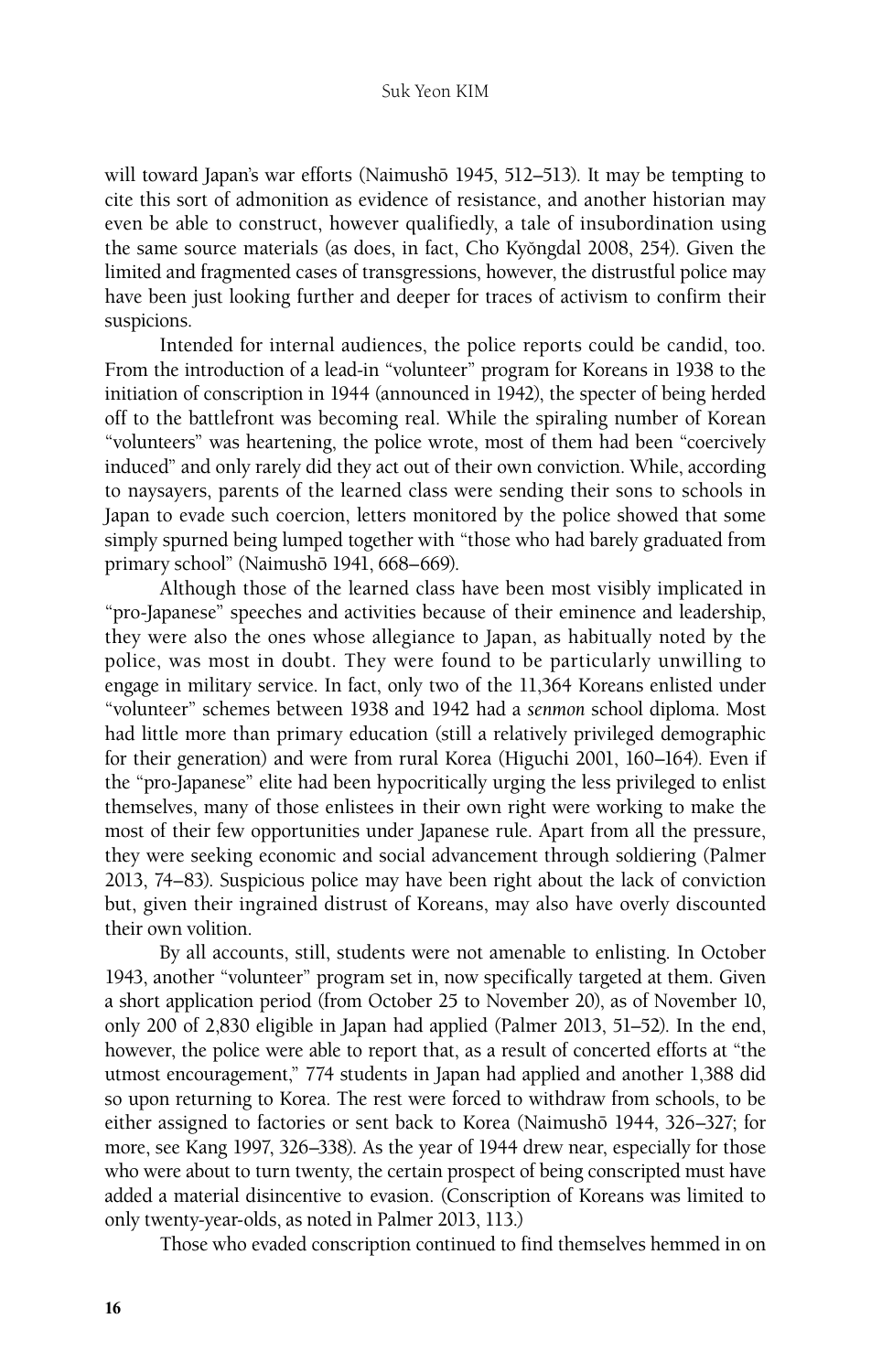the home front. Labor mobilization aside, the Allies' strategic bombing campaign in Japan was taking its toll on Koreans, too. As damages mounted, the police noted, Koreans' "peculiar parochialism and selfishness" resurfaced. Students assigned to factories often went missing. Evacuees in the Japanese countryside, with no connections, had only their cash to rely on. Accused of buying up daily necessities, such Koreans were faced with hostile local Japanese who refused to rent rooms. The old habit of blaming and stoking disdain for Koreans must have resurfaced, too, and very bluntly. Even the police were dismayed that some Japanese were unnecessarily provoking Koreans by treating them all like foreign spies or, again gratuitously, by somehow bracketing the current tribulations with "the Korean issue from the Great Kantō Earthquake" (Naimushō 1945, 506–509).

#### Under the Imperial Reach

Rebounding from the brutal pogrom of 1923 and well before the official labor mobilization plans of 1939, legions of Koreans had migrated to Japan with a strong resolve to seek their fortunes there. While some shamelessly sent their children to factories, a Korean magazine reported in 1939, the rest were willing to share in the benefits of compulsory education in Japan. When a school had recently tried to turn Korean children away, it added, the police stepped in with a warning (Song 1939, 302). As Jeffrey Bayliss (2013, 231–237) confirms, Koreans in Japan were settling in for permanent residence and were keen on their children's schooling. Although he qualifies the trend by noting their low enrollment figures as an indication of minority isolation, being an isolated minority in Japan on this account may have been preferable to being under GGK rule. When compulsory education for Korea was announced in late 1942 (to commence in 1946), enrollment rates of school-age children hovered below 50 percent (Furukawa 1993, 40–41). For schoolage Korean children in Japan, the rates topped 80 percent at that time (Naimushō 1942, 786).

Those children were moving on and up. The student population more than sextupled between the late 1920s and early 1940s, and the bulk of the increase took place at middle schools, where 22,044 of 29,427 were enrolled as of 1942 (Naimushō, 1929b–1942b). While much of the inflow must have resulted from the shortage of post-primary schools (or, positively put, the expansion of primary schools) in Korea, more and more children of settled migrant families in Japan were apparently advancing from primary schools.

Students who had just arrived needed time to settle in. To the authorities, they were troublemakers bound to indulge in the distractions of Japan's freer environment, threaten "public morals" by dallying with Japanese women, and suffer from tuition and rent arrears. Dropouts could run wild with "thought" movements, too (Naimushō 1940, 361). Ever since earlier years, the police had taken a dim view of poor students because they seemed relatively susceptible to extremism. Their neediness was certainly a perennial problem. In 1924, for instance, 102 of 224 Korean students at Meiji University were expelled for unpaid tuition. Students working their way through school, commonly referred to as *kugakusei* (苦学生, the established word for self-supporting students also in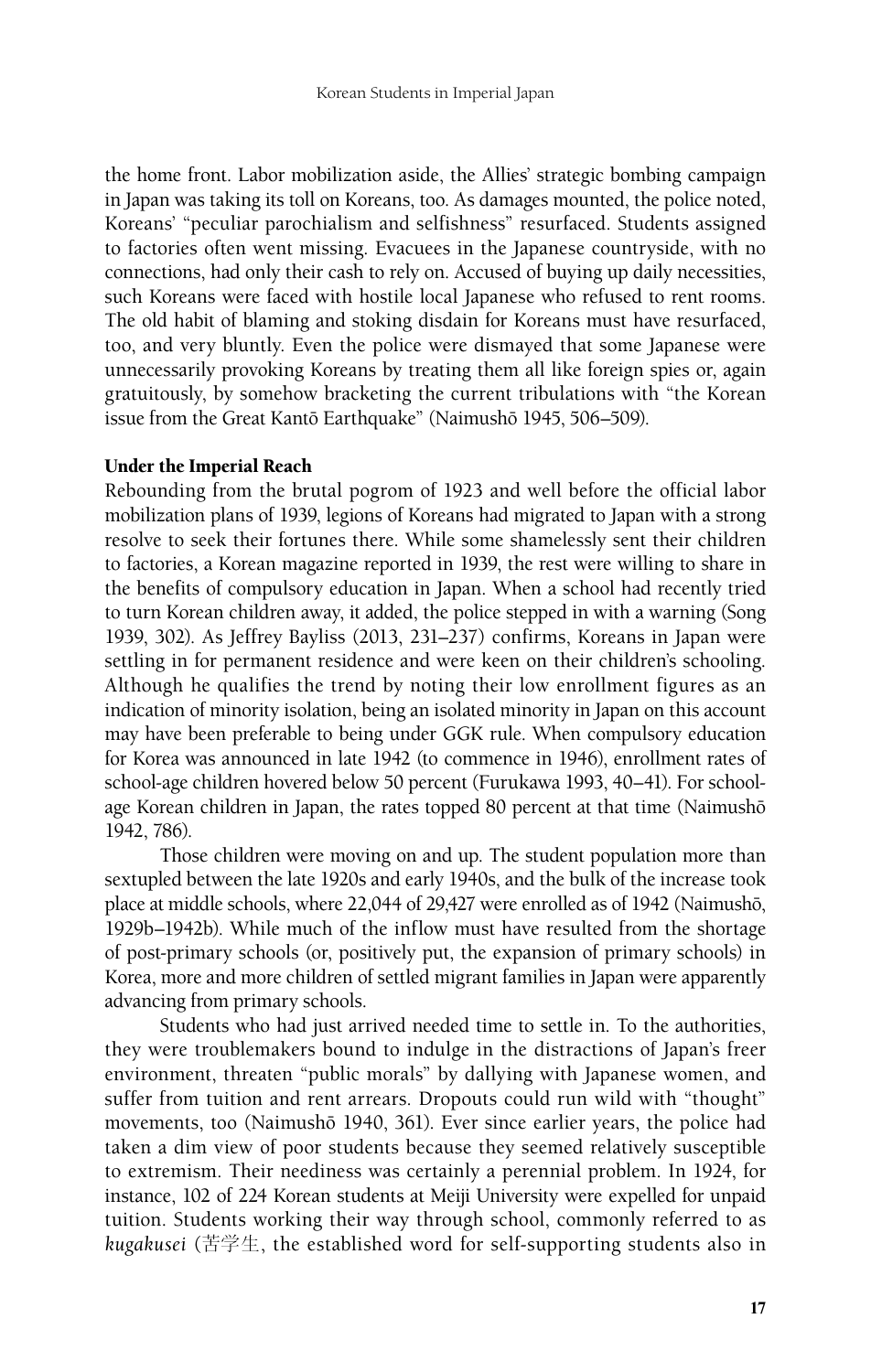#### Suk Yeon KIM

Korean: *kohaksaeng*), could find only physically taxing jobs and were found to be simply too tired to study. Most newcomers also intended to work (Sōtokufu 1924, 134). As one Japanese observer had noted in the early 1920s, Koreans were so eager to study in Japan that many poor students jumped on the bandwagon and, upon their arrival, had to work their way through school whereas, he added, not one from Taiwan or mainland China did so (Gotō 1922).

In fact, Korean students were heavily concentrated in Tokyo because, apart from the large number of schools, they could expect to find jobs in the city (Kang 1997, 46).<sup>12</sup> In 1925, the police estimated that about one-third of Korean students in Tokyo were *kugakusei*. A quarter of them were running papers routes, a few more were peddling ginseng, *natto*, or sweets, with the rest mostly working as day-laborers in various lines of work (Naimushō 1925, 335–337). A typical, overwhelming day of a *kugakusei* delivering papers was reported by a Korean magazine in 1929 as follows: get up at 3:30 a.m.; pick up papers by 4:30 a.m.; finish a route by 7:00 a.m.; eat breakfast; solicit new readers while collecting subscription fees . . . and run another route for evening editions between 4:00 p.m. and 7:00 p.m. His monthly pay was eighteen yen, of which thirteen was spent on food (Saeng 1929, 59). A decade and a half later, students were still hard pressed. According to a classified 1943 survey, 118 of 190 respondents cited "study" or "school expenses" as "their personal anguish," and only 23 "thought" (Shōgakukai 1943a, 133-134).

Conducting the survey was the Chōsen Shōgakukai (朝鮮奨学会 "Korea Scholarship Foundation") which, as the GGK revamped its supervision of students in Japan, took over the operations in 1941. With offices in Tokyo and Keijō (initially in the GGK building), this little-studied organization set itself up as "surrogate parents" to "look after" Korean students in their school selection, housing accommodation, job search, and of course, "thought."13 To begin with, applications for high schools and above in Japan were centralized under the GGK, upon whose screening, those approved—on the basis of their "thought," physical fitness, academic records, and finances—were then "certified" by the Shōgakukai for study in Japan. (Applicants already attending middle schools in Japan would also be brought under its purview in 1944.) When the scheme was initiated in the fall of 1941, only 1,696 of 2,949 applicants passed (Shōgakukai 1942b, 98). The number of new entrants would shortly fall to 1,127 in 1942 from 3,042 of 1941 (Miyamoto  $2014, 32$ <sup>14</sup>

<sup>&</sup>lt;sup>12</sup> As of June 1926, of the total of 3,375 Korean students in Japan, 2,366 were in Tokyo, 204 in Osaka, and 187 in Kyoto (Naimushō 1926, 204). In 1942, while about a half of the 22,044 middle school enrollees were now scattered over the rest of Japan, the vast majority of those at universities, high schools, and *senmon* schools (6,157 of 7,383) remained in Tokyo (Naimushō, 1929b–1942b).

<sup>&</sup>lt;sup>13</sup> For details on its founding and designs, see Miyamoto 2014. Its Tokyo operations were salvaged after the war and, at the initiative of the Ministry of Education, came under the joint management of Mindan and Ch'ongryŏn. (On its website, the foundation extends its history to the Chosŏn court's student supervision office of yore.)

<sup>&</sup>lt;sup>14</sup> University applicants had also borne the brunt of changes in conscription laws for Japanese men: as the age cap of moratorium for those in school was lowered in 1941, many of those who had been studying for a second chance for admission rushed to secure a school affiliation instead of clinging to their first-choice schools, leaving fewer chances for Koreans. (This effect is also noted in Shōgakukai 1942b, 106–107.)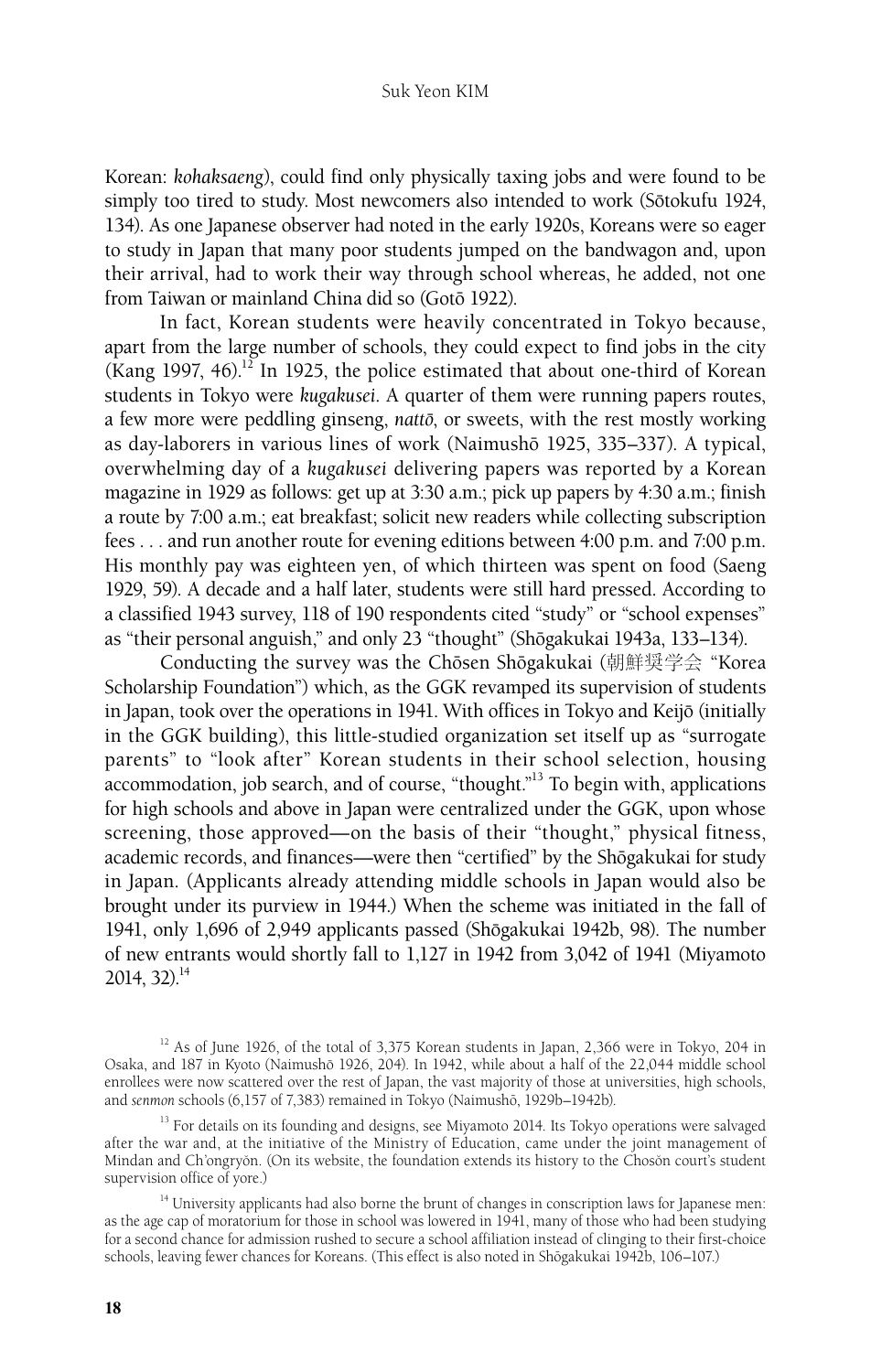Working closely with other authorities, the Shōgakukai kept tabs on students after their arrival in Japan. At each school, at least one student was designated as a "liaison agent." The elaborate network thus formed, especially from late 1943 onward, would come in handy for mobilizing students for the war effort. For the time being, it set out to bring not only newcomers but also soon-tobe graduates under its sway by insisting on assistance. Hundreds would participate in its "training camps," after which its brochures would print participants' cloying appreciation for their "spiritual" experiences at those camps (Shōgakukai 1943c). When invited to speak freely in a bull session, however, students laid bare their disgruntlement at all the prejudice and discrimination they had encountered, including the imperious presence of policemen at that very session (Naimushō 1941, 573–576).

Irrespective of their innermost thoughts, they were compliant and receptive if not forthcoming in the face of the Shōgakukai's intercession, especially in job searches. The authorities had always been anxious lest the "thought" situation be exacerbated by bleak job prospects. Although official aid in this area was not unprecedented, the Shōgakukai was raising the bar much higher and did record considerable success. In 1942, there were as of August a total of 1,354 Koreans about to graduate from universities, high schools, and *senmon* schools in Japan. As many as 1,229 who graduated in September reportedly requested the Shōgakukai's help. By the year's end, 515 of them had been hired: 278 in Korea, 180 in Japan, and 57 in Manchuria and China (Shōgakukai 1942b, 106, 112-116).

Cho Kyŏngdal (2008, 258) dismisses those numbers as a "mere 42 percent" of applicants. What he fails to mention is the forecast of job availabilities the Shōgakukai had made earlier: after surveying (or soliciting) hiring plans from as many as 1,266 prospective employers, it had projected a total of 485 jobs available. That is, the "mere 42 percent" exceeded the original projections. (And this was despite an untimely streamlining of government posts that year.) A later Shōgakukai report (1943d), apparently with omissions added, would show 686 of 1,283 hired. In 1943, with a total of 1,027 hired, the rate would jump to over 70 percent (Shōgakukai 1944). During the five years prior to its founding, the Shōgakukai (1943d) proudly noted, the number of those hired had averaged only 171 per year.

While the hiring rates reflect the Shōgakukai's capabilities and the strong appeal it must have held, that almost all prospective graduates had requested its help is rather remarkable. Given its officiousness, as job placement proceeded according to a uniform schedule (beginning with the collection of individual preference surveys in February), they may have been pressured into signing up for assistance regardless of their wishes and, in some cases, perhaps even into taking unwanted jobs. The 70-percent mark for 1943 especially needs to be taken with caution. Since September graduates were subject to the student "volunteer" enlistment (Shōgakukai 1944), some may have opted to work at factories and then have been counted as newly employed by the self-promoting Shōgakukai.

The Shōgakukai (1943d) stated that it preferred to have students find employment in Japan because, in its view, Korea's job market could not absorb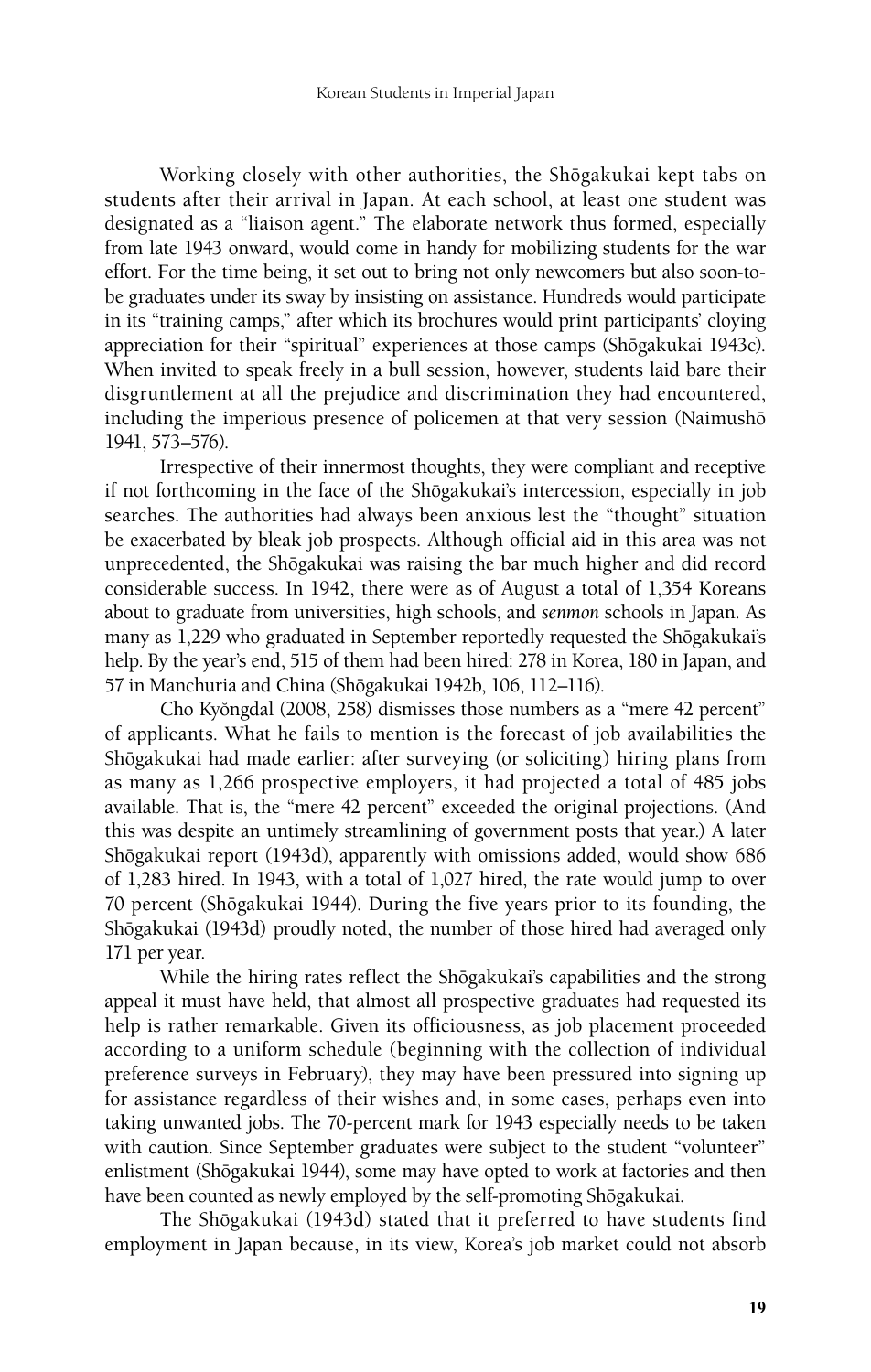#### Suk Yeon KIM

them all. But more found jobs in Korea where, upon return, those with a referral from the Shōgakukai were to be given priority by the GGK (Shōgakukai 1943d). Was this what they had wanted? Of 1,332 prospective graduates surveyed by the Shōgakukai (1943b) in April 1943, as many as 941 wanted to return to Korea. Only 207 wanted to work in Japan. The remaining 184 wanted to work in Manchuria or China. Figures from the previous year (Shōgakukai 1942a) show similar preferences. Many of them, however, may have been compelled not to seek jobs in Japan because they did not expect to find any. Personal encounters with discrimination during job searches had been angrily recounted at the Shōgakukai itself (Naimushō 1941, 573).

While occasionally venting their frustrations, students by and large appear to have been law-abiding subjects. The Shōgakukai in 1942 found that, of 1,419 students seeking its aid, 862 were found to be "good" in demeanor, 512 "average," and only 45 "bad." In "thought," 855 were "moderate," 498 were "average," and fewer than 70 had been involved in "trouble" (Shōgakukai 1942b, 108-109). Most of these students must have come to Japan before the Shōgakukai scheme began to filter out dubious applicants. Since background checks extended to prior police records in their hometowns, the Shōgakukai was hard to fool. If they had been mindful to present themselves in a manner passable to the authorities, their mindfulness was a far cry from the peer pressure of the 1920s when one could be shunned for receiving aid from Japanese sources (as reported, for example, in Naimushō 1925, 322).

The same can be said of their daily language use. In the 1943 survey, 220 of the 300 graduates replied that they spoke only Japanese with other Koreans at school, 67 both Korean and Japanese, and just 13 only Korean. Even outside school premises, 33 spoke Korean only, compared with 125 Japanese only, and 142 both (Shōgakukai 1943a, 133–134). Even assuming they had discreetly understated their use of Korean, their discretion was certainly not evocative of the language row of the late 1930s. Speaking of which, the police's annual reports had ceased to mention this issue in 1940. That year, relenting to official pressure, the Korean alumni association of Kyoto Imperial University changed the language of its bulletin from Korean to Japanese. The editor was relieved to report that, "for the sake of the greater good" (maintaining their fraternity), the members had made peace with the issue (Kyōto Teikoku 1940, 311, 575).

All this, perhaps unsurprisingly, may reflect just how crafty, beguiling, or downright forceful the wartime state had become in exacting acquiescence from its colonial subjects. While giving in, for their part, the colonial subjects tried to turn the table around by importunately pressing for nondiscriminatory treatment in return. Telling Koreans to claim their rights only after fulfilling their duties is absurd, one student spoke out at the aforementioned Shōgakukai bull session: when a baby cries, candy is usually given "before, not after," crying stops. Another student chimed in, brashly lecturing the instructors on the government's pace of assimilation: with only piecemeal accommodation of Koreans, the Greater East Asia Co-Prosperity Sphere would never take hold; unless Koreans advanced to high places (since he himself aspired to become Prime Minister), Korea and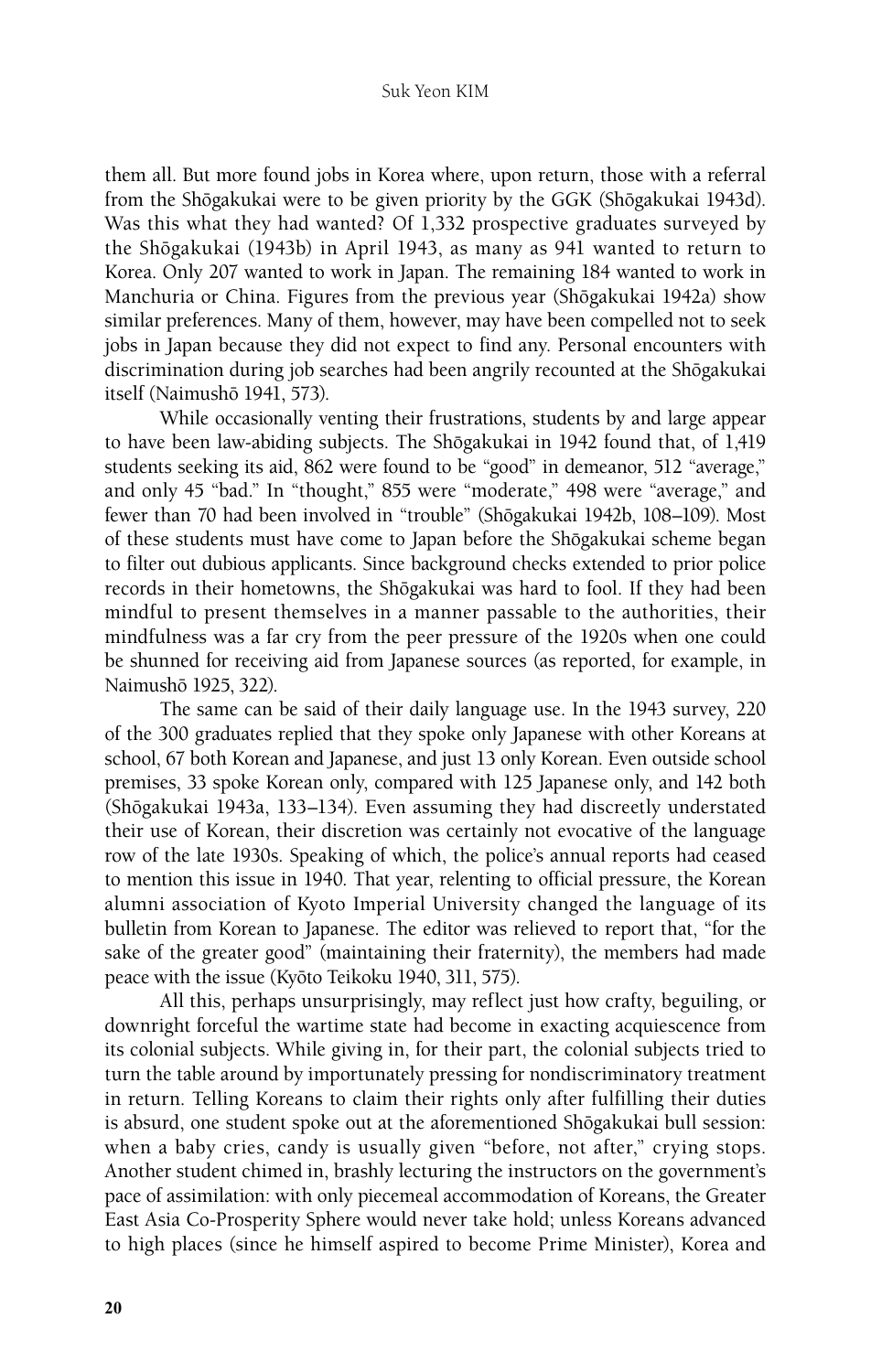Japan could hardly become one (Naimushō 1941, 574–576). There were more abrasive assertions at this session, which Cho Kyŏngdal (2008, 258) cites as an indication of uncontainable national consciousness. Some do indeed appear to be so, while others, as I read them, bespeak sheer frustration, and still others, as suggested above, evince purposive remonstrance to wring concessions from their listeners.

Koreans' loyalty, when conditioned on expectations of reciprocity, was not deemed "true" to the authorities. Even if dismissible as false obedience, at the very least, it was premised on their willingness to accept and negotiate on the basis of their Imperial membership. When push came to shove on the subject of conscription, there followed still more demands for nondiscrimination such as the franchise, abolition of travel restrictions, and compulsory education for Koreans (Naimushō 1942, 887–888). Students, being students, had always had their own real-life concerns in muddling through school and beyond. And the watchful state was extending its reach with both aid and coercion. Lured or coerced, with or without loyalty, their placement within Japan's Imperial fold seems to have been well underway by the closing years of the colonial period.

#### "The Mainstay Class"

All throughout this period, Koreans' demand for education remained resilient. Citing, time and again, budgetary reasons, the GGK failed to meet that demand. While singing the praises of Japan's "benevolent rule and the consequent rise in Koreans' cultural level, which then lifted their zeal for learning," the authorities were well aware of school shortages in Korea (for example, Monbushō 1941, 1212). Koreans then sought outlets for their zeal by crossing the sea. When historians delve into such dynamic aspects of the colonial past, especially when they do so in the positive language of "modernity" or "modernization," many Koreans react angrily. As the editors of the noted volume on "colonial modernity" have observed, the prevailing view in Korea takes colonialism as something that fundamentally "hinders the creation of a 'true' modernity or at best produces a 'distorted' development" ("Introduction" to Shin and Robinson 1999, 10–11).

Parallel queries have been raised in Korean-language scholarship, too, but not without obstacles. One major example from 2006 suffered delays after two publishers in a row exited midway ("Foreword" to Pak et al. 2006, 12–13). Both were apparently apprehensive about the prospects of backlash, which did in fact ensue. The purpose of exploring "colonial modernization," its leading proponent pleads, is not to suggest the beneficence of Japanese rule but to elucidate the *colonial* mechanism of how Japan came to *own* Korea and, just as importantly, of how Koreans chose to *change* themselves in response to the new regime of law and order (Yi Yŏnghun 2007, 94–95). Concerned more with quotidian facets of life, another coterie of historians have focused on points of contact between the ruler and the ruled, a certain "colonial public-ness" where, however limited in scope, Korean subjects' rights and privileges were negotiated. The direction of change that accrued from the process, in their view, was as modern as it was colonial and practically signified an engendering of politics in the colony (Namiki 2010, 144,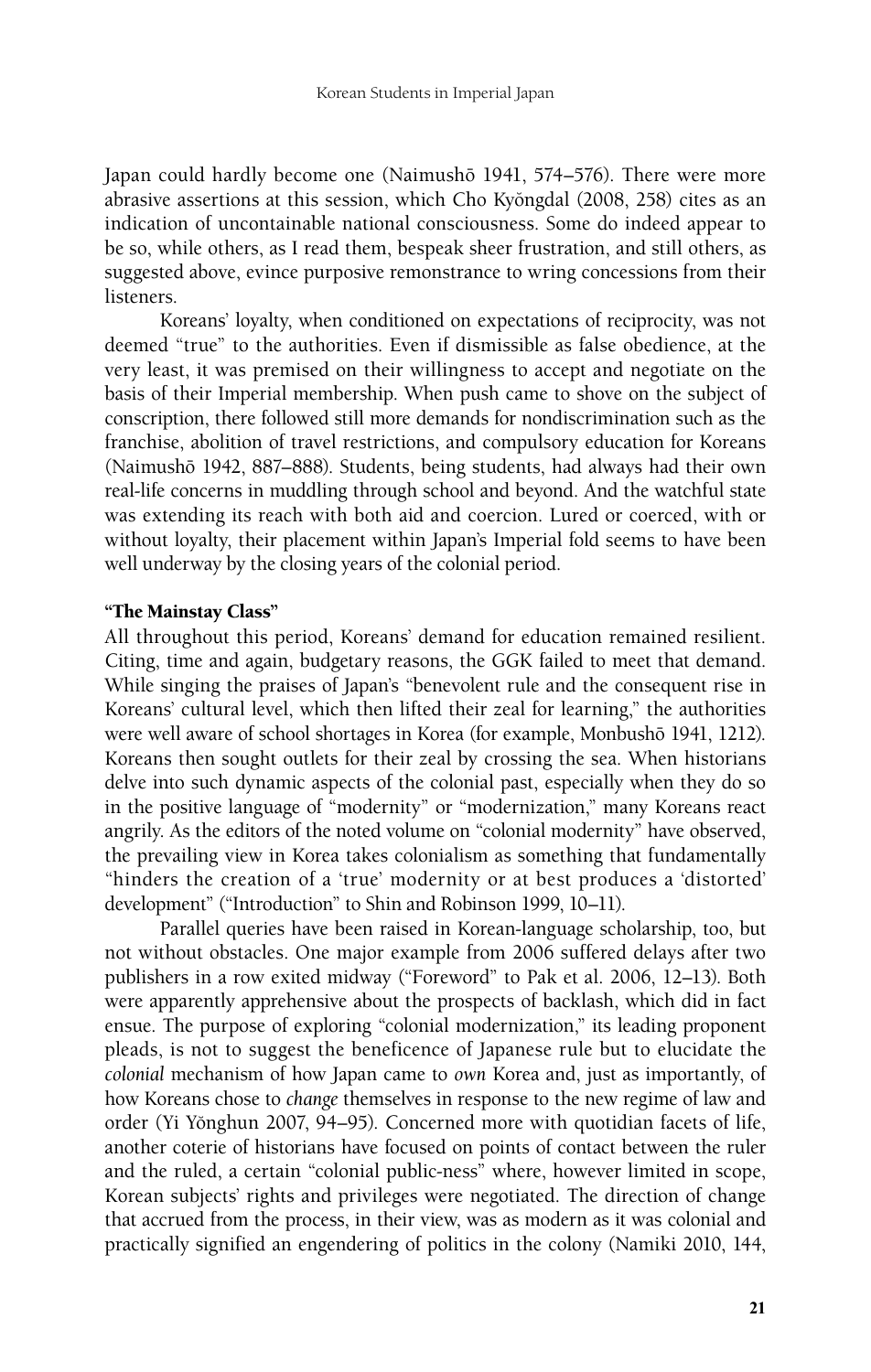## $150 - 154$ .<sup>15</sup>

To critics, the whole process could only have been consistent with the Japanese-designed regime, and was thus inescapably "pro-Japanese" in its direction. So whatever public-ness there was, Cho Kyŏngdal retorts, was really a GGK-dominated colonial sphere, a downward conduit of violence through which the learned class channeled their demand for the sacrifices of "the people" (*minshuˉ* 民衆; K. *minjung*). Resisting the colonial rulers' attempt at hegemony, he contends, "the people" held on to national consciousness in its "primitive and artless form" and survived as an autonomous and impervious reservoir of Korean "sensibilities." If the learned class thought they had been working for the nation, he concludes, it was "self-deception" at best (Cho 2008, especially 2–23, 188–190). Incidentally, "self-deception" is the exact word Carter Eckert (1991, 235, 240–243) has used to characterize the post-1919 thought process of the Korean bourgeoisie who, in his view, falsely equated their class interests with those of the nation and, in pursuing these within the confines of the system, were from the beginning set to gravitate toward "collaboration."

As Miyata Setsuko's earlier study (1985, 156–164) makes clear, the "collaborators" consciously sought to enable Koreans to "escape from discrimination" through bald conformity, which they knew had to be even balder under wartime exigencies, and remained convinced of its cogency under the grim reality of colonial subjection. Whether the Japanese side was ready to grant equality and respect, as questioned by Miyata herself and further explored by other historians, is another issue to be considered. Moreover, as Cho (2008, 168–170) stresses, conformity meant cultural co-optation to the point of losing national distinctiveness. However limited the efficacy of the conformist path may have been, still, its advocates seem to have held that it was still the best they could do. Yi Kwangsu (1948, 267–283), for one, saw little reason for contrition. In 1948, about to be interrogated for his "anti-national" activities, he insisted that he had been most sanguine about his choice: regardless of the outcome of the war, Koreans could preserve themselves against discrimination and claim a greater say in the colonial system only through active participation in it.

Skeptics will adduce Yi's other writings as evidence of his sincere faith in Japan's Imperial cause rather than of mere savvy. All the same, when it comes to identifying Koreans' interest with their participation in the system, even the most skeptical will be hard pressed to ignore the same implacable demands of assimilative colonialism, under which discrimination grounded in Koreans' putative inferiority—the hallmark of Japanese rule that Koreans find so reprehensible till this day—could be offset only by pursuit of excellence.

And there were many who were doing just that. And some did in fact join Korea's "mainstay class." Writing in the mid-1970s, and taking what we today might call a "trans-war" approach, historian Abe Hiroshi (1976, 7–11) troubled

<sup>&</sup>lt;sup>15</sup> Studies in this vein are usually aggregated under the "colonial modernity" school which, in the view of those who feel compelled to differentiate it from the "colonial modernization" school, does not explicitly posit modernization as an affirmative reference point for situating South Korea's prosperity on the continuum of developments from the colonial period. For a succinct overview of historiographical trends, see Mitsui 2008.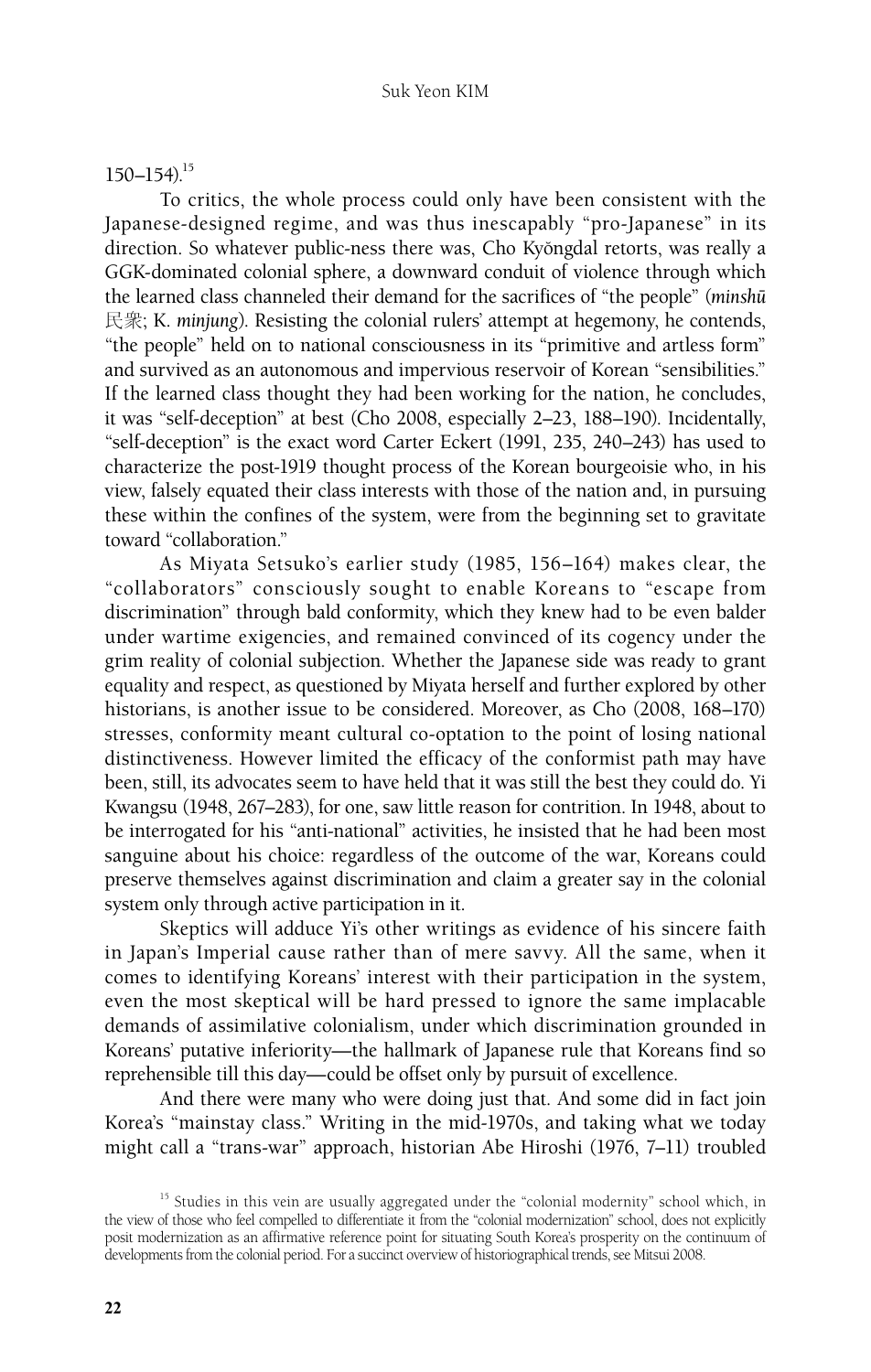himself to check all 3,336 entries in a 1970 edition of a who's who of South Korea. As many as 1,708, he found, had studied abroad: 1,093 in Japan, more than 80 percent of whom did so most likely before 1945.

North Korea, too, did not start from scratch. The distinguished Yi Sŭnggi 李升基 (1905–1996), the inaugural head of the Yŏngbyŏn research center credited with laying the groundwork for the DPRK's nuclear weapons development program, was a notable alumnus of Kyoto Imperial University. Earning his doctorate in 1939 and co-inventing Japan's first synthetic fiber the same year, Yi made his compatriots proud. Asked to write for his alumni bulletin, he responded with a solemn encouragement of incessant learning. As nature rewards human exertion by opening its doors to new possibilities, he asserted, human society should work much the same way: "My dear young students! Never be content with the present. Move courageously ahead along your own paths" (Yi Sŭnggi 1939, 183-184).

## And "the People"

As a scientist from a colony, Dr. Yi added thirty years later (1969, 12–33), he had persevered in spite of discrimination to prove Koreans' worth and sought to "use Japan" for his nation. When his research was being redirected to military use, as further recounted in his memoir (which reads more like a propaganda piece against the South Korean regime at the time), he stalled, and was later incarcerated for privately speaking of Japan's downfall. Indignant at the likes of Yi Kwangsu who "sold out the nation," and guided by his "national conscience," he had idolized "General Kim Il Sung" whose triumphant return would finally let him serve his nation by providing clothes from the fibers he created. Whatever actually sustained him under Japanese rule, his self-strengthening efforts would be redeemed by the mass production of Vinylon (to be known as the "self-reliance fiber") in the 1960s.

However they felt about their nation's colonized plight, a growing number of other Koreans in Japan did move courageously along their own paths of learning, too. Where were they from? Long ago, drawing on the Shōgakukai's 1943 records of 1,332 prospective graduates, Wonmo Dong (1965, 432–434) suggested that the northern provinces of Korea were more likely to have students at upper-level schools in Japan by virtue of having higher percentages of their populations in nonagricultural occupations in comparison with southern provinces.16 Earlier records, however, indicate that northern provinces had stood out as students' home origins in per-population terms already in the mid-1920s when there was little nonagricultural population to speak of anywhere in Korea. Then and later, other sparse records suggest, the southernmost provinces held their own with sizable shares, too. To take another look at the 1943 Shōgakukai survey of 300 students (1943a, 126–127), however limited the sample may be, as many as 191 identified their family vocation as the "farming business," and 16 as "landlords," with the

 $16$  One notable anomaly was North P'yŏngan which had more students in Japan than to be expected. More relevant perhaps was the longer and comparatively large presence of missionaries propagating education there. One might backtrack further to the Choson state's exclusion of northerners from high office and the consequent pool of reform-minded individuals predisposed to invest in new teachings. See Hwang 2004, chapter 6.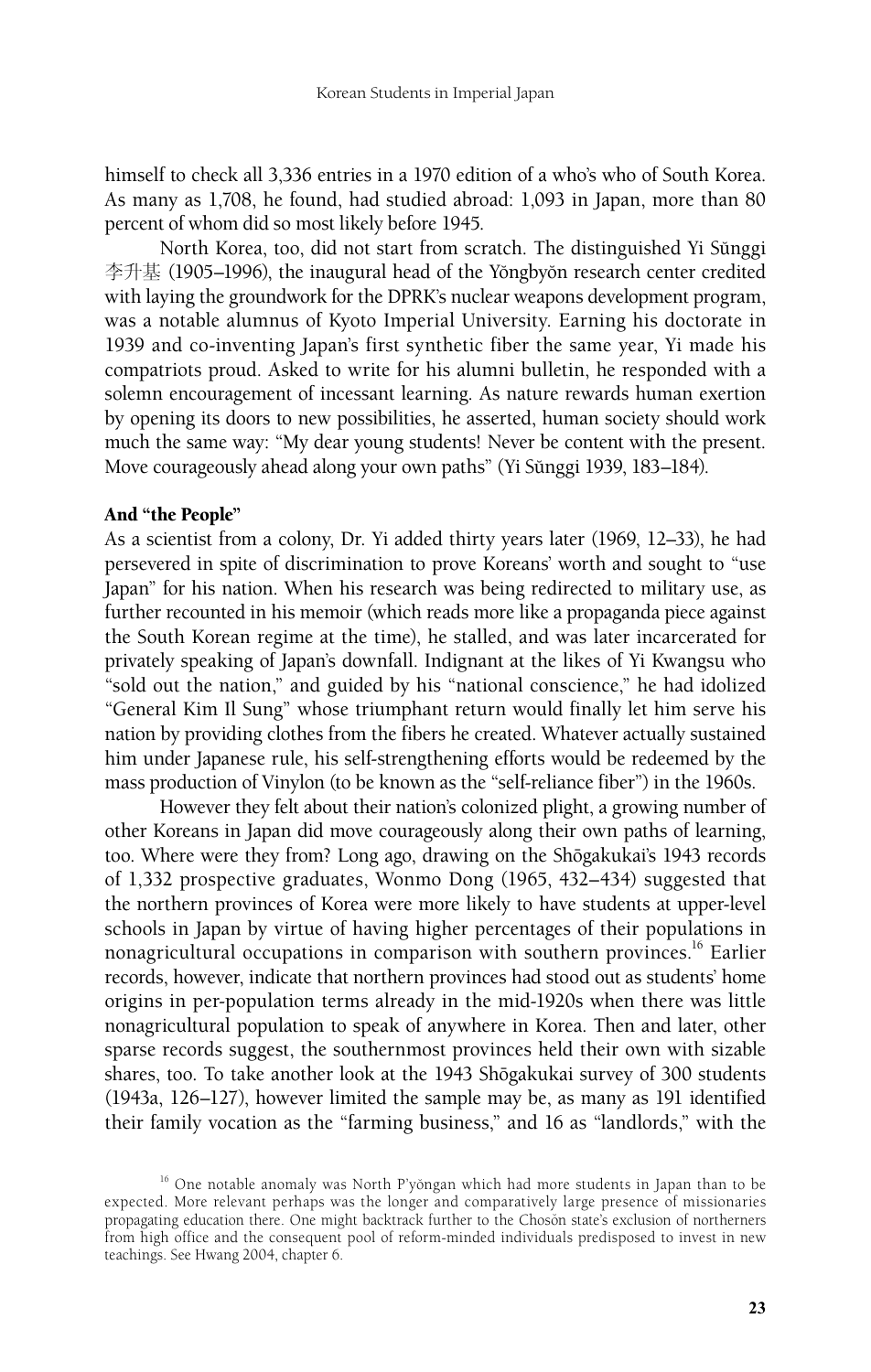rest being an array of commercial and white-collar occupations. While Dong's reconnaissance work still awaits thorough investigation to bear out interregional variations and changes over time, it seems fair to say that, wherever they hailed from, Koreans' zeal for learning proved robust.

The authorities could not dampen it. Nor, while harping on the nefarious tradition of "putting officials above commoners," could they steer Koreans' schooling to their liking. Koreans' demands for literary studies and post-primary education were so unyielding, a GGK education inspector reflected in 1944, that "practical" studies had been regretfully demoted (Okamoto 1944, 30–31). The prevalence of literary fields had likewise persisted among those studying in Japan although the authorities from time to time were noting its moderation. It was only under the extraordinary circumstances near the end of the war that the official preferences could be imposed. As late as 1943, literary fields comprised 85 percent (5,542 of 6,533) of Korean students' specializations at universities, high schools, and *senmon* schools, to be suddenly overtaken in 1944, given the very small number of students remaining, by science and engineering: 597 versus 793 (Miyamoto 2014, 47–48). The overbearing Shōgakukai had just issued a guideline (1943f) axing entrance slots in literary fields, too.

Whether the Korean students in literary studies had borne a peculiarly cultural inclination to "put officials above commoners" is a question of less immediate concern here—the blanket opprobrium was a reflection of the self-image the Japanese themselves had grappled with—than whether, for whatever reasons, those students in fact aspired to join the Japanese officialdom which, as we shall see below, quite a few of them evidently did. Even "the people," even when sequestered in a subaltern realm of "primitive and artless" national sensibilities, may have had high hopes for their children if not for themselves. Not so high, Cho Kyŏngdal finds: obstinately averse to Japanese rule, those in Japan dismissed upward mobility under that rule with unvarnished antipathy and wanted their children to stay away from "pro-Japanese" jobs, above all, in government (Cho 2008, 242).

However they looked on office holding then, it was becoming an undisguised part of the career path among educated individuals back in Korea where, already in 1933, one-third of university and *senmon* school graduates became GGK officials (Hashiya 1990, 141). Select individuals were achieving success even with the *koˉtoˉ shiken* (高等試験, "higher exams"), the main gateway into the *koˉtoˉkan* (高 等官, "higher official") track reserved for the cream of the imperial bureaucracy. Researchers have had trouble identifying the Koreans who passed the exams, given that those of the later years changed their names in Japanese fashion and also given confusion with Taiwanese names. In the *gyoˉseika* (行政科, "administrative group") of the exams, according to a recent count, there were 137 Koreans. At least 82 of them had been students in Japan. The rest were mostly Keijō Imperial University graduates (Tsūdō 2009,  $72-93$ ).<sup>17</sup> Though few, beginning in the late

<sup>&</sup>lt;sup>17</sup> There were even more Koreans in the *shihōka* (司法科, "judicial group"): 273 (Chŏn 2012, 70–72). In the remaining *gaikōka* (外交科, "diplomatic group"), a Tokyo Imperial University graduate by the name of Chang Ch'ŏlsu 張徹壽 (1908–1955) is reputed to have been the only Korean to pass (as confirmed in Hata 2001, 168).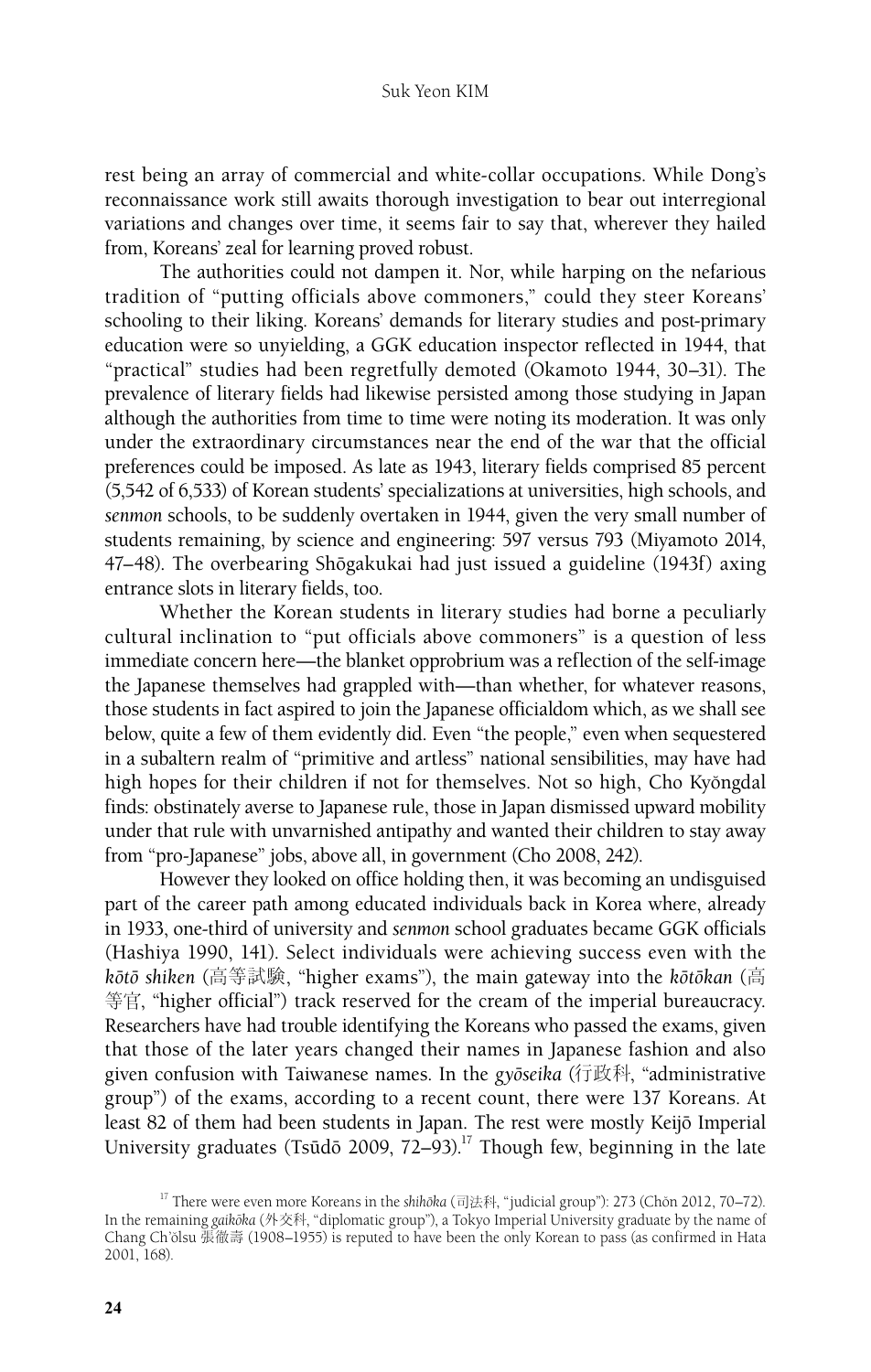1930s, there were even cases of being posted to the home government in Japan (Okamoto 2008, 294–295). Unlike the first-generation *koˉtoˉkan* who had come from well-connected families, Hashiya Hiroshi (1990, 142–145) finds, the regimented cohorts of exam passers were grooming themselves along with another group of seasoned predecessors who worked their way up the ladder as a new generation of "technocrats."

Technocratic and, of course, "pro-Japanese." All of the erstwhile *kōtōkan* have been categorically picked out by the compilers for inclusion in the *Ch'inil inmyong sajon.* Integrated at the center of the governing apparatus, in the compilers' view, those officials were inevitably involved in executing Japan's colonial and wartime policies (1: 29–30).

Yi Ch'anggŭn (李昌根, 1900–?), a Meiji University graduate, was the first Korean to pass the exams. Details of his Tokyo days are scanty, but he seems to have been rather active in the student community: the same name appears on the Haguhoe's 1920–1921 staff roll, and his name definitely appears on the Class A surveillance list (marked as a 1923 exam passer) as of 1924 when he was about to return home (Sōtokufu 1924, 143). A dedicated and promising bureaucrat in the GGK, according to a 1937 account, Yi was held in favorable repute (despite "a minor thought gap") even among "cerebral and somewhat radical" Korean journalists (Suma 1937, 406–407) who could be particularly ill-disposed to Japanese rule.<sup>18</sup>

Most cerebral and somewhat radical Korean journalists today are less reserved. They are poised to set those successful Koreans out as exemplars of "collaboration." Researchers working on the subject have largely shared in the reproach. Even in less reproachful accounts, emphasis is placed on their preoccupation with personal success and elitist camaraderie, deemed erringly devoid of national consciousness (for example, Chang 2007). The researchers' own findings, however, suggest that their success was a source of immense pride for many other Koreans than just themselves, their families, or their fellow alumni.

After Liberation, too, many people appear to have acknowledged Koreans' colonial-era official qualifications with approval. In South Korea's first general election, a substantial number of elected candidates were former GGK functionaries (Namiki 1993, 48–49). To be sure, top-tier ones such as *koˉtoˉkan* of third rank and above were barred from candidacy. Some might also question the integrity of the incipient electoral process or its representativeness since it was shunned by those who opposed a South-only legislature. It is nonetheless difficult to imagine that, only a few years earlier, those elected had been unreservedly snubbed by others simply on the grounds of being part of the colonial regime.

How about all the *kugakusei* in Japan? Was there, in their view of life after school, a fault line against "pro-Japanese" careers? When self-made *kugakusei*  occasionally passed the *koˉtoˉ shiken* and other government certifications, their

<sup>&</sup>lt;sup>18</sup> With few salaried jobs available, the vernacular press had been a haven for lettered nationalists. Journalists topped the list of those arrested for Communist incidents (Scalapino and Lee 1972, 123–131). Hashiya (1990, 145) cites a 1938 report saying that Yi was not so favorably regarded by Korean elders, but no reason is given. Yi's promotions, mostly to regional posts, may strike some as peripheral in comparison with his Japanese colleagues' (Okamoto 2008, 297–299).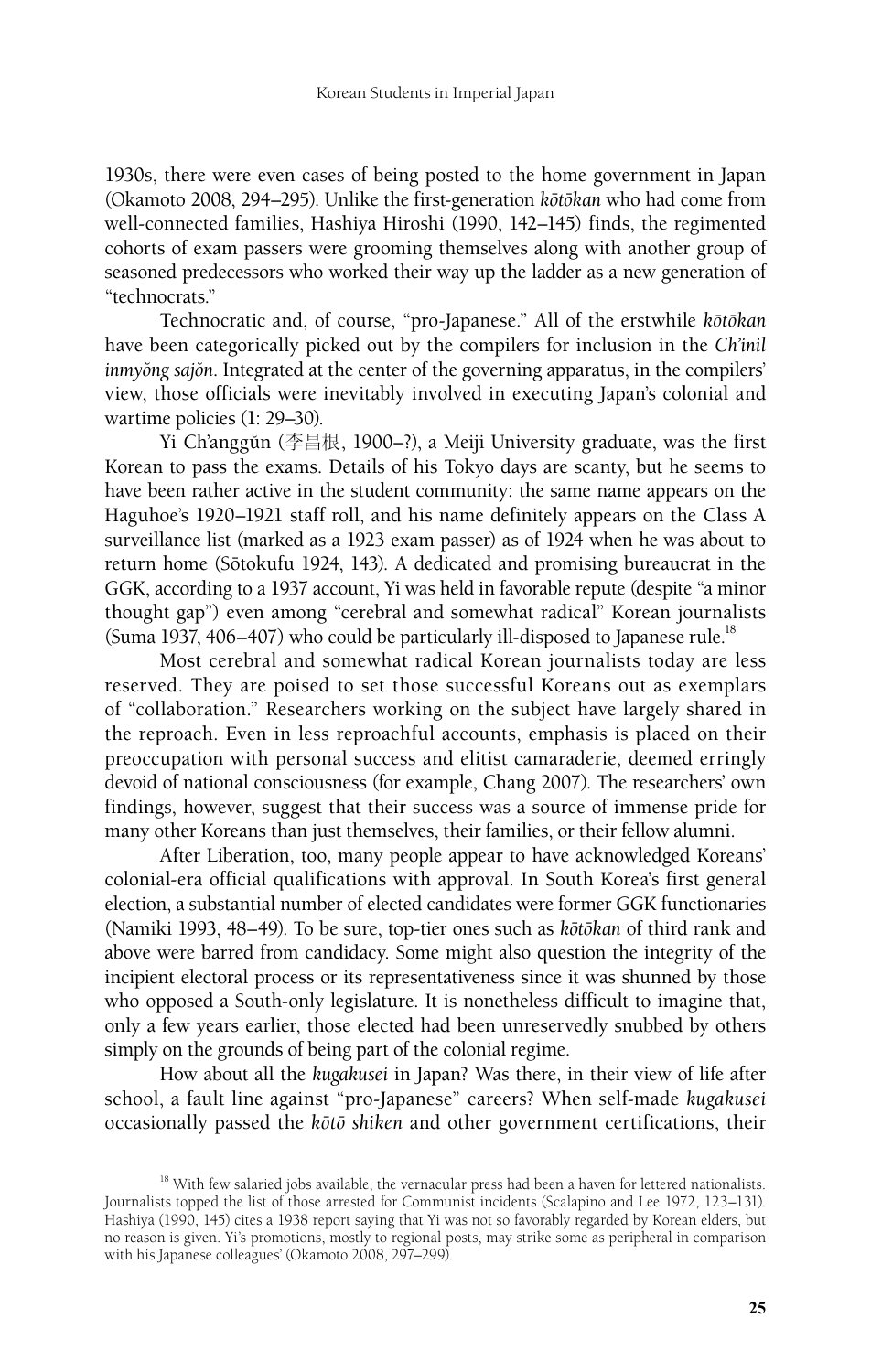#### Suk Yeon KIM

inspiring personal histories and photos would appear in vernacular dailies in Korea, which regularly carried lists of the successful examinees. When surveyed by the Shōgakukai (1942a; 1943a; 1944), office holding was a distinct category of post-graduate objectives among a large share of hopefuls, many of whom did in fact land government posts. In 1943, for example, as tallied in October, 205 of 503 hired in Korea and 115 of 295 in Japan were by the government (Shōgakukai 1943e). Further research in this regard may show that taking "pro-Japanese" jobs was an accepted pursuit for Koreans of all socioeconomic backgrounds, even if, as often suggested, most *koˉtoˉ shiken* passers came from the families of the "*yangban* landlord class" and new commercial industrialists.<sup>19</sup>

The story of Im Munhwan (任文桓, 1907–1993), an assiduous *kugakusei* who went on to carve out a career as a *k*ōtōkan, may clue us into the frame of mind among at least some of the aspiring Korean youth. He went to Japan in 1923 at the age of sixteen and made his way up by pulling rickshaws, delivering milk, cleaning toilets, housekeeping, tutoring, receiving help from Japanese benefactors, and even taking admission tests in place of unscrupulous students for money. After entering Tokyo Imperial University, he set his mind on passing the exams and, throughout his official career, equated his advancement in the GGK with that of Korean representation in government. He held that cultivation of individual capabilities was the precondition for independence, the kind of belief that, according to his recollections, was commonly shared by others who reached adulthood in the later 1930s (Im 1973, 52–63, 72–74, and 117–138).

Those recollections may well be fraught with self-rationalization. Im faced charges against his "pro-Japanese" career shortly after 1945. But even then, he was repeatedly called to serve the nascent republic and was even appointed to a cabinet post during the Korean War. Confiding in Im, his recollections continue, a soberfaced Syngman Rhee foretold a vital role for the "pro-Japanese" Koreans as point men against the Japanese (who he was sure would come back in one way or another), for they were the ones best informed about Japan and the Japanese. The former Haguhoe president Kim Chunyŏn, who headed the constitution-writing team at the time, was another leader who solicited Im's service (Im 1973, 159, 170, 247).

In the time-worn perspective of those who anathematize the republic's "pro-Japanese" connection and Rhee's complicity, however, Im's career will easily become yet another case in point—just another ignominious entry in the *Ch'inil inmyong sajon.* 

#### "True Independence"

Cleansing the nation—again, *ch'öngsan*—of the "pro-Japanese vestiges," President Moon Jae-in reiterated at the March First centennial, remains a "long overdue task" in "rectifying history." For those who have followed Korean politics, the history he and his kindred "progressives" want to rectify will be familiar enough: just

<sup>&</sup>lt;sup>19</sup> For a sample of predominantly landed and well-to-do parental profiles, see Chon 2012, 145– 166. Their lineages, however, are not altogether clear. Focused mostly on office-holding in years before the emergence of *koˉtoˉ shiken* passers, Hwang (2004) spotlights the rising families of "secondary status groups" (on the fringe of the yangban estate and immediately below it) from late Choson.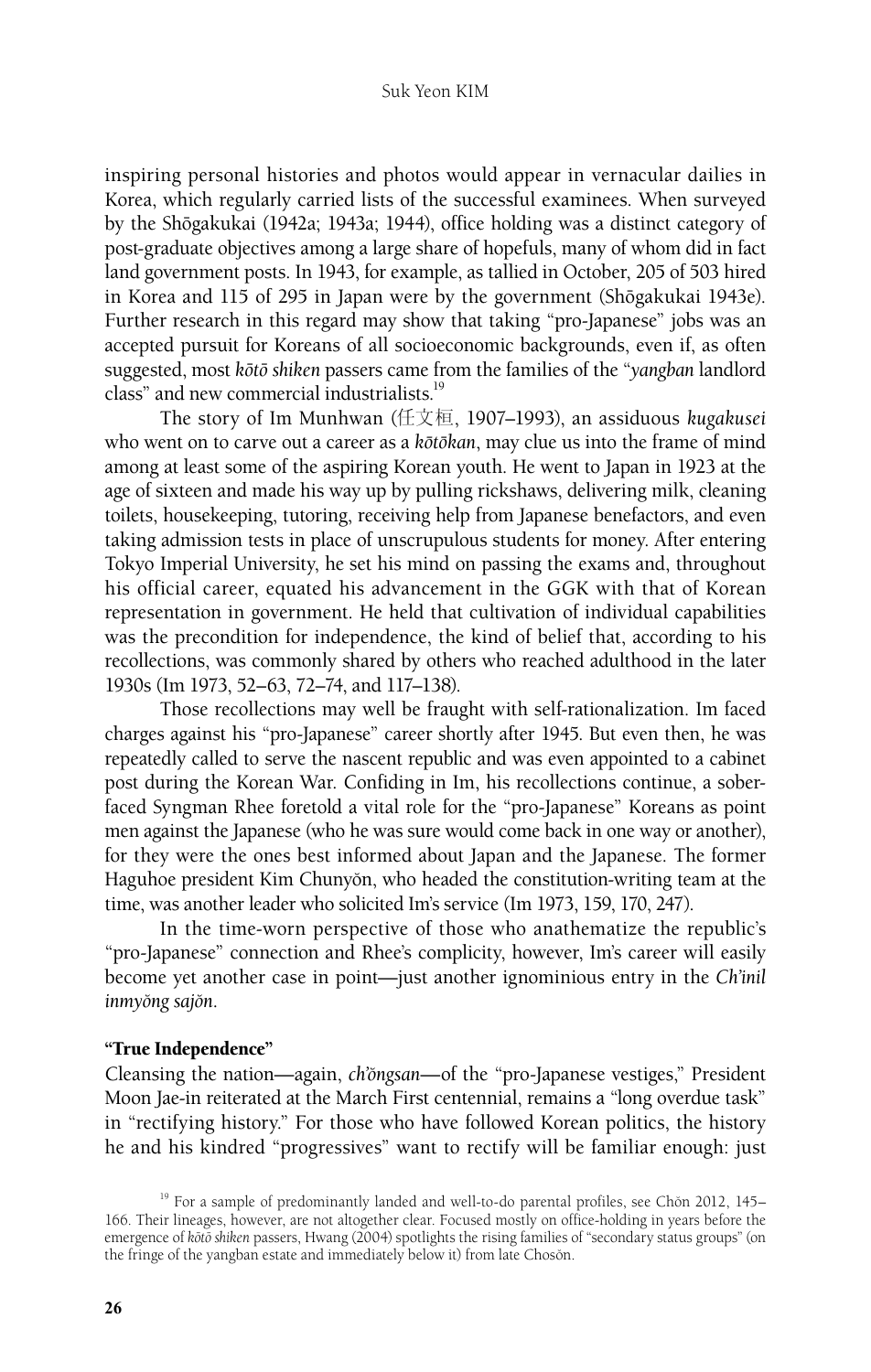as America's "reverse course" resuscitated Japan's militarist clique, the pressures of the Cold War allowed Syngman Rhee to connive in impeding retribution for the traitorous elite who, capitalizing on the anti-Communist alliance between illegitimate "dictators" and intrusive "outside forces," would lead the people further astray from the path of "self-reliant" oneness; acquiescing to the unrepentant Japan under American pressure, as Park Chung Hee 朴正熙 (1917–1979) did in 1965 (and, a half century later, his daughter on the "comfort women" agreement), southern regimes unconscionably failed to seek amends for colonial victimhood.

Independence will be "truly" consummated, as Moon wrapped up his speech, only when the nation becomes one again, as had been the case in 1919 on the newborn promise of the Provisional Republic of Korea Government in exile which, according to the preamble of the current constitution, is to be upheld as the Republic of Korea's rightful progenitor.<sup>20</sup> The "progressives" never found the idea of the 1919 origin palatable because it alienates the North. At present, however, some of its staunchest defenders can be found in their camp. For them, 1919 is much more palatable than 1948, in which "conservatives" of recent years have anchored a more clear-cut chronicle of the Republic of Korea. Dubbed the "New Right," they are trying to ennoble the southern republic and reinstate it in textbooks as a brand-new chapter of independent statehood ushered in by Syngman Rhee—hence their affirmation of "national founding" ( $k\breve{\sigma}$ n'guk  $\langle \frac{1}{2}|\mathbb{E}|\mathbb{E}|$ ) in 1948<sup>21</sup>—and brought to prosperity under Park Chung Hee, both of whom, along the movement of world civilization, carried on with constructive legacies of the colonial past and paved the way for liberal democracy and a market economy in thorough contrast to the dynastic tyranny of the destitute North.

Spearheaded by scholars of the "colonial modernization" camp (some of whom are former "progressives" disenchanted with "self-reliant" views of history), the "conservative" counteroffensive seemed to begin gaining official ground only a few years ago, as the Park Geun-hye administration went ahead with its plan to reinstitute government-commissioned history textbooks. Though subject to its own screening, the Ministry of Education explained, the existing batch of mass-market textbooks was invariably "biased." Far too long, its "conservative" allies alleged, classrooms had been injected with "pro-North" versions of history by a cartel-like network of "progressives" (for whom the new official plan was a regression to the statist authoritarianism of the senior Park's days to say the least).

 $20$  The reference to the Provisional Government as the definite origin was inserted in 1987. The initiative for the insertion is often attributed to those personally associated with the Government (especially two prominent men, a former member and a grandson of another). More crucial, probably, was the ROK regime's eagerness at the time to bolster its legitimacy against the growing popular perception of the southern state's "pro-Japanese" pedigrees (Yun 2018, 396–400).

 $21$  On dating the founding to 1948, Yi Yŏnghun (2013, 179–182) emphasizes the importance of locating key terms in the context of the immediate post-Liberation years: he notes that, though commonly spelled out as "the return of light" today, the word *kwangbok* (光復) in its standard usage had always been a transitive verb meaning "to resplendently reclaim," usually entailing "fatherland" or "independence" as its object; in the contemporary Korean parlance, he finds, "independence" took place not in 1945 but in 1948; consistent with that finding, he adds, *Kwangbokcho˘l* (光復節) originally referred to anniversaries of that event, not August 1945.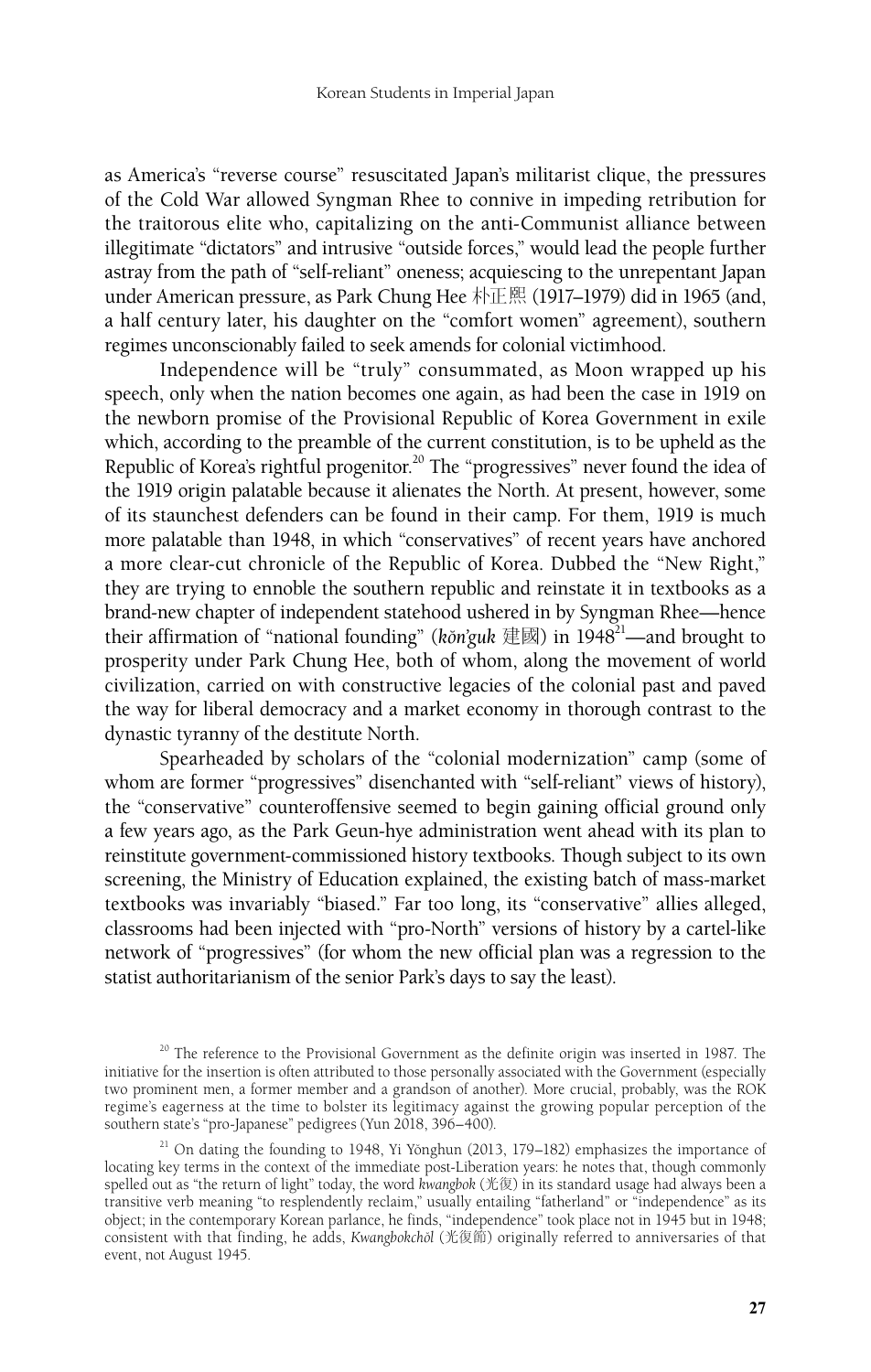#### Suk Yeon KIM

Although the hastily delivered textbooks were aborted along with the impeached presidency, the acute partisanship in history writing will endure along with the peninsula's division. While the southern half stands prosperously consonant with the open trading regimes and security assurances of the Pax Americana, it will always be only a half, a dependent and adulterated half sustained by "outside forces," quite unlike the "self-reliant" North whose reputed forthrightness in purging the "pro-Japanese vestiges" adds an extra luster of integrity. Unmindful of its unfaltering dependence on China (the original *sadae*  suzerain, no less), "progressive" activists will continue to campaign for solidarity with the northern half in their quest for "true independence" and hail any display of amicable inter-Korean relations as a joint step closer to peaceful reunification which, if actually reckoned to be within reach, will prompt their "conservative" contenders to contemplate transitional justice for all the wrongdoings of DPRK leaders. Meanwhile, great many nationalists of all persuasions will envision the day of pan-Korean unity not merely as the beginning of a glorious new era but as the full restoration of the nation's native course of historical development. Japan, for having violated that course, will ever remain most repugnant; the period of violation and those who "collaborated" with it cannot be remembered otherwise.

In remembering the past, it may be only natural to focus on eventful years and weigh the choices individuals made against the events of those years. Certainly 1919 is a year to remember for its mass challenge against alien rule and its exuberant validation of the post-World War I ideals. Some historians may feel justified to amplify its significance further by situating the upsurge of nationwide energy it occasioned in line with an array of nationalist pursuits in ensuing years. As far as overt activism is concerned, nevertheless, the stridency of 1919 diminished, and with it, its relevance as the frame of reference for the choices many young Koreans made in subsequent years. Among their choices, across class lines and regions, pursuit of learning and excellence remained salient. Along the way, the aspersions once cast on Yi Kwangsu's call to work within the system seem to have largely receded.<sup>22</sup> What appears to have come in their stead, as students became inured to the prolonged reality of Japanese rule, was a matter-of-fact outlook on life under that reality.

All too often, historical judgment of those who "collaborated" with Japan has been passed on the basis of whether their choice was strategically viable in effecting political independence or in upholding Korea's national distinctiveness. Much less attention has been paid to the question of the extent to which the gradualist cause of self-strengthening was manifested, if not explicitly endorsed, by other Koreans who, whether barely eking out a living or pursuing individual ambitions, had to live through Japanese rule. After all, the gradualists were the ones—not the intransigent heroes in prison or in exile—who were bound by the immediate demands of life and whose nationalist credentials were bound to suffer.

 $22$  Despite retrospective accounts of castigation, what students in general thought of Yi in wartime is uncertain. Some reportedly did inveigh against his taking the lead in adopting Japanese names (Naimushō 1942, 853).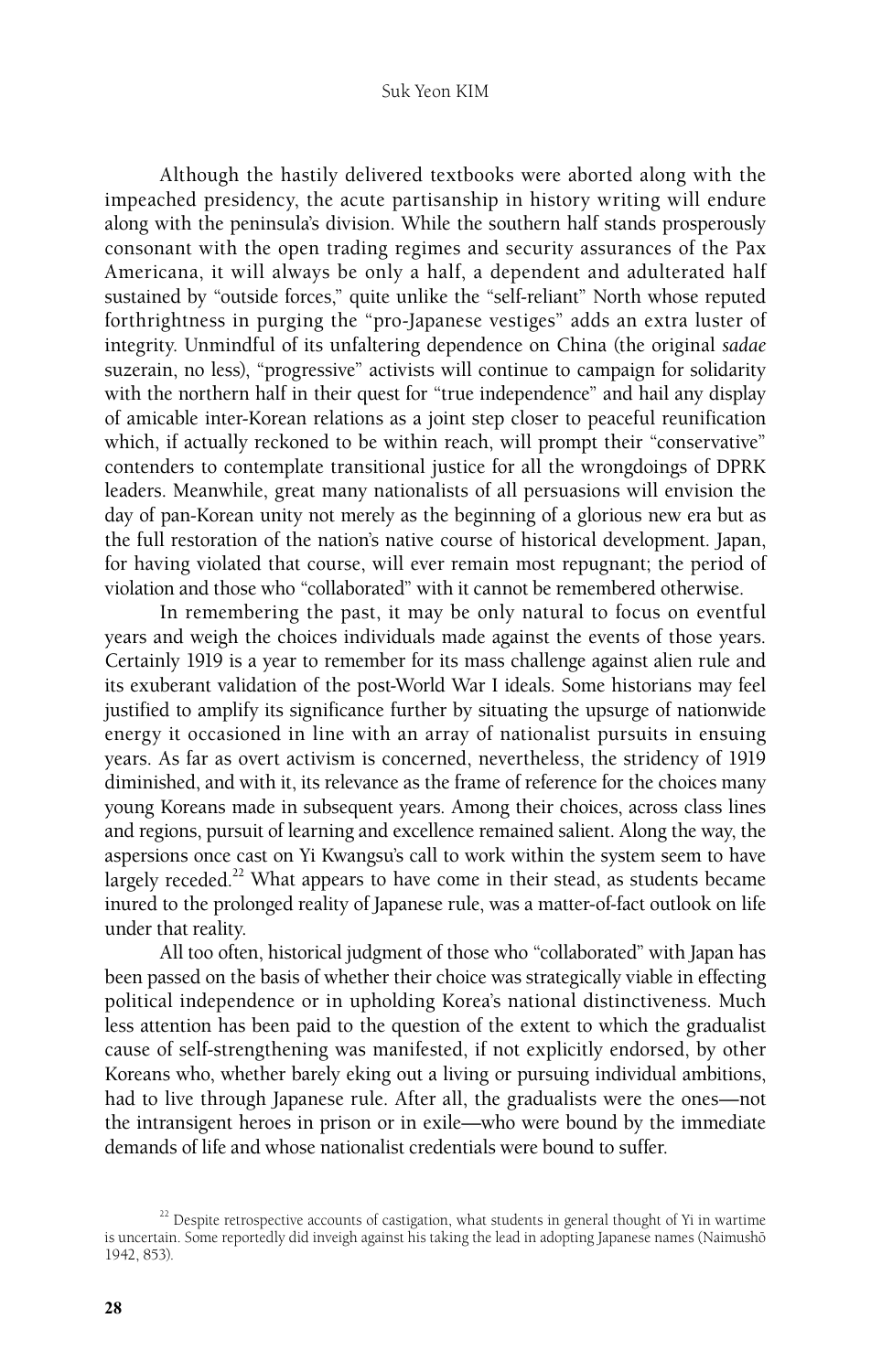Education being part and parcel of gradualism, the growing presence of hard-working students in Japan is in and of itself telling, as are the trails of their level-headed endeavors in pursuit of opportunities and success. Were more successful careers, integrated as they were with the system in positions of responsibility, more conformist and more "pro-Japanese" than others? Maybe. Almost all, nevertheless, were tied to, if not part of, the vigorous pursuit of selfbetterment which, one might find, did not in the end deviate from the gradualist pleas for working within the system.

Even after 1945, weathering the tide of repatriation, young Koreans would still look to Japan. Although the number of schools in Korea and enrollments would soon soar, some could not wait. Soured by shortages of teachers and political turmoil on campuses, herds of student stowaways crossed the sea well into the 1950s (Pak 2012, 103–106). Life went on. And, as it did, the dramatic events of 1919 came to pale against the sustained day-to-day strivings of self-strengthening Koreans during the rest of the colonial period and beyond. Most of their hardworking progeny, too, despite the ease with which they condemn "collaborators" today, seem to resonate more with that later part of the past in their ceaseless oneupmanship and assertive yearning for international recognition of their national worth. All along, they may also have been quite a bit more self-reliant than they tend to think.

### **REFERENCES**

#### Pre-1946 Sources

Chōsen Shōgakukai 朝鮮奨学会. 1942a. "Kondan shiryō" 懇談資料 [Discussion material] (July 6). Microfilmed in *Myoˉgadani kenshuˉjo kyuˉzoˉ kiroku senchuˉki shokuminchi gyoˉsei shiryoˉ: Kyoˉiku, bunka, shuˉkyoˉ hen* 茗荷谷研修所旧蔵記 録 戦中期植民地行政史料: 教育· 文化· 宗教 篇 [Former Myōgadani training institute collection of historical material on wartime administration of colonies: Education, culture, and religion]. Edited by Hirose Yoshihiro 広瀬順晧. 2003. Tokyo: Yumani Shobō. Reel 20.

\_\_\_\_\_\_\_\_\_\_. 1942b. "Shoˉwa 17-nendo jigyoˉ gaiyoˉ" 昭和十七年度事業概要 [Summary of operations in 1942]. Reprinted in *Zainichi Chōsenjinshi kenkyū* 在日朝鮮人史研究 24 (September). 1994.

\_\_\_\_\_. 1943a. "Gakusei seikatsu chōsahyō" 学生生活調査表 [Survey table on student life] (March). Reprinted in *Zainichi Chōsenjinshi kenkyū* 32 (October). 2002.

\_\_\_\_\_\_\_\_\_\_. 1943b. "Shoˉwa 18-nen 9-gatsu sotsugyoˉ mikomi shuˉshoku kiboˉsha meibo" 昭和一八年九月卒業見込就職希望者名簿 [List of job seekers scheduled to graduate in September 1943] (April). Microfilmed in *Selected Japanese Army and Navy Archives* at the Library of Congress. 1957–1958. Reel 217.

\_\_\_ 1943c. "Hantō gakuto shunki renseikai jōkyō" 半島学徒春季練成会状況 [Situation of spring training camp for students from the peninsula]. *Selected*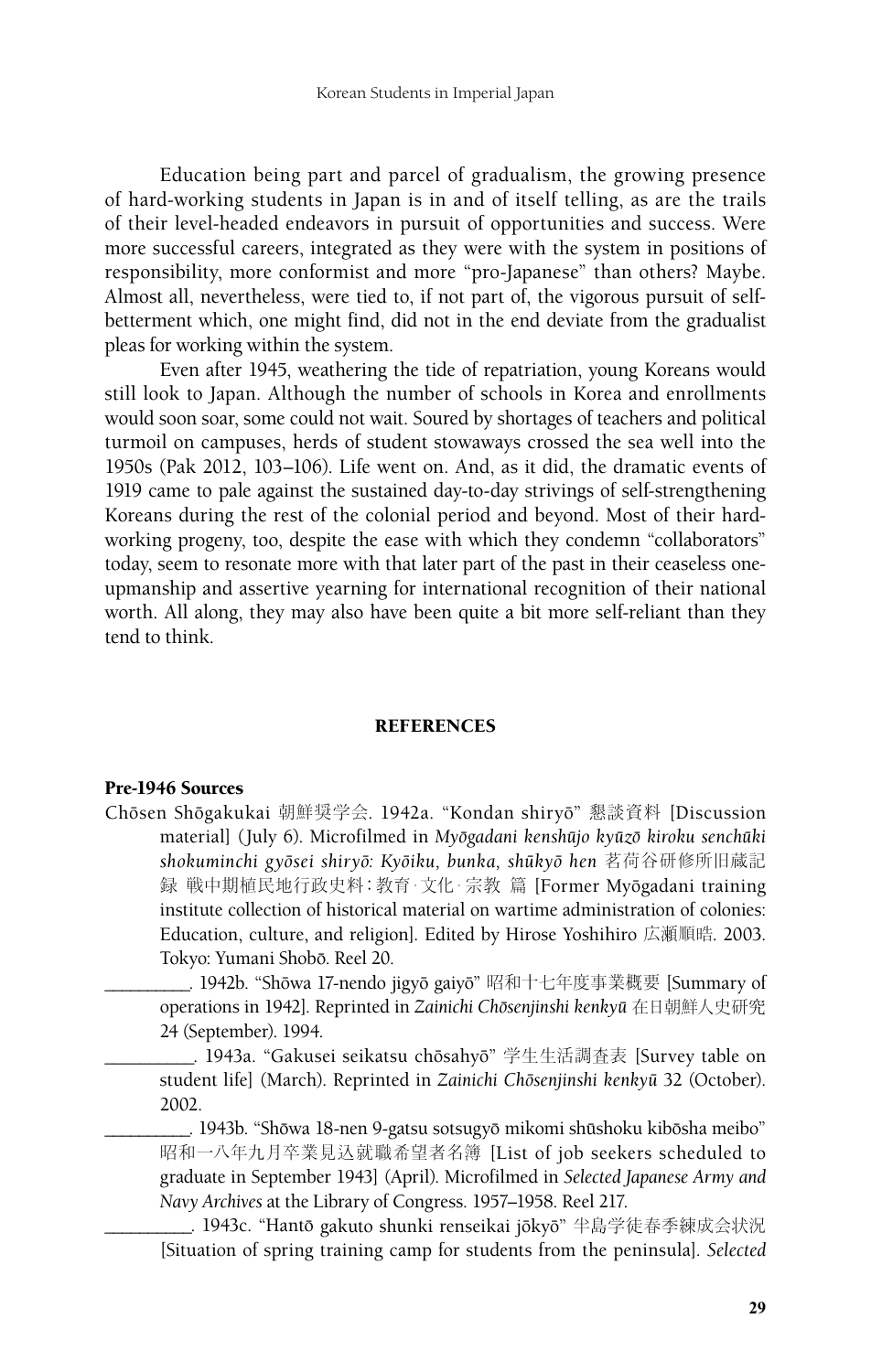*Japanese Army and Navy Archives*. Reel 217.

. 1943d. "Shūshoku assen jōkyō" 就職斡旋状況 [Job placement situation] (October 20). *Myoˉgadani kenshuˉjo kyuˉzoˉ kiroku*. Reel 20.

\_\_\_\_\_\_\_\_\_\_. 1943e. "Choˉsenjin gakkoˉ sotsugyoˉsha shuˉshoku joˉkyoˉ hoˉkoku no ken" 朝鮮人学校卒業者就職状況報告の件 [The matter of reporting on the hiring situation of Korean graduates] (October 30). *Myoˉgadani kenshuˉjo kyuˉzoˉ kiroku*. Reel 20.

\_\_. 1943f. "Naichi jōkyū gakkō e no shingaku shidō ni kansuru chūi jikō" 内 地上級学校への進学指導に関する注意事項 [Cautionary points on guidance regarding entrance into upper-level schools in the inland] (December 22). *Myoˉgadani kenshuˉjo kyuˉzoˉ kiroku*. Reel 20.

\_\_\_\_\_\_\_\_\_\_. 1944. "Jigyoˉ gaikyoˉ hoˉkokusho" 事業概況報告書 [Report on general state of operations] (February). *Myoˉgadani kenshuˉjo kyuˉzoˉ kiroku*. Reel 20.

Chōsen Sōtokufu gakumukyoku 朝鮮総督府学務局. 1915. "Chōsen kyōiku yōran" 朝 鮮教育要覧 [A survey of Korean education] (December). Reprinted in Vol. 1 of *Nihon shokuminchi kyoˉiku seisaku shiryoˉ shuˉsei: Choˉsen hen* 日本植民地教育政 策史料集成:朝鮮篇 [Compilation of historical material on Japanese colonial education policies: Korea]. 69 Volumes. Compiled by Abe Hiroshi 阿部洋 and Watanabe Manabu 渡辺学. 1987–1991. Tokyo: Ryūkei Shosha.

\_\_\_\_\_\_\_\_\_\_. 1920. "Zai naichi Choˉsen gakusei joˉkyoˉ" 在内地朝鮮学生状況 [Situation of Korean students in the inland]. Reprinted in Vol. 1 of Zainichi Chōsenjin *kankei shiryoˉ shuˉsei* 在日朝鮮人関係資料集成 [Compilation of source material on Koreans in Japan]. 5 Volumes. Compiled by Pak Kyŏngsik 朴慶植. 1975–1976. Tokyo: San'ichi Shoboˉ [hereafter ZCKSS].

- Chōsen Sōtokufu keimukyoku Tōkyō shutchōin 朝鮮総督府警務局東京出張員. 1924. "Zaikyō Chosenjin jōkyō" 在京朝鮮人状況 [Situation of Koreans in Tokyo] (May). Vol. 1, ZCKSS.
- Gotō Asatarō 後藤朝太郎. 1922. "Chōsen-Taiwan shokuminchi shusshin no ryūgakusei ni tsuite" 朝鮮・台湾植民地出身の留学生について [About students from Korea and Taiwan colonies] (amazon.co.jp Kindle version).
- Hyŏn Sangyun 玄相允. Circa early 1916. "Chosŏnin ŭi samdae kyŏlchŏm" 朝鮮人 의 三大缺點 [Three main deficiencies of Koreans]. *Hakchigwang* 學之光 8. Microfilmed at the Asian Reading Room, Library of Congress.
- "Kaengsaeng ŭi sa" 更生의 辭 [On revival]. 1930. *Hakchigwang* 29 (April). In Vol. 2 of reprints. 2 Volumes. 1983. Seoul: T'aehaksa. (This set has seventeen issues. There were supposedly thirty issues in total. Another reprint set, which also happens to have seventeen issues—twelve of them duplicate those in the T'aehaksa set—is available as a part of *Adan mun'go migonggae charyo ch'ongso* <sup>o</sup>} 단문고미공개자료총서. 2012. Seoul: Somyŏng Ch'ulp'an.)
- "Kangyŏndan sosik" 講演團消息 [Lecture band news]. 1921. *Hakchigwang* 21 (January). In Vol. 2 of T'aehaksa reprints.
- Kim Ch'ŏlsu 金錣洙. Circa early 1916. "Agwan ŭi yuhaksaeng" 我觀의 留學生 [Students in my view]. *Hakchigwang* 8.
- Kim Chunyŏn 金俊淵. 1920. "Segye kaejo wa oin ŭi kago" 世界改造와 吾人의 覺悟 [World reconstruction and our preparedness]. *Hakchigwang* 20 (July). In Vol. 2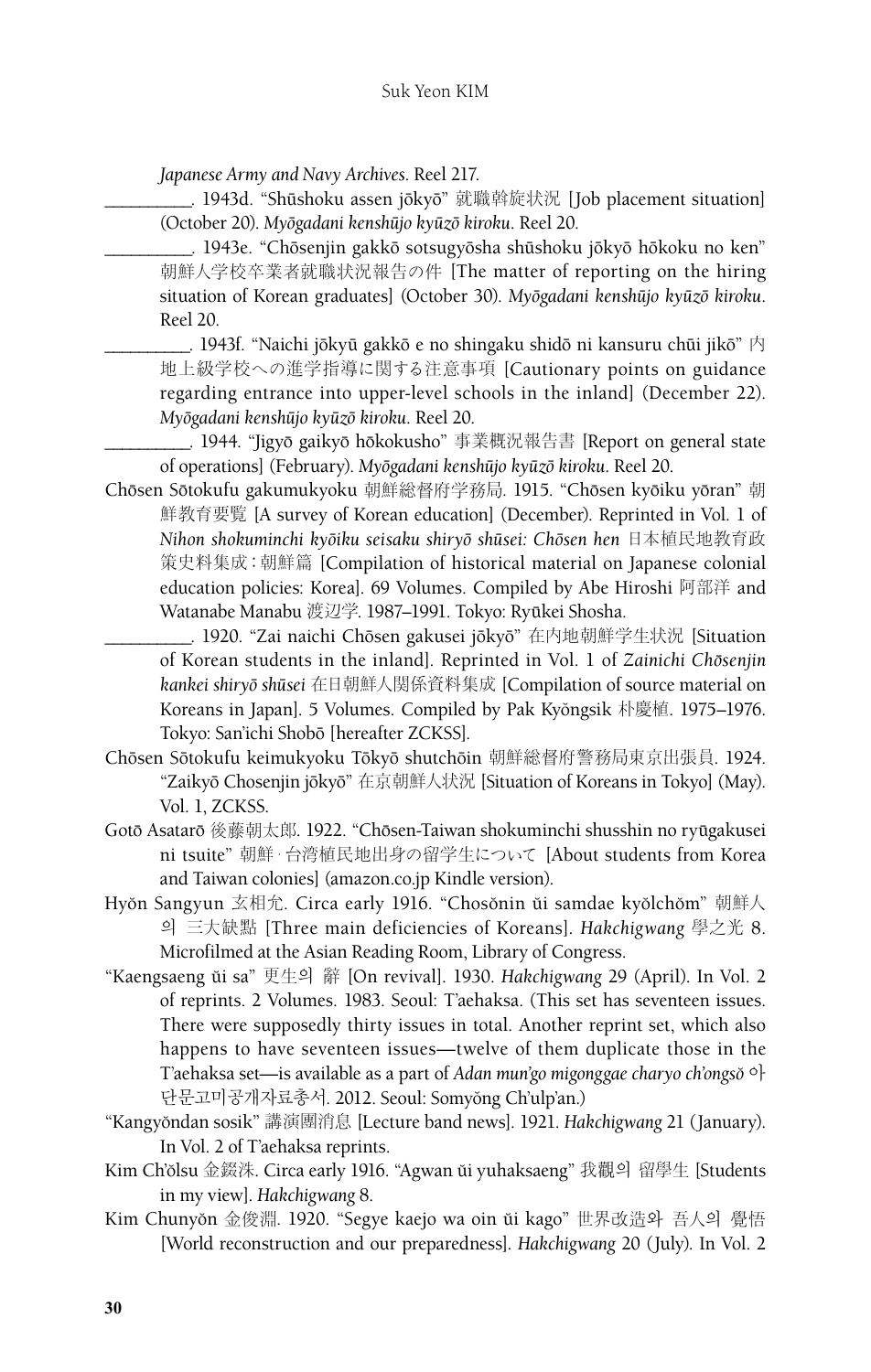of T'aehaksa reprints.

- Kyōto Teikoku Daigaku Chōsen Gakusei Dōsōkai 京都帝國大學朝鮮學生同窓會. 1940. *Kaihoˉ* 會報 5 (December). Reprinted in Vol. 4 of *Adan mun'go migonggae charyo ch'ongso˘*.
- Maruyama Tsurukichi 丸山鶴吉. 1920. "Chōsen tōchisaku ni kanshi Yoshino hakase ni tadasu" 朝鮮統治策に関し吉野博士に質す [Querying Dr. Yoshino about governing Korea]. *Shinjin* 新人 (March). Reprinted in Maruyama Tsurukichi. 1924 (reprint 1930). *Zaisen yonen yuˉyohan* 在鮮四年有余半 [In Korea for four and a half years]: 1-14. Tokyo: Shōzanbō.

\_\_\_. 1923. "Chōsen no chian ni tsuite" 朝鮮の治安に就て [On law and order in Korea] (May). Reprinted in *Zaisen yonen yūyohan*: 255–287.

- Monbushō kyōgakukyoku 文部省教学局. 1941. "Jihenka ni okeru Chōsenjin shisō undō ni tsuite" 事変下に於ける朝鮮人思想運動に就いて [About Koreans' thought movement in wartime]. *Shisoˉ kenkyuˉ* 思想研究. Vol. 4, ZCKSS.
- Naimushō keihokyoku 内務省警保局. 1916a. "Chōsenjin gaikyō" 朝鮮人概況 [General state of Koreans] (June 30). Vol. 1, ZCKSS.
	- \_\_\_\_\_\_\_\_. 1916b. "Yōshisatsu Chōsenjin shisatsu naiki" 要視察朝鮮人視察内規 [Internal rules on surveillance of Koreans who require surveillance] (July 1). Vol. 1, ZCKSS 1.
	- \_\_\_\_\_\_\_\_\_\_. 1918. "Choˉsenjin gaikyoˉ" (May 31). Vol. 1, ZCKSS.
	- \_\_\_\_\_\_\_. 1920. "Chōsenjin gaikyō" (June 30). Vol. 1, ZCKSS.

**\_\_\_\_\_\_\_\_\_\_\_\_\_\_.** 1922. "Chōsenjin kinkyō gaiyō" 朝鮮人近況概要 [Summary of the recent state of Koreans] (January). Vol. 1, ZCKSS.

\_\_\_\_\_\_\_\_\_\_. 1925. "Zaikyoˉ Choˉsen ryuˉgakusei gaikyoˉ" 在京朝鮮留学生概況 [General state of Korean students in Tokyo] (December). Vol. 1, ZCKSS.

\_\_\_\_\_\_\_\_. 1926. "Zairyū Chōsenjin no jōkyō" 在留朝鮮人の状況 [Situation of Korean] residents] (December). Vol. 1, ZCKSS.

\_\_\_\_\_\_\_\_\_\_. 1929. "Zairyuˉ Choˉsenjin no undoˉ" 在留朝鮮人の運動 [Korean residents' movements]: section on Korean movements from the annual reports *Shakai undō no joˉkyoˉ* 社会運動の状況 [Situation of social movements]. Vol. 2, ZCKSS.

- \_\_\_\_\_\_\_\_\_\_. 1930. "Zairyuˉ Choˉsenjin no undoˉ." Vol. 2, ZCKSS.
- \_\_\_\_\_\_\_\_\_\_. 1931. "Zairyuˉ Choˉsenjin no undoˉ." Vol. 2, ZCKSS.
- \_\_\_\_\_\_\_\_\_\_. 1932. "Zairyuˉ Choˉsenjin no undoˉ." Vol. 2, ZCKSS.
- \_\_\_\_\_\_\_\_\_\_. 1933. "Zairyuˉ Choˉsenjin no undoˉ." Vol. 2, ZCKSS.
- \_\_\_\_\_\_\_\_\_\_. 1934. "Zairyuˉ Choˉsenjin no undoˉ." Vol. 3, ZCKSS.
- \_\_\_\_\_\_\_\_\_\_\_. 1935. "Zairyū Chōsenjin no undō." Vol. 3, ZCKSS.
- \_\_\_\_\_\_\_\_\_\_. 1936. "Zairyuˉ Choˉsenjin no undoˉ." Vol. 3, ZCKSS.
- \_\_\_\_\_\_\_\_\_\_. 1937. "Zairyuˉ Choˉsenjin no undoˉ." Vol. 3, ZCKSS.
- \_\_\_\_\_\_\_\_\_\_. 1938. "Zairyuˉ Choˉsenjin no undoˉ." Vol. 4, ZCKSS.
- \_\_\_\_\_\_\_\_\_\_. 1939. "Zairyuˉ Choˉsenjin no undoˉ." Vol. 4, ZCKSS.
- \_\_\_\_\_\_\_\_\_\_. 1940. "Zairyuˉ Choˉsenjin no undoˉ." Vol. 4, ZCKSS.
- \_\_\_\_\_\_\_\_\_\_. 1941. "Zairyuˉ Choˉsenjin no undoˉ." Vol. 4, ZCKSS.
- \_\_\_\_\_\_\_\_\_\_. 1942. "Zairyuˉ Choˉsenjin no undoˉ." Vol. 4, ZCKSS.

\_\_\_\_\_\_\_. 1929b–1942b. "Chōsenjin gakusei kōseki chō" 朝鮮人学生校籍調 [Enrollment register summary of Korean students]. Supplements to ZCKSS.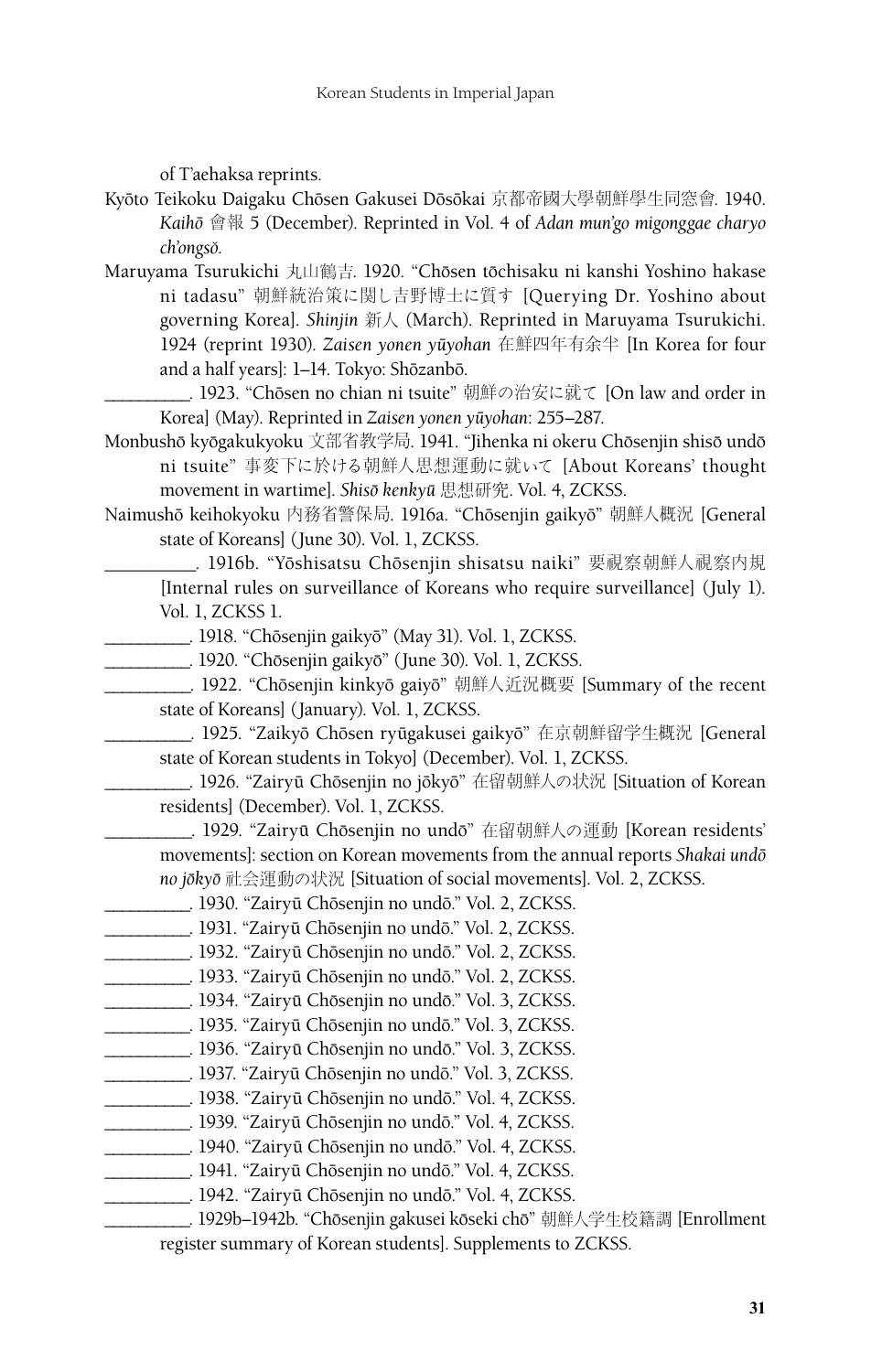\_\_\_\_\_\_\_\_\_\_. 1944. *Tokkoˉ geppoˉ* 特高月報 [Special higher police monthly report] (January). Vol. 5, ZCKSS.

\_\_\_\_\_\_\_\_\_\_. 1945. *Tokkoˉ geppoˉ.* Vol. 5, ZCKSS.

- Okamoto Hiroshi 岡本寛. 1944. "Hantō no kagaku kyōiku" 半島の科學教育 [Science education in the peninsula]. *Kōa kyōiku* 興亜教育 3.1 (January). Reprint. 2000. Tokyo: Ryokuin Shoboˉ.
- Saeng  $\pm$  M. H. 1929. "Tonggyŏng kohak ŭi kil" [Working one's way through school in Tokyo]. *Haksaeng* 學生 1.2 (April).
- Shidehara Taira 幣原坦. 1919. *Chōsen kyōiku ron* 朝鮮教育論 [On education in Korea]. Tokyo: Rokumeikan.
- Shihōshō keijikyoku 司法省刑事局. 1928. "Nihon shakai undō no genjō"日本社会運動 の現状 [Current state of social movements in Japan]. Vol. 1, ZCKSS.
	- \_\_\_\_\_\_\_\_\_\_. 1934. *Shisoˉ geppoˉ* 思想月報 [Monthly report on thought] 2 (August). Vol. 3, ZCKSS.
- "Sinsidae" 新時代 [New age]. 1920. *Hakchigwang* 19 (January). In Vol. 2 of T'aehaksa reprints.
- So Ch'un 小春. 1925. "Chosŏn kyoyuk ŭi kwagŏ wa hyŏnjae" 朝鮮敎育의 過去와 現在 [The past and the present of education in Korea]. *Tonggwang* 東光 (March).
- Song Ŭlmun 宋乙文. 1939. "Chae Taep'an Chosŏnin ŭi saenghwalsang" 在大阪朝鮮人의 生活像 [A depiction of lives of Koreans in Osaka]. *Chogwang* 朝光 5.2 (February).
- Suma Morito 須磨守人. 1937. "Chōsen kanryō ron" 朝鮮官僚論 [On Korean bureaucrats] 4. In Vol. 2 of *Choˉsen gyoˉsei* 朝鮮行政 (April). Reprints. 1998–2004. Tokyo: Yumani Shobō.
- Tōkyō Keiji Chihō Saibansho kenjikyoku shisōbu 東京刑事地方裁判所検事局思想部. 1939. "Tokkō naisenka shunin kaigi" 特高内鮮課主任会議 [Special higher police Korea relations section chief meeting]. Vol. 4, ZCKSS.
- Yi Kwangsu 李光洙. 1922. *Minjok kaejo ron* 民族改造論 [On national reconstruction]. Reprint. 1993. Seoul: Usinsa.
- Yi Sŭnggi 李升基. 1939. "Kwahakchŏk ipchang esŏ pon sŏmyugye" 科學的立場에 서 본 纖維界 [The world of fibers from a scientific standpoint]. *Hoebo* 會報 4 (December). In Vol. 4 of *Adan mun'go* reprints.
- Yoshino Sakuzoˉ 吉野作造. 1916. "Man-Kan o shisatsu shite" 満韓を視察して [Upon observing Manchuria and Korea]. *Chuoˉˉ koˉron* 中央公論 (June). Reprinted in *Chuˉgoku-Choˉsen ron* 中国・朝鮮論 [On China and Korea]: 53–105. Edited by Matsuo Takayoshi 松尾尊兌. 1960. Tokyo: Heibonsha.
	- \_\_\_\_. 1920a. "Chōsen Seinenkai mondai" 朝鮮青年会問題 [The Korean youth association issue]. *Shinjin* 新人 (February–March). Reprinted in *Chuˉgoku-Choˉsen ron*: 254–277
		- \_. 1920b. "Chōsen tōchisaku ni kanshite Maruyama kun ni kotau" 朝鮮統治 策に関して丸山君に答ふ [Responding to Mr. Maruyama about governing Korea]. *Shinjin* (April). Reprinted in *Chuˉgoku-Choˉsen ron*: 278–287.

## Post-1945 Sources

Abe Hiroshi 阿部洋. 1976. "'Kaihō'-zen Kankoku ni okeru Nihon ryūgaku" 「解放」 前韓 国における日本留学 [Japan-bound study in pre-Liberation Korea]. *Kan* 韓 5.11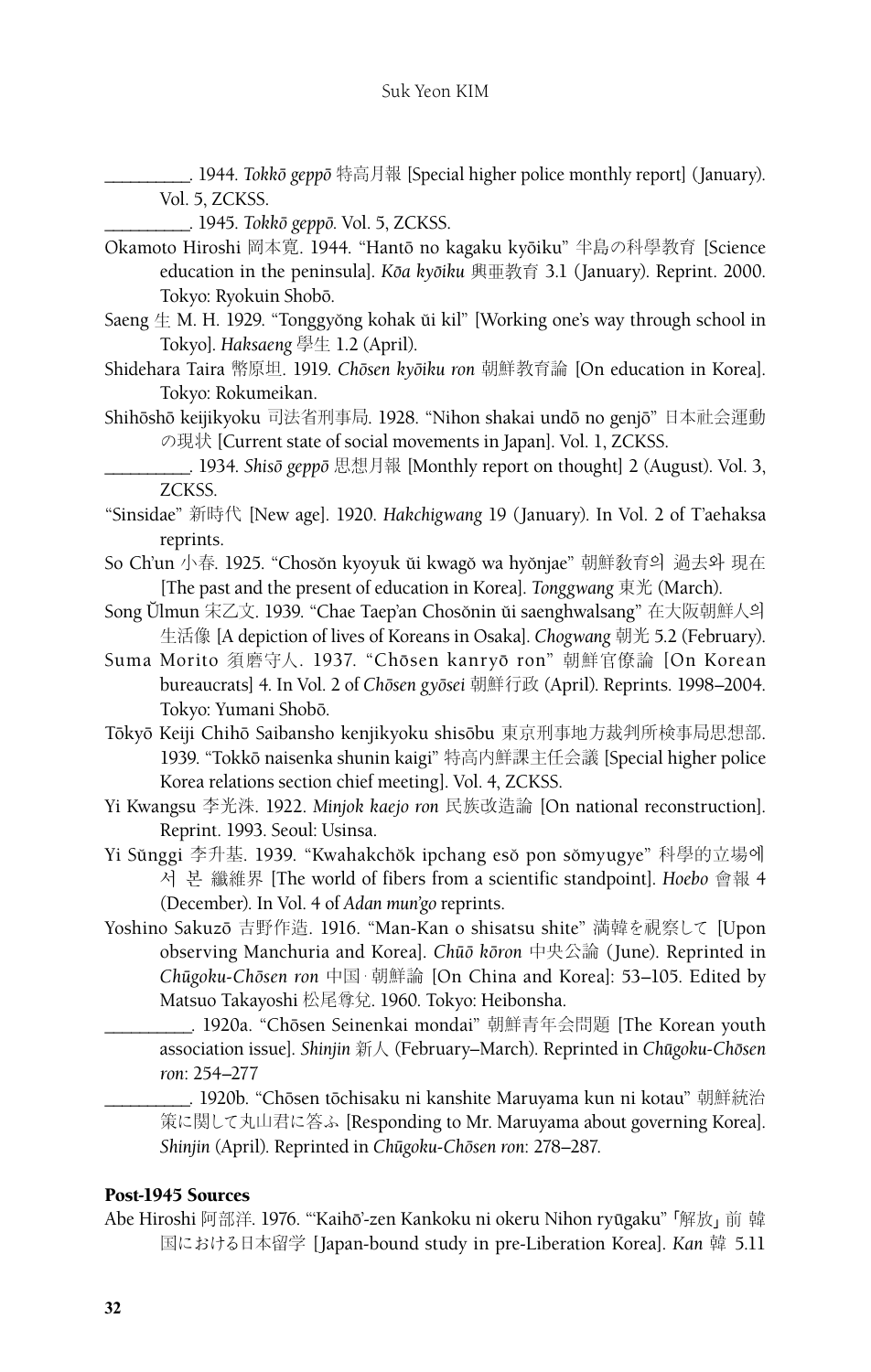(December): 5–73.

- Bayliss, Jeffrey Paul. 2013. *On the Margins of Empire: Buraku and Korean Identity in Prewar and Wartime Japan*. Cambridge, MA: Harvard University Asia Center.
- Chang Sin 장신. 2007. "Ilcheha Chosŏnin kodŭng kwallyo ŭi hyŏngsŏng kwa chŏngch'esŏng" 일제하 조선인 고등관료의 형성과 정체성 [The formation of Korean higher officials under Japanese imperialism and their identity]. *Yo˘ksa wa hyo˘nsil* 역사와 현실 63 (March): 39–68.
- *Ch'inil inmyo˘ng sajo˘n* 친일인명사전 [Biographical dictionary of pro-Japanese figures]. 2009. 3 volumes. Seoul: Minjok Munje Yŏn'guso.
- Cho Kyo˘ngdal 趙景達. 2008. *Shokuminchiki Choˉsen no chishikijin to minshuˉ: Shokuminchi kindaisei ron hihan* 植民地期朝鮮の知識人と民衆:植民地近代性論批判 [Intellectuals and the people of Korea in the colonial period: A critique of the colonial modernity thesis]. Tokyo: Yūshisha.
- Ch'oe Su˘ngman 최승만. 1985. *Na u˘i hoegorok* 나의 회고록 [My memoirs]. Seoul: Inha Taehakkyo Ch'ulp'anbu.
- Cho˘n Pyo˘ngmu 전병무. 2012. *Choso˘n ch'ongdokpu Choso˘nin sabo˘pkwan* 조선총독부 조선 인 사법관 [Korean judicial officials of the Government-General of Korea]. Seoul: Yŏksa Konggan.
- Cho˘ng Ch'o˘l 鄭哲. 1970. *Zainichi Kankokujin no minzoku undoˉ* 在日韓国人の民族運動 [Nationalist movement of Koreans in Japan]. Tokyo: Yōyōsha.
- Dong, Wonmo. 1965. "Japanese Colonial Policy and Practice in Korea, 1905–1945: A Study in Assimilation." Ph.D. dissertation, Georgetown University.
- Eckert, Carter. 1991. *Offspring of Empire: The Koch'ang Kims and the Colonial Origins of Korean Capitalism*. Seattle, WA: University of Washington Press.
- Furukawa Noriko 古川宣子. 1993. "Shokuminchiki Chōsen ni okeru shotō kyōiku: Shūgaku jōkyō no bunseki o chūshin ni" 植民地期朝鮮における初等教育:就 学状況の分析を中心に [Elementary education in Korean during the colonial period: An analysis on the enrollment situation]. *Nihonshi kenkyuˉ* 日本史研究 370 (June): 31–56.
- Han Sangil 한상일. 2004. *Cheguk ŭi sisŏn: Ilbon ŭi chayujuŭi chisigin Yoshino Sakuzō wa Choso˘n munje* 제국의 시선: 일본의 자유주의 지식인 요시노 사쿠조와 조선문제 [In the eyes of the empire: Japan's liberal intellectual Yoshino Sakuzō and the Korean problem]. Seoul: Saemulkyŏl Ch'ulp'ansa.
- Hashiya Hiroshi 橋谷弘. 1990. "1930–1940 nendai no Chōsen shakai no seikaku o megutte" 一九三〇·四〇年代の朝鮮社会の性格をめぐって [On the character of Korean society in the 1930–40s]. *Chōsenshi Kenkyūkai ronbunshū* 朝鮮史研究会 論文集 27 (March): 129–154.
- Hata Ikuhiko 秦郁彦, ed. 2001. *Nihon kanryōsei sōgō jiten* 日本官僚制総合辞典 1868– 2000 [Comprehensive dictionary of the Japanese bureaucratic system]. Tokyo: Tōkyō Daigaku Shuppankai.
- Higuchi Yūichi 樋口雄一. 2001. Senjika Chōsen no minshū to chōhei 戦時下朝鮮の民衆と 徵兵 [The people and conscription in wartime Korea]. Tokyo: Sōwasha.
- Hwang, Kyung Moon. 2004. *Beyond Birth: Social Status in the Emergence of Modern Korea*. Cambridge, MA: Harvard University Asia Center.
- Im Munhwan 임문환. 1973. *Paudo˘k u˘n na ilkka* 바우덕은 나일까 [Would *Paudo˘k* be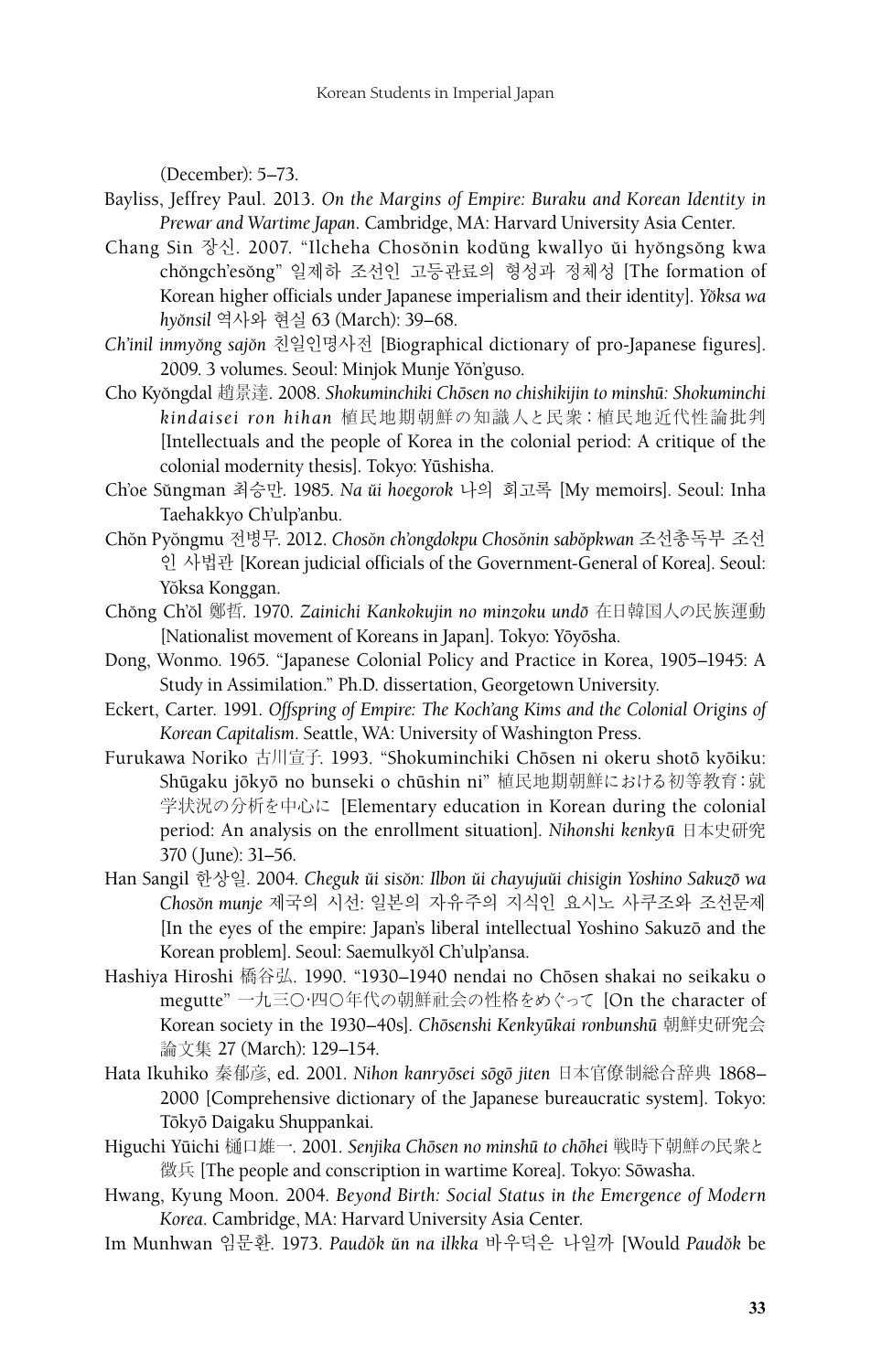me?]. Seoul: Sehan Ch'ulp'ansa.

- Kang Tŏksang 姜德相. 1997. *Chōsenjin gakuto shutsujin: Mō hitotsu no wadatsumi no koe* 朝鮮人学徒出陣:もう一つのわだつみのこえ [Korean students' march to the battlefront: Another lot of voices from the sea]. Tokyo: Iwanami Shoten.
- Kim Chunyo˘n 김준연. 1966. *Na u˘i kil* 나의 길 [My path]. Seoul: Tonga Ch'ulp'ansa.
- Kim Sŏngsik 金成植. 1974. Kōnichi Kankoku gakusei undōshi 抗日韓国学生運動史 [History of Korean students' resistance to Japan]. Translated by Kim Hakhyŏn  $\hat{\pm}$ 学鉉. Tokyo: Koryŏ Shorin.
- Kim Toyŏn 김도연. 1967. *Na ŭi insaeng paeksŏ* 나의 인생백서 [A white paper on my life]. Seoul: Sangsan Hoegorok Ch'ulp'an Tongjihoe.
- Matsuo Takayoshi 松尾尊兌. "Yoshino Sakuzō to Chōsen: San'ichi Undō ki o chūshin ni" 吉野作造と朝鮮: 3·1運動期を中心に [Yoshino Sakuzō and Korea: The March First Movement era]. *Jinbun gakuhoˉ* 人文学報 25 (January 1968): 125–149.
	- \_. 1973 "Yoshino Sakuzō to zainichi Chōsenjin gakusei" 吉野作造と在日 朝鮮人学生 [Yoshino Sakuzō and Korean students in Japan]. In *Hara Kōjirō* sensei koki kinen tōzai bunkashi ronsō 原弘二郎先生古希記念東西文化史論叢 [Festschrift in honor of Professor Hara Kōjirō's seventieth birthday on east-west cultural history], edited by Hara Kōjirō Sensei Koki Kinenkai 原弘二郎先生古希 記念会, 443–478. Suita: Hara Kōjirō Sensei Koki Kinenkai.
- Mitchell, Richard Hanks. 1967. *The Korean Minority in Japan*. Berkeley and Los Angeles, CA: University of California Press.
	- \_\_\_\_\_\_\_\_\_\_. 1976. *Thought Control in Prewar Japan*. Ithaca, NY: Cornell University Press.
- Mitsui Takashi 三ツ井崇. "Chōsen" 朝鮮. 2008. In *Nihon shokuminchi kenkyū no genjō to kadai* 日本植民地研究の現状と課題 [Current state of and issues in research on Japanese colonies], edited by Nihon Shokuminchi Kenkyūkai 日本植民地研究会, 91–120. Tokyo: Atenesha.
- Miyamoto Masaaki 宮本正明. 2014. "Chōsenjin no 'naichi shingaku' o meguru senjika no taiō: Chōsen Shōgakukai kankei shiryō o chūshin ni" 朝鮮人の「内地進学」 をめぐる戦時下の対応:朝鮮奨学会関係史料を中心に [Wartime response to Koreans' advancement into schools in the inland: Chōsen Shōgakukai-related historical material]. *Rikkyoˉ Gakuin shi kenkyuˉ* 立教学院史研究 11 (February): 27–52.
- Miyata Setsuko 宮田節子. 1985. *Chōsen minshū to "Kōminka" seisaku* 朝鮮民衆と「皇 民化」政策 [Korean people and the policy of "transformation into imperial subjects"]. Tokyo: Miraisha.
- Namiki Masahito 並木眞人. 1993. "Shokuminchiki Chōsenjin no seiji sanka ni tsuite: Kaihōgoshi to no kanren ni oite"植民地期朝鮮人の政治参加について:解放後史 との関連において [On Koreans' political participation in the colonial period: Its relevance to post-Liberation history]. *Chōsenshi Kenkyūkai ronbunshū* 朝鮮史研 究会論文集 31 (October): 29–59.
	- . 2010. "Singminjigi Chosŏn esŏŭi 'konggongsŏng' kŏmt'o" 식민지조선에서의 '공공성' 검토 [On *public-ness* in colonial Korea]. In *Singminji konggongso˘ng: Silch'e wa u˘nyu u˘i ko˘ri* 식민지 공공성: 실체와 은유의 거리 [Colonial public-ness: The distance between the reality and metaphors], edited by Yun Haedong 윤해동 and Hwang Pyŏngju 황병주, 127–155. Seoul: Ch'aekkwahamkke.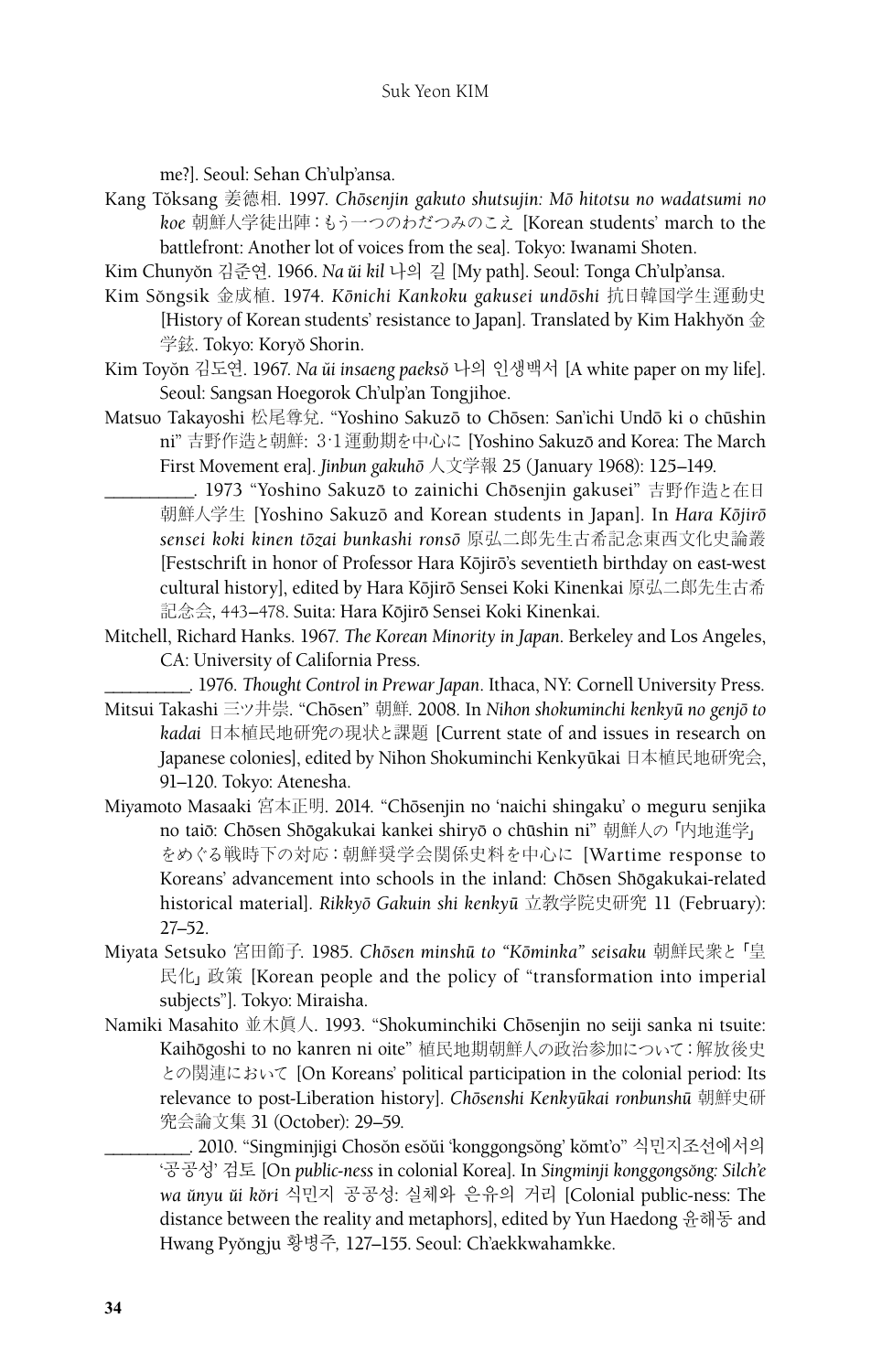- Okamoto Makiko 岡本真希子. 2008. Shokuminchi kanryō no seijishi: Chōsen-Taiwan *soˉtokufu to teikoku Nihon* 植民地官僚の政治史:朝鮮·台湾総督府と帝国日 本 [Political history of colonial officials: Government-Generals of Korea and Taiwan and the Japanese empire]. Tokyo: Sangensha.
- Paek Namhun 백남훈. 1968. *Na u˘i ilsaeng* 나의 일생 [My life]. Reprint. 1973. Seoul: Sinhv<sub>onsilsa.</sub>
- Pak Chihyang 박지향 et al., eds. 2006. *Haebang cho˘nhusa u˘i chaeinsik* 해방전후사 의 재인식 [Pre- and post-Liberation history reconsidered]. 2 Volumes. Seoul: Ch'aeksesang.
- Pak Sŏngha 朴成河. 2012. "Nihon teikoku no kaitai to Chōsenjin 'naichi ryūgaku' no shūen: Shūsen chokugo-Chōsenjin ryūgakusei seisaku o chūshin ni 日本 帝国の解体と朝鮮人「内地留学」の終焉:終戦直後・朝鮮人留学生政策を中心 に [Dissolution of the Japanese empire and the end of Koreans' "study in the inland": The immediate postwar years and policies on Korean students]. *Zainichi Choˉsenjinshi kenkyuˉ* 在日朝鮮人史研究 42 (October): 95–117.
- Palmer, Brandon. 2013. *Fighting for the Enemy: Koreans in Japan's War, 1937–1945.* Seattle, WA: University of Washington Press.
- Robinson, Michael E. 1988. *Cultural Nationalism in Colonial Korea, 1920–1925*. Seattle, WA: University of Washington Press.
- Scalapino, Robert A. and Chong-Sik Lee. 1972. *Communism in Korea Part I: The Movement*. Berkeley and Los Angeles, CA: University of California Press.
- Shin, Gi-Wook and Michael Robinson, eds. 1999. *Colonial Modernity in Korea*. Cambridge, MA: Harvard University Asia Center.
- Suh, Dae-Sook. 1967. *The Korean Communist Movement, 1918–1948.* Princeton, NJ: Princeton University Press.
- Tsūdō Ayumi 通堂あゆみ. 2009. "Shokuminchi Chōsen shusshinsha no kankai shinshutsu: Keijō Teikoku Daigaku hōbungakubu o chūshin ni"植民地朝鮮 出身者の官界進出:京城帝国大学法文学部を中心に [Advancement of persons from colonial Korea into officialdom: The faculty of legal-literary studies at Keijō Imperial University]. In *Nihon no Chōsen-Taiwan shihai to shokuminchi kanryō* 日 本の朝鮮・台湾支配と植民地官僚 [Japan's rule of Korea and Taiwan and colonial officials], edited by Matsuda Toshihiko 松田利彦 and Yamada Atsushi やまだあ つし, 57–106. Kyoto: Shibunkaku Shuppan.
- Wells, Kenneth. 1989. "Background to the March First Movement: Koreans in Japan, 1905–1919." *Korean Studies* 13: 5–21.
- Yi Kidong 이기동. 1982. Pigŭk ŭi kunindŭl 비극의 군인들 [Soldiers of tragedy]. Seoul: Ilchogak.
- Yi Kwangsu 이광수. 1948. *Na u˘i kobaek* 나의 고백 [My confessions]. Reprinted in Vol. 13 of *Yi Kwangsu cho˘njip* 李光洙全集 [Complete works of Yi Kwangsu]. 1964. Seoul: Samjungdang.
- Yi Sŭnggi 李升基. 1969. *Aru Chōsenjin kagakusha no shuki あ*る朝鮮人科学者の手記 [Memoirs of a Korean scientist]. Translated by Zai Nihon Chōsenjin Kagakusha Kyōkai Hon'yaku Iinkai 在日本朝鮮人科学者協会翻訳委員会. Tokyo: Miraisha.
- Yi Yo˘nghun 이영훈. 2007. *Taehan min'guk iyagi* 대한민국 이야기 [A tale of the Republic of Korea]. Seoul: Kip'arang.